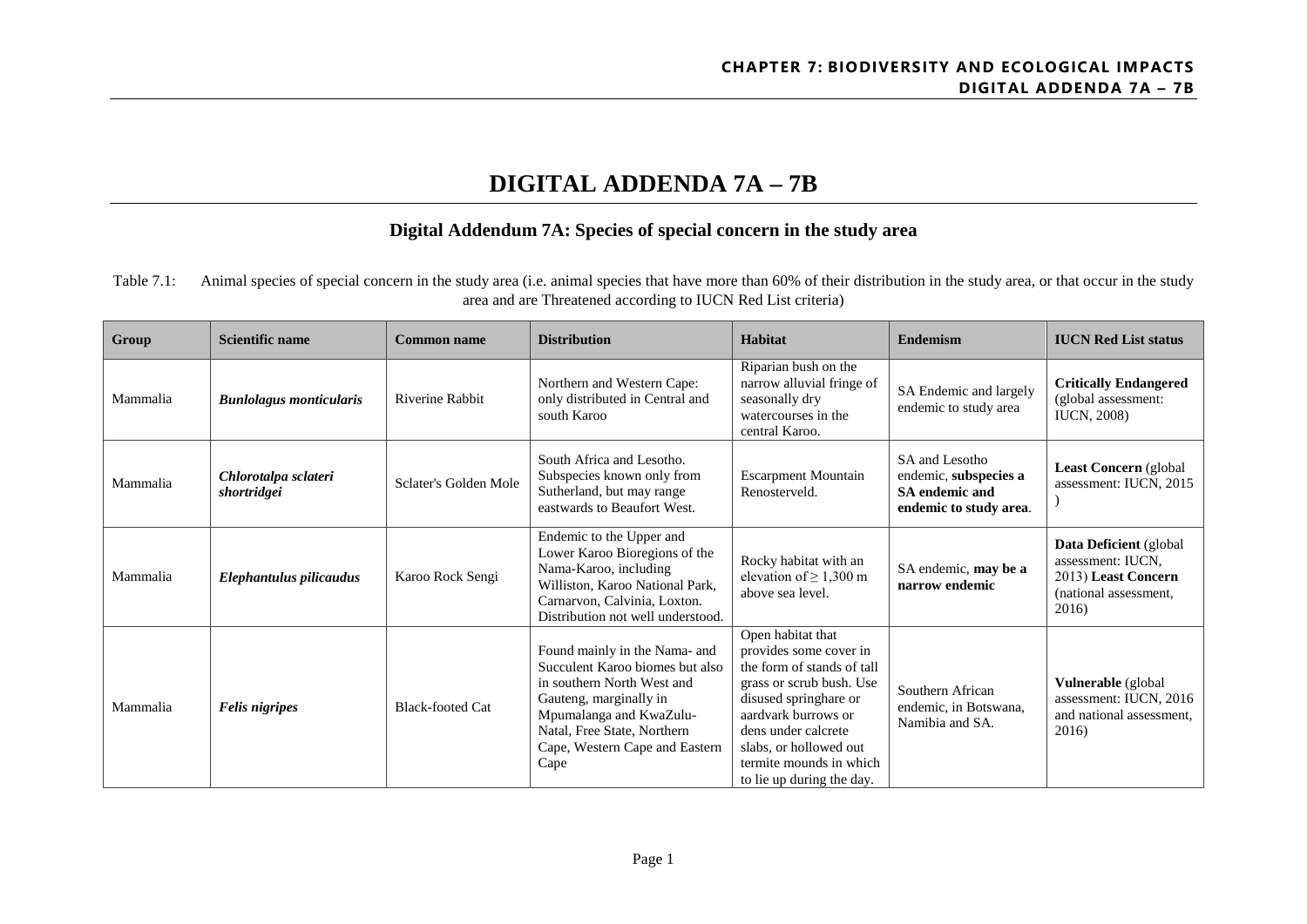| Group        | <b>Scientific name</b>        | Common name               | <b>Distribution</b>                                                                                                                                                                              | Habitat                                                                                                                              | <b>Endemism</b>                                                             | <b>IUCN Red List status</b>                                                                           |
|--------------|-------------------------------|---------------------------|--------------------------------------------------------------------------------------------------------------------------------------------------------------------------------------------------|--------------------------------------------------------------------------------------------------------------------------------------|-----------------------------------------------------------------------------|-------------------------------------------------------------------------------------------------------|
| Mammalia     | <b>Mystromys albicaudatus</b> | White-tailed Mouse        | Relatively widespread in South<br>Africa: eastern North West,<br>Gauteng, southern Mpumalanga,<br>western high-lying KwaZulu-<br>Natal, Free State, Eastern Cape<br>and Western Cape.            | They are generally, but<br>not always, associated<br>with grasslands,<br>occurring in the fynbos<br>and the Karoo and rocky<br>areas | South African endemic                                                       | <b>Endangered</b> (global<br>assessment, IUCN,<br>2008); Vulnerable<br>(national assessment,<br>2016) |
| Mammalia     | Otomys unisulcatus            | Karoo Bush Rat            | South Africa, with small<br>intrusion into southern Namibia.<br>Distributed widely from the<br>Western Cape eastwards to<br>western Eastern Cape and north<br>through the Northern Cape.         | Shrub and fynbos in<br>areas with rocky<br>outcrops and high plant<br>cover and foliage<br>density.                                  | Near SA endemic, with<br>approx. $60\%$ of<br>distribution in study<br>area | Least Concern (IUCN,<br>2008 assessment)                                                              |
| Mammalia     | Panthera pardus               | Leopard                   | Africa and Asia (may be<br>different subspecies)                                                                                                                                                 | In a wide range of<br>habitats but mainly<br>associated with rocky<br>outcrops and hills,<br>mountain ranges.                        |                                                                             | Vulnerable (global<br>assessment: IUCN, 2016<br>and national assessment.<br>2016)                     |
| Aves (Birds) | Afrotis afra                  | Southern Black<br>Korhaan | South Africa, Swaziland and<br>Lesotho. In Albany Thicket,<br>Fynbos and Succulent Karoo<br>biomes and the southern extreme<br>of the Nama Karoo.                                                | Fynbos, mainly<br>Renosterveld and<br>Strandveld. Prefers<br>undisturbed habitat.                                                    | Southern African<br>endemic                                                 | Vulnerable (2015)<br>regional assessment)                                                             |
| Aves (Birds) | Aquila rapax                  | Tawny Eagle               | Widespread throughout sub-<br>Saharan Africa, with a small<br>population in the grassy Karoo.                                                                                                    | Lightly wooded savanna<br>and thornveld and semi-<br>desert. Mostly in<br>protected areas.                                           | African endemic.                                                            | <b>Endangered</b> (2015<br>regional assessment)                                                       |
| Aves (Birds) | Aquila verreauxii             | Verreauxs' Eagle          | Wide distribution throughout<br>Africa; in South Africa across 5<br>biomes, but restricted to<br>mountainous habitat; large areas<br>of high density in study area.                              | Mainly restricted to<br>mountainous terrain.<br>May use pylons in<br>Karoo for nesting.                                              | African endemic.                                                            | Vulnerable (2015)<br>regional assessment)                                                             |
| Aves (Birds) | Ciconia nigra                 | <b>Black stork</b>        | Breeds widely in Palaearctic<br>region and is a partial migrant in<br>sub-Saharan Africa. In South<br>Africa mostly in southern and<br>eastern provinces, avoiding the<br>dry interior and west. | Dams and shallow<br>waterbodies with fish.                                                                                           |                                                                             | Vulnerable (2015)<br>regional assessment)                                                             |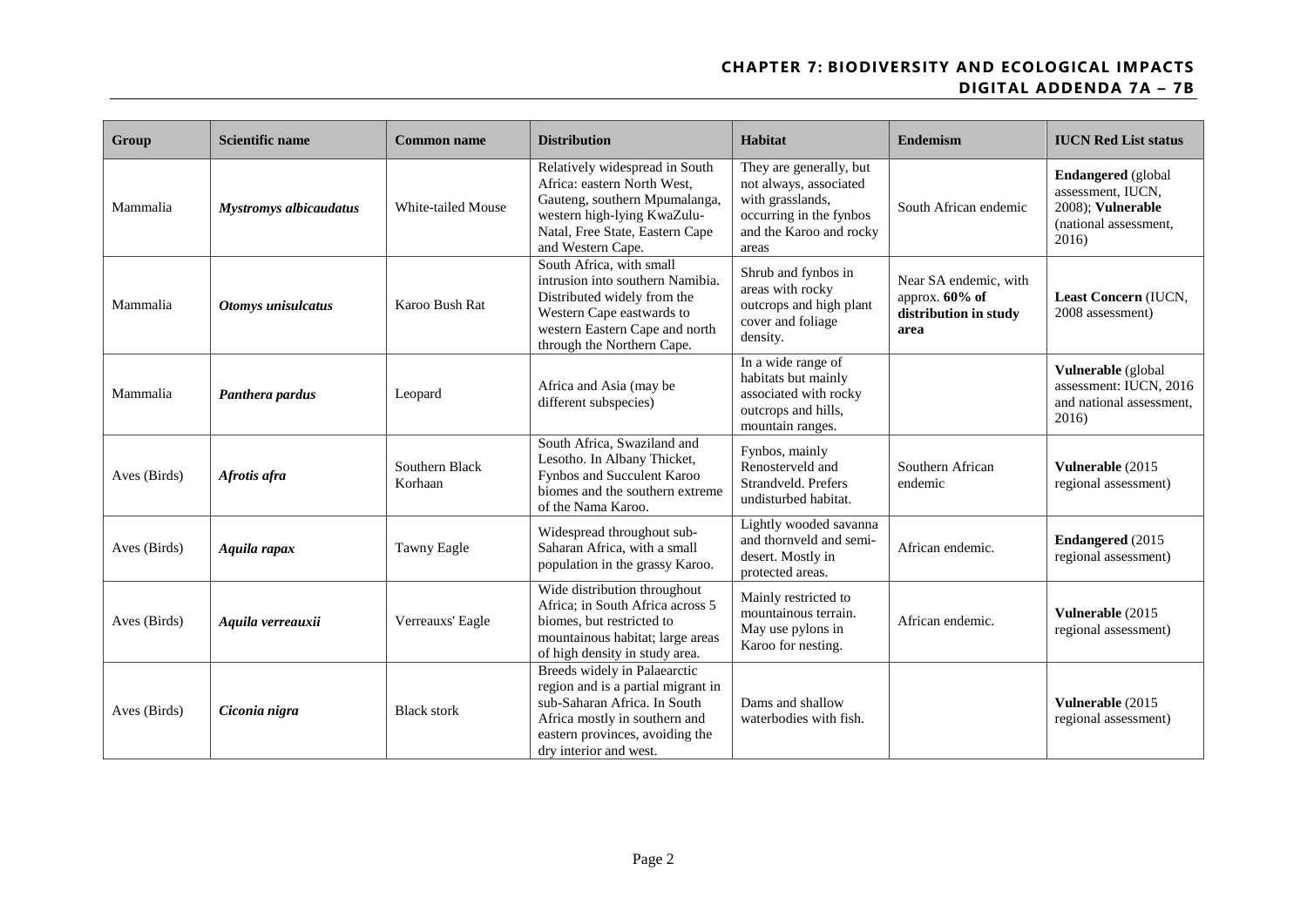| Group        | <b>Scientific name</b>  | <b>Common name</b>        | <b>Distribution</b>                                                                                                                                                            | Habitat                                                                                                                                                                         | <b>Endemism</b>                                                                                                       | <b>IUCN Red List status</b>                                                              |
|--------------|-------------------------|---------------------------|--------------------------------------------------------------------------------------------------------------------------------------------------------------------------------|---------------------------------------------------------------------------------------------------------------------------------------------------------------------------------|-----------------------------------------------------------------------------------------------------------------------|------------------------------------------------------------------------------------------|
| Aves (Birds) | Circus maurus           | <b>Black Harrier</b>      | South Africa. Core of range in<br>Fynbos, but does extend to the<br>southern reaches of the Karoo.                                                                             | Mostly fynbos. In<br>fragmented<br>Renosterveld prefers<br>high quality patches.<br>Forages in high altitude<br>grasslands, down to<br>Karoo scrub.                             | SA endemic                                                                                                            | <b>Endangered</b> (2015)<br>regional assessment)                                         |
| Aves (Birds) | Cursorius rufus         | <b>Burchell's Courser</b> | Southern Africa, present in the<br>Karoo.                                                                                                                                      | Open desert and semi-<br>desert areas. Habitats<br>include grazed or burnt<br>grassland, stony or<br>gravel plains, dry river<br>beds and edges of salt<br>pans.                | Near endemic to<br>southern Africa.                                                                                   | Vulnerable (2015<br>regional assessment)                                                 |
| Aves (Birds) | <b>Gyps coprotheres</b> | Cape Vulture              | Southern Africa, predominantly<br>South Africa and Lesotho.<br>Breeding colonies in Limpopo,<br>North West and Gauteng,<br>KwaZulu-Natal and Eastern<br>Cape.                  |                                                                                                                                                                                 | Southern African<br>endemic.                                                                                          | <b>Endangered</b> (global<br>assessment, IUCN,<br>2015, and 2015 regional<br>assessment) |
| Aves (Birds) | Neotis denhami          | Denham's Bustard          | Wide but fragmented<br>Afrotropical distribution. In the<br>study area mostly in Eastern<br>Cape grassland and lowland<br>fynbos.                                              | Generally avoid drier<br>areas, but do<br>occasionally occur<br>marginally in Nama<br>Karoo. Often in rocky<br>areas and on plateaus.<br>Occasionally use<br>cultivated fields. | African endemic.                                                                                                      | Vulnerable (2015<br>regional assessment)                                                 |
| Aves (Birds) | Phragmacia substriata   | Namaqua warbler           | South Africa and Namibia.<br>Lower and mid Orange River,<br>south to karroid regions of<br>Western Cape, and central Free<br>State and Eastern Cape.                           | Very specific habitat<br>requirements - seldom<br>more than 50 m from<br>streams and rivers.                                                                                    | SA endemic with small<br>intrusion in extreme<br>southern Namibia. More<br>than 60% of distribution<br>in study area. | <b>Least Concern (2014)</b><br>SARC assessment)                                          |
| Aves (Birds) | Podica senegalensis     | <b>African Finfoot</b>    | Throughout central and western<br>Africa; mostly in Limpopo and<br>Mpumalanga and KwaZulu-<br>Natal, but are populations<br>recorded in the Eastern Cape in<br>the study area. | Perennial rivers or<br>streams lined by thick<br>riparian bush.                                                                                                                 | African endemic.                                                                                                      | Vulnerable (2015<br>regional assessment)                                                 |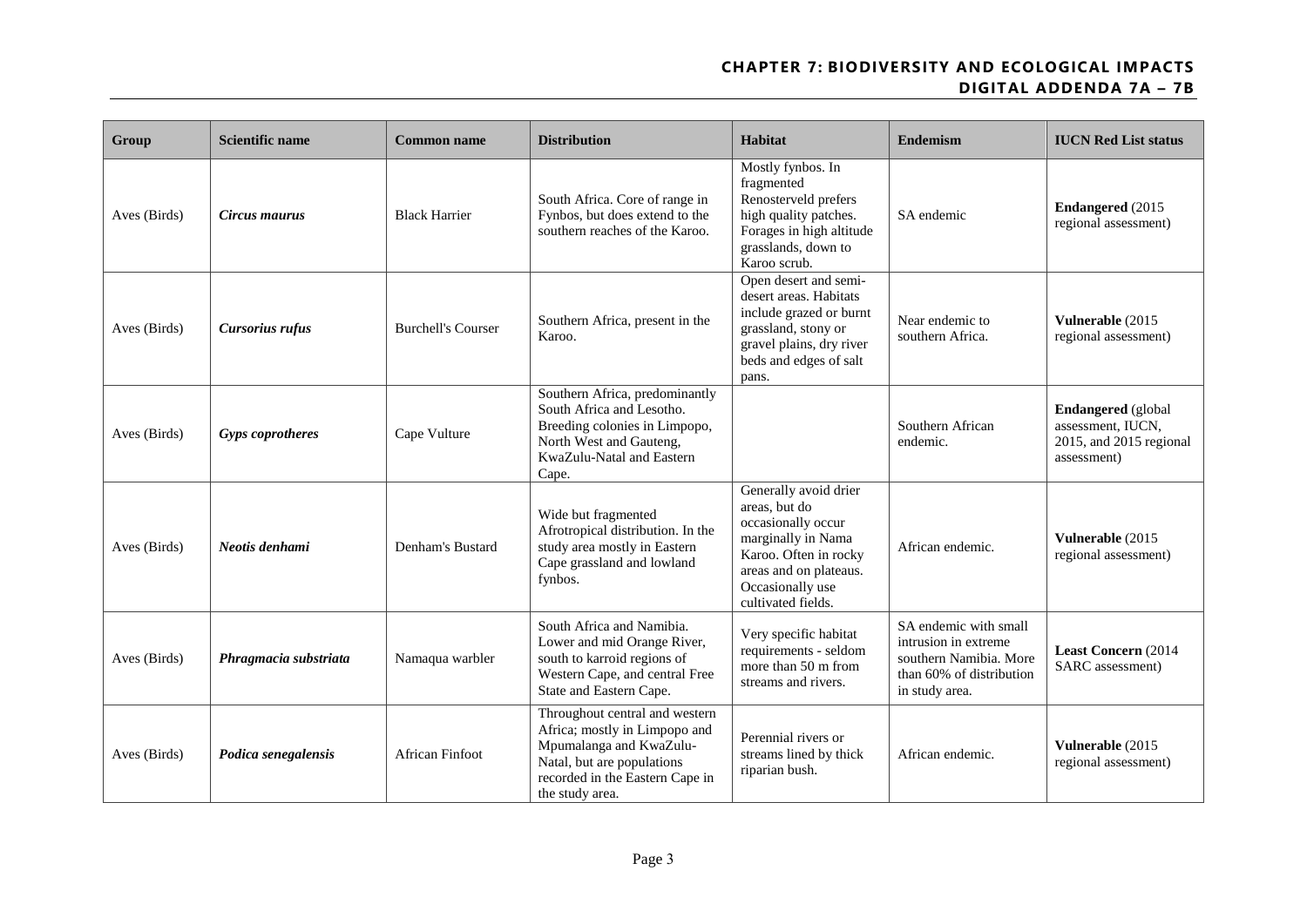| Group        | <b>Scientific name</b>        | <b>Common name</b>                       | <b>Distribution</b>                                                                                                                                                             | Habitat                                                                                                               | Endemism                                                     | <b>IUCN Red List status</b>                       |
|--------------|-------------------------------|------------------------------------------|---------------------------------------------------------------------------------------------------------------------------------------------------------------------------------|-----------------------------------------------------------------------------------------------------------------------|--------------------------------------------------------------|---------------------------------------------------|
| Aves (Birds) | Sagittarius serpentarius      | Secretary Bird                           | Widespread throughout sub-<br>Saharan Africa, mostly in open<br>grassland and scrub.                                                                                            | Open grassland and<br>scrub, with short ground<br>cover and scattered trees<br>for nesting.                           | African endemic.                                             | Vulnerable (2015<br>regional assessment)          |
| Aves (Birds) | Stephanoaetus coronatus       | <b>Crowned Eagle</b>                     | Widespread throughout sub-<br>Saharan Africa with high<br>densities observed in the<br>Somerset East area.                                                                      | Mostly forest, including<br>riverine forest but also<br>woodlands and forested<br>gorge sin savanna and<br>grassland. | African endemic.                                             | Vulnerable (2015)<br>regional assessment)         |
| Reptilia     | Afroedura karroica            | Karoo Flat Gecko                         | Central-western Eastern Cape<br>and adjacent regions of the<br>southern Northern Cape and<br>north-eastern Western Cape in<br>grassland and Nama-Karoo.                         | Between 1300 2200 m<br>in dolerite outcrops in<br>grasslands                                                          | Endemic (90%) in study<br>area                               | <b>Least Concern (2014)</b><br>SARC assessment)   |
| Reptilia     | <b>Bitis inornata</b>         | Plain Mountain Adder                     | Eastern Cape. Sneeuberg.                                                                                                                                                        | Above 1500 m in grassy<br>habitats                                                                                    | <b>Endemic to Karoo</b>                                      | <b>Endangered</b> (2014<br>SARC assessment)       |
| Reptilia     | Cordylus cloetei              | Cloete's Girdled<br>Lizard               | Western Cape. Nuweveldberg:<br>area of occurrence = $338 \text{ km}^2$ .                                                                                                        | Sandstone rocky habitats<br>on Nuweveldberg                                                                           | <b>Endemic to Karoo</b>                                      | Least Concern (2014<br>SARC assessment)           |
| Reptilia     | Cordylus minor                | Western Dwarf<br>Girdled Lizard          | South Africa. Western Karoo in<br>Western and Northern Cape,<br>from Komsberg range in the<br>north to Majiesfontein in the<br>south.                                           | Rocky areas of<br>mudstone shale<br>lowlands                                                                          | SA endemic, with about<br>70% distribution in<br>study area. | Least Concern (2014<br>SARC assessment)           |
| Reptilia     | Goggia braacki                | <b>Braack's Pygmy</b><br>Gecko           | Western Cape. Nuweveldberg:<br>75 km <sup>2</sup> area of occurrence.                                                                                                           | Dolerite outcrops in<br>montane grasslands on<br>Nuweveldberg                                                         | <b>Endemic to Karoo</b>                                      | <b>Near Threatened (2014)</b><br>SARC assessment) |
| Reptilia     | Homopus boulengeri            | Karoo Dwarf Tortoise<br>/ Karoo Padloper | South Africa. From Pearston in<br>the Eastern Cape to Touwsrivier<br>in the Western Cape. In<br>Northern Cape to Calvinia in the<br>northwest and Carnavon in the<br>northeast. | Dolerite outcrops 800 -<br>$1500 \text{ m}$                                                                           | SA endemic                                                   | <b>Near Threatened (2014)</b><br>SARC assessment) |
| Reptilia     | Pachydactylus<br>kladaroderma | Thin-Skinned Gecko                       | South Africa. Eastern Cape Fold<br>Mountains and southern<br>escarpment mountains of the<br>Westen Cape and adjacent N<br>Cape.                                                 | Large rock outcrops in<br>mesic habitats from 750<br>$-1700$ m, in both shale<br>and in sandstone                     | SA endemic, with about<br>50% distribution in<br>study area. | <b>Least Concern (2014)</b><br>SARC assessment)   |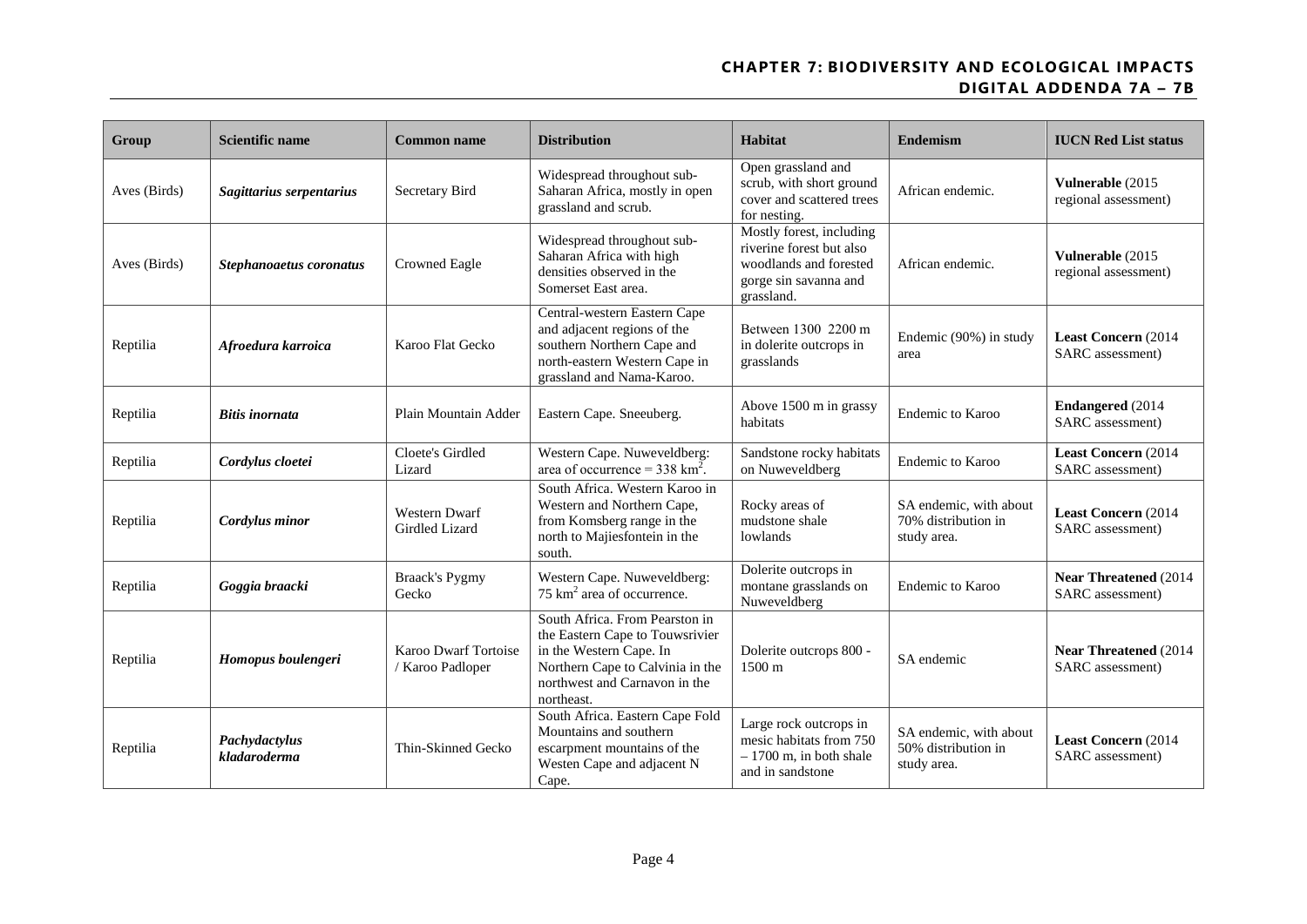| Group                               | <b>Scientific name</b>                          | <b>Common name</b>        | <b>Distribution</b>                                                                                                                                                                     | Habitat                                                                                                                                                                                                                        | <b>Endemism</b>                                                                                 | <b>IUCN Red List status</b>                               |
|-------------------------------------|-------------------------------------------------|---------------------------|-----------------------------------------------------------------------------------------------------------------------------------------------------------------------------------------|--------------------------------------------------------------------------------------------------------------------------------------------------------------------------------------------------------------------------------|-------------------------------------------------------------------------------------------------|-----------------------------------------------------------|
| Reptilia                            | Pseudocordylus<br>microlepidotus<br>namaquensis |                           | Western Cape. Nuweveldberg &<br>Komsberg.                                                                                                                                               | $1500 - 1800$ m                                                                                                                                                                                                                | <b>Endemic to Karoo</b>                                                                         | Least Concern (2014<br>SARC assessment)                   |
| Amphibia                            | Cacosternum karroicum                           | Karoo Caco                | South Africa. Western and<br>Northern Cape.                                                                                                                                             | Rainwater pools in<br>rocky areas of<br>mountains                                                                                                                                                                              | Endemic to Karoo. 60%<br>in study area. Northern<br>population is likely a<br>separate species. | <b>Least Concern (2011)</b><br>assessment)                |
| Actinopterygii<br>(fin-ray fish)    | <b>Barbus</b> amatolicus                        | Amatola Barb              | Eastern Cape: Kabusi, Slang,<br>Kubowa, Nqancule, possibly<br>upper reaches of Buffalo Rivers.                                                                                          | No information                                                                                                                                                                                                                 | <b>Endemic to Eastern</b><br>Cape                                                               | Vulnerable (IUCN Red<br>List, 2007 assessment)            |
| Actinopterygii<br>(fin-ray fish)    | <b>Barbus trevelyani</b>                        |                           | Eastern Cape: four or five<br>locations at Tyume, main stream<br>(Keiskama), Yellowwoods,<br>Mgqawabe, Cwenqgwe Rivers.                                                                 | No information                                                                                                                                                                                                                 | <b>Endemic to Eastern</b><br>Cape                                                               | <b>Endangered (IUCN</b><br>Red List, 2007<br>assessment)  |
| Actinopterygii<br>(fin-ray fish)    | Pseudobarbus afer                               | Eastern Cape Redfin       | Eastern Cape: Swartkops and<br>Sundays River systems.                                                                                                                                   | No information                                                                                                                                                                                                                 | <b>Endemic to Eastern</b><br>Cape                                                               | <b>Endangered (IUCN</b><br>Red List, 2007<br>assessment)  |
| Actinopterygii<br>(fin-ray fish)    | Pseudobarbus asper                              |                           | Eastern Cape: Gamtoos and<br>Gourits Rivers (Groot).                                                                                                                                    | No information                                                                                                                                                                                                                 | <b>Endemic to Eastern</b><br>Cape                                                               | <b>Endangered (IUCN)</b><br>Red List, 2007<br>assessment) |
| Actinopterygii<br>(fin-ray fish)    | Sandelia bainsii                                | Cape Rocky                | Eastern Cape: Nahoon, Buffalo,<br>Ingoda, Gula, Keiskamma, Great<br>Fish, Kowie Rivers.                                                                                                 | No information                                                                                                                                                                                                                 | <b>Endemic to Eastern</b><br>Cape                                                               | <b>Endangered (IUCN</b><br>Red List, 2007<br>assessment)  |
| Mollusca<br>(terrestrial<br>snails) | Cochlitoma crawfordi                            | Crawford's Agate<br>Snail | Eastern and Northern Cape.<br>Bedford, Cathcart, Toise River,<br>Cookhouse, Douglas,<br>Jansenville, NW Uitenhage,<br>Middleton, Queenstown,<br>Somerset East, SW Cradock,<br>Zuurberg. | Grassy slope with rocks<br>and scrubby forest;<br>grassy hillside with<br>rocks and stunted<br>bushes; indigenous<br>forest                                                                                                    | South Africa endemic.<br>90% of distribution in<br>study area.                                  | Not evaluated                                             |
| Mollusca<br>(terrestrial<br>snails) | Gulella rogersi                                 | Roger's Hunter Snail      | Eastern Cape. Alice, Cathcart,<br>Cradock, Graaff-Reinet,<br>Jansenville, Kei River Valley,<br>Kuzuko GR, Penhoekberg,<br>Queenstown, Riebeeck East,<br>Sterkstroom, Stormberg.         | Various habitats: S<br>facing slope of<br>watercourse, riverine<br>forest; grassy slope with<br>rocks; open thicket in<br>calcrete area; gully<br>between dolorite cliffs;<br>rocky N facing hillside<br>with aloes, noors and | Eastern Cape endemic.<br>90% of distribution in<br>study area.                                  | Not evaluated                                             |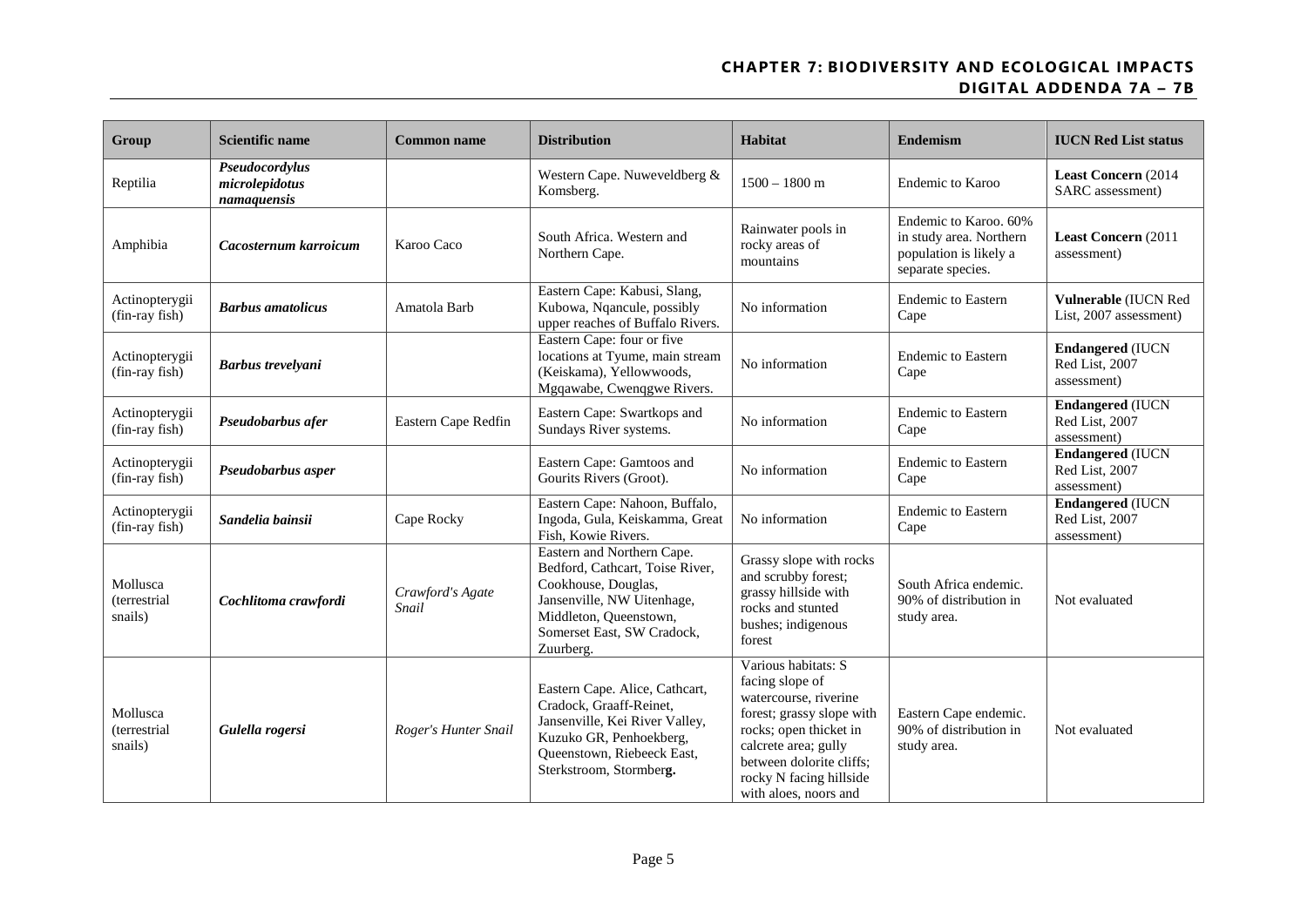| Group                                      | Scientific name                       | <b>Common name</b>                  | <b>Distribution</b>                                                                                                                                  | <b>Habitat</b>                                                                                                                                                                                                                         | <b>Endemism</b>                                                        | <b>IUCN Red List status</b>          |
|--------------------------------------------|---------------------------------------|-------------------------------------|------------------------------------------------------------------------------------------------------------------------------------------------------|----------------------------------------------------------------------------------------------------------------------------------------------------------------------------------------------------------------------------------------|------------------------------------------------------------------------|--------------------------------------|
|                                            |                                       |                                     |                                                                                                                                                      | bush clump; grassy<br>hillside with aloes and<br>bush clumps; rocky veld<br>with aloes; kloof with<br>rock outcrops and cave.                                                                                                          |                                                                        |                                      |
| Mollusca<br>(terrestrial<br>snails)        | Prestonella bowkeri                   | <b>Bowker's Karoo Rock</b><br>Snail | Eastern and Western Cape.<br>Karoo National Park, Graaff-<br>Reinet, Murraysburg, Nieu<br>Bethesda area, Nuweveldberge,<br>Sneeuberg, Somerset East. | Crevices in rocky areas,<br>usually near waterfall or<br>in indigenous forest; SE<br>bank of river; S facing<br>dolerite cliffs in wooded<br>kloof, under overhangs<br>and in crevices on<br>shaded (northern) cliffs<br>beside river. | South Africa Endemic,<br>with $>90\%$ of<br>distribution in study area | Not evaluated                        |
| Mollusca<br>(terrestrial<br>snails)        | Prestonella nuptialis                 |                                     | Eastern and Western Cape.<br>Adelaide, Beaufort West,<br>Cradock, Fort Beaufort, Graaff-<br>Reinet, Somerset East.                                   | Indigenous forest, along<br>water courses,<br>waterfalls, S facing<br>rocky ridges, In crevices<br>in rocks.                                                                                                                           | South Africa Endemic.<br>>90% distribution in<br>study area.           | Not evaluated                        |
| Mollusca<br><i>(terrestrial</i><br>snails) | Sheldonia arnotti                     | Arnot's Tailwagger                  | Eastern, Northern and Western<br>Cape. Colesburg, Graaff-Reinet,<br>Middleton, Nieu Bethesda,<br>Wapadsberg Pass.                                    | Grassy fynbos, bush,<br>rocky grasslands, rocky<br>riverine scrub.                                                                                                                                                                     | South Africa Endemic.<br>90% of distribution in<br>study area.         | Not evaluated                        |
| Mollusca<br><i>(terrestrial</i><br>snails) | Sheldonia asthenes                    |                                     | Eastern and Western Cape.<br>Cradock, Prince Albert,<br>Somerset East, Graaff-Reinet,<br>Queenstown, Sterkstroom.                                    | S facing slope with<br>Acacia and Rhus, in<br>leaf-litter beneath<br>bushes and under rock<br>walls, in gullies between<br>dolerite cliffs; rocky<br>outcrop on hilltop ridge.                                                         | South Africa Endemic.<br>90% of distribution in<br>study area.         | Not evaluated                        |
| Crustacea,<br>Anostraca<br>(fairy shrimp)  | <b>Branchipodopsis browni</b>         |                                     | Southern Namibia, SA:<br>Williston, Loxton, Fraserburg,<br>Richmond.                                                                                 | Temporary waterbodies<br>such as shallow.<br>inundated areas.                                                                                                                                                                          | Most records from<br>Karoo, 80% in study<br>area                       | Not evaluated                        |
| Crustacea,<br>Anostraca<br>(fairy shrimp)  | <b>Branchipodopsis</b><br>hutchinsoni |                                     | Northern Cape: 30 km along dirt<br>road from Hutchinson to<br>Richmond -only one locality.                                                           | Temporary waterbodies,<br>collected from inundated<br>ditch along the side of<br>road.                                                                                                                                                 | Endemic to Karoo -<br>based on only one<br>known locality              | Not evaluated                        |
| Lepidoptera<br>(butterflies)               | Aloeides dicksoni                     | Dickson's Copper                    | Eastern Cape, Cradock in west<br>to Seymour in east.                                                                                                 | Grassland and Karoo.<br>Montane $>1000$ m.                                                                                                                                                                                             | 78% endemic to study<br>area                                           | <b>Least Concern</b><br>(SABCA 2013) |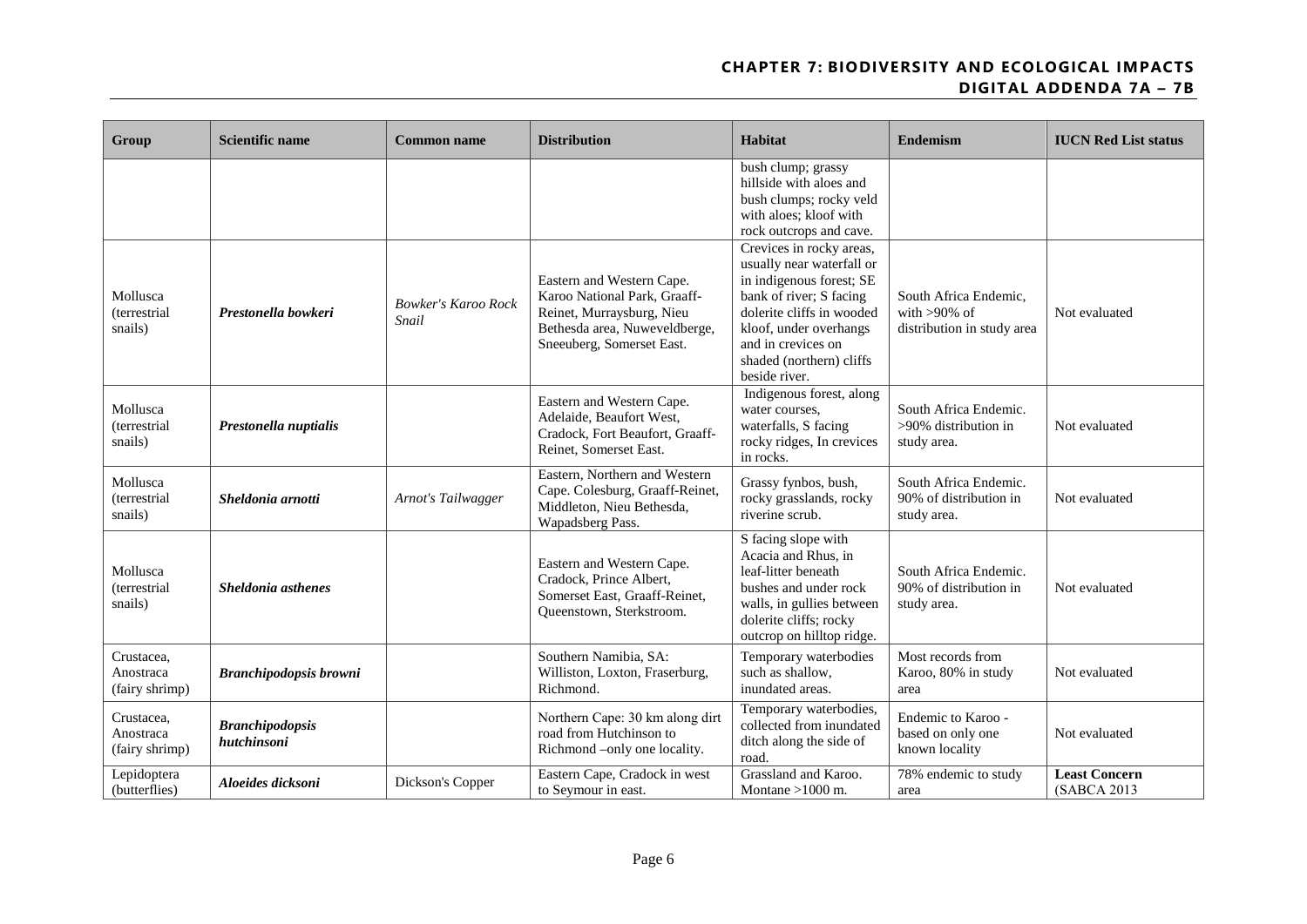| <b>Group</b>                 | <b>Scientific name</b>                      | <b>Common name</b>     | <b>Distribution</b>                                                                                                                         | <b>Habitat</b>                                                                                                   | <b>Endemism</b>               | <b>IUCN Red List status</b>                                                             |
|------------------------------|---------------------------------------------|------------------------|---------------------------------------------------------------------------------------------------------------------------------------------|------------------------------------------------------------------------------------------------------------------|-------------------------------|-----------------------------------------------------------------------------------------|
|                              |                                             |                        |                                                                                                                                             |                                                                                                                  |                               | assessment)                                                                             |
| Lepidoptera<br>(butterflies) | Aloeides kaplani                            | Kaplan's Copper        | Eastern and Northern Cape,<br>from Patensie in south-east to<br>Springbok in north                                                          | Mountain peaks and<br>adjacent slopes. $>1000$<br>m.                                                             | 69% endemic to study<br>area  | <b>Least Concern</b><br>(SABCA 2013)<br>assessment)                                     |
| Lepidoptera<br>(butterflies) | Aloeides pringlei                           | Pringle's Copper       | Eastern Cape. Winterberg, near<br>Bedford.                                                                                                  | Montane grassland,<br>>1000 m; rocky places.                                                                     | 100% endemic to study<br>area | <b>Least Concern</b><br>(SABCA 2013)<br>assessment)                                     |
| Lepidoptera<br>(butterflies) | Cassionympha camdeboo                       | Camdeboo Brown         | Eastern Cape. Aberdeen area.                                                                                                                | Relatively moist<br>woodland and scrub.<br>$>1000$ m.                                                            | 99% endemic to study<br>area  | <b>Least Concern</b><br>(SABCA 2013)<br>assessment)                                     |
| Lepidoptera<br>(butterflies) | Chrysoritis beaufortia<br><i>beaufortia</i> | <b>Beaufort Opal</b>   | Eastern Cape. From Nieuweveld<br>mountains at Beaufort West in<br>west and Kompassberg near<br>Nieu Bethesda in east.                       | Mountain slopes. >1000<br>m.                                                                                     | 92% endemic to study<br>area  | <b>Least Concern</b><br>(SABCA 2013)<br>assessment)                                     |
| Lepidoptera<br>(butterflies) | Chrysoritis beaufortia<br>sutherlandensis   | <b>Beaufort's Opal</b> | Northern Cape, Roggeveld<br>escarpment at and near<br>Sutherland.                                                                           | Rocky ridges. Montane<br>$>1000 \text{ m}$                                                                       | 63% endemic to study<br>area  | <b>Least Concern</b><br>(SABCA 2013)<br>assessment)                                     |
| Lepidoptera<br>(butterflies) | Chrysoritis midas                           | Midas Opal             | Northern and Western Cape,<br>from Roggeveld escarpment in<br>west near Sutherland to<br>Nuweveldberge in east near<br><b>Beaufort West</b> | Top of cliffs or rocky<br>ridges at high altitudes<br>(above 1500 m).                                            | 71% endemic to study<br>area  | <b>Least Concern</b><br>(SABCA 2013)<br>assessment)                                     |
| Lepidoptera<br>(butterflies) | Chrysoritis violescens                      | Violet Opal            | Northern Cape. Roggeveld<br>escarpment around Sutherland.                                                                                   | Rocky ridges on the<br>slopes of hills and<br>mountains. $>1000$ m.                                              | 81% endemic to study<br>area  | <b>Least Concern (Rare-</b><br><b>Habitat Specialist)</b><br>(SABCA 2013<br>assessment) |
| Lepidoptera<br>(butterflies) | Durbaniella clarki<br>belladonna            | Clark's Rocksitter     | Eastern Cape, approx. 30 km<br>north-east of Jansenville.                                                                                   | Low hills in Sundays<br>Thicket; south facing<br>slopes. Microhabitat<br>consists of dolerite<br>rocks. <1000 m. | 59% endemic to study<br>are   | <b>Vulnerable (SABCA</b><br>2013 assessment)                                            |
| Lepidoptera<br>(butterflies) | Kedestes barberae bonsa                     | <b>Barber's Ranger</b> | Eastern and Northern Cape,<br>from Aberdeen in the south to<br>Colesberg in the north.                                                      | Lowland $<$ 1000 m;<br>grassy; watercourses                                                                      | 67% endemic to study<br>area  | <b>Least Concern</b><br>(SABCA 2013)<br>assessment)                                     |
| Lepidoptera<br>(butterflies) | Lepidochrysops victori                      | Victor's Blue          | Eastern Cape. Near Bedford.                                                                                                                 | Karoo Escarpment<br>Grassland, Amatole<br>Montane Grassland.<br>$>1000$ m.                                       | 100% endemic to study<br>area | <b>Vulnerable (SABCA</b><br>2013 assessment)                                            |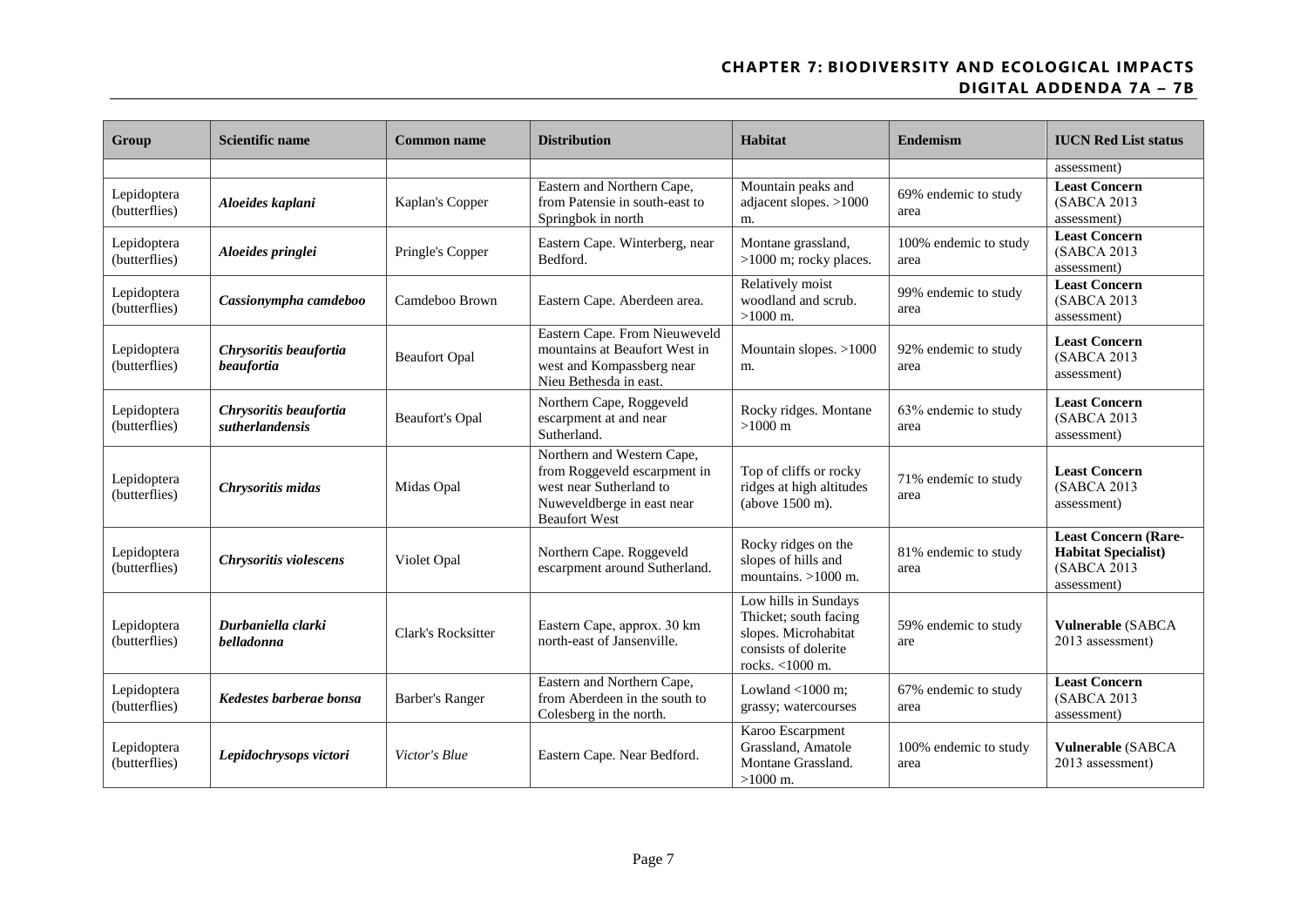| Group                        | <b>Scientific name</b>          | <b>Common name</b>                        | <b>Distribution</b>                                                                                                   | <b>Habitat</b>                                                                                                                                            | <b>Endemism</b>               | <b>IUCN Red List status</b>                                                            |
|------------------------------|---------------------------------|-------------------------------------------|-----------------------------------------------------------------------------------------------------------------------|-----------------------------------------------------------------------------------------------------------------------------------------------------------|-------------------------------|----------------------------------------------------------------------------------------|
| Lepidoptera<br>(butterflies) | Phasis clavum erythema          | Namaqua Arrowhead                         | Northern Cape, Roggeveld<br>escarpment in region of<br>Sutherland.                                                    | Gullies at high altitude<br>on Roggeveld<br>escarpment and lower<br>slopes below peaks.<br>Montane $>1000$ m.                                             | 64% endemic to study<br>area  | <b>Least Concern</b><br>(SABCA 2013)<br>assessment)                                    |
| Lepidoptera<br>(butterflies) | Phasis pringlei                 | Pribgle's Arrowhead                       | Northern Cape, from Roggeberg<br>escarpment near Sutherland.                                                          | Mainly riverine areas,<br>also in rocky habitats<br>where host plant occurs.                                                                              | 61% endemic to study<br>area  | <b>Least Concern</b><br>(SABCA 2013)<br>assessment)                                    |
| Lepidoptera<br>(butterflies) | Pseudonympha trimenii<br>ruthae | Trimen's Brown                            | Eastern Cape, near Steytlerville<br>in south to Noupoort in north-<br>west and Lady Grey in north-<br>east.           | Various biomes, at high<br>altitudes on mountains<br>and hillsides. >1000 m                                                                               | 61% endemic to study<br>area  | <b>Least Concern</b><br>(SABCA 2013)<br>assessment)                                    |
| Lepidoptera<br>(butterflies) | Tarsocera southeyae             | Southey's Widow                           | Eastern and Northern Cape.<br>Calvinia in west and Jansenville<br>in in east; used to occur near<br>Willowmore.       | Hillsides, gullies and<br>ridges, around rocky<br>places up to 1000 m.                                                                                    | 86% endemic to study<br>area  | <b>Least Concern</b><br>(SABCA 2013)<br>assessment)                                    |
| Lepidoptera<br>(butterflies) | <b>Thestor</b> camdeboo         | Camdeboo Skolly                           | Eastern Cape. Mountains inland<br>of Graaff-Reinet and Aberdeen.                                                      | Upper slopes of high<br>mountains. $>1000$ m;<br>Merxmuellera grass.                                                                                      | 100% endemic to study<br>area | <b>Least Concern (Rare-</b><br><b>Restricted Range)</b><br>(SABCA 2013)<br>assessment) |
| Lepidoptera<br>(butterflies) | Thestor compassbergae           | Compassberg Skolly                        | Eastern Cape. Compassberg<br>around Nieu Bethesda.                                                                    | Sparsely vegetated<br>grassy areas or areas of<br>open shale. High<br>altitudes on mountain<br>slopes. $>1000$ m;<br>Merxmuellera grass;<br>rocky places. | 100% endemic to study<br>area | <b>Lest Concern (Rare-</b><br><b>Restricted Range)</b><br>(SABCA 2013<br>assessment)   |
| Lepidoptera<br>(butterflies) | Thestor pringlei                | Pringle's Skolly                          | Northern and Western Cape.<br>Roggeveld escarpment around<br>Sutherland, outlier population at<br>Matoosberg Station. | Rocky slopes and low<br>ridges in mountain<br>Renosterveld. $>1000$ m.                                                                                    | 77% endemic to study<br>area  | <b>Least Concern</b><br>(SABCA 2013)<br>assessment)                                    |
| Lepidoptera<br>(butterflies) | Torynesis magna                 | Large Widow                               | Western and Eastern Cape, from<br>Swartberg near Oudtshoorn in<br>west to Barkly East in east.                        | Grasslands in<br>mountainous terrain.<br>Slopes and hillsides.<br>>1000 m; Merxmuellera<br>grass.                                                         | 67% endemic to study<br>area  | <b>Least Concern</b><br>(SABCA 2013)<br>assessment)                                    |
| Lepidoptera<br>(butterflies) | Trimenia wykehami               | Wykham's Silver-<br><b>Spotted Copper</b> | Northern and Western Cape,<br>Roggeveld escarpment near<br>Sutherland in west to<br>Nuweveldberge near Beaufort       | Rocky hillsides and<br>slopes in dry karroid<br>country. $>1000$ m.                                                                                       | 79% endemic to study<br>area  | <b>Least Concern</b><br>(SABCA 2013<br>assessment)                                     |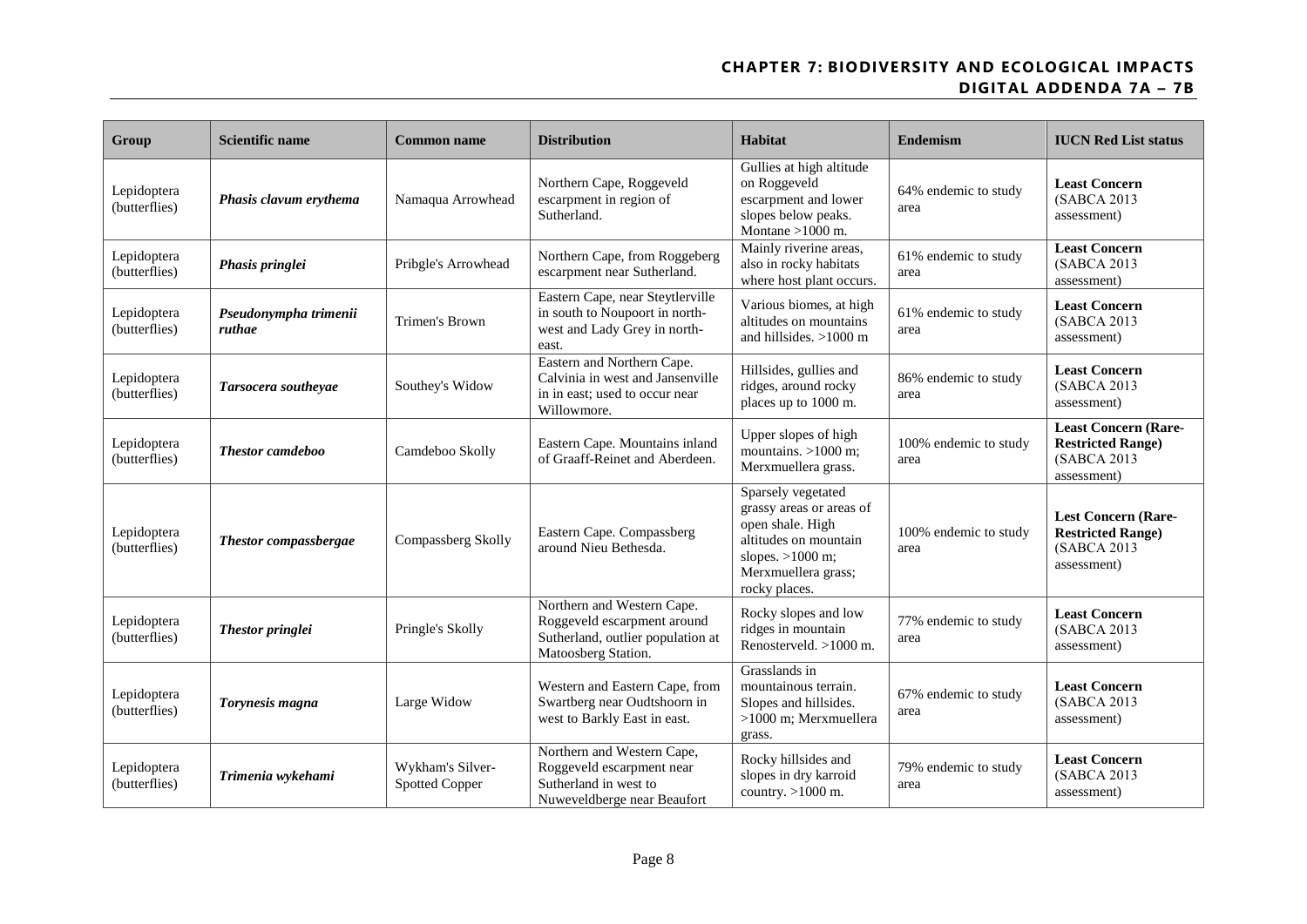| Group                       | <b>Scientific name</b> | <b>Common name</b>      | <b>Distribution</b>                                                                                                                                                                                                 | <b>Habitat</b> | <b>Endemism</b>                                                                        | <b>IUCN Red List status</b>   |
|-----------------------------|------------------------|-------------------------|---------------------------------------------------------------------------------------------------------------------------------------------------------------------------------------------------------------------|----------------|----------------------------------------------------------------------------------------|-------------------------------|
|                             |                        |                         | West in east.                                                                                                                                                                                                       |                |                                                                                        |                               |
| Orthoptera<br>(grasshopper) | Batrachotetrix stolli  | <b>Toad Grasshopper</b> | Western, Eastern and Northern<br>Cape. Aberdeen, Beaufort West,<br>Graaff-Reinet, Jansenville,<br>Kenhardt, Middleburg,<br>Nelspoort, Prince Albert,<br>Sutherland, Willowmore,<br>Worcester, Bedford, De Aar.      | Unknown        | South Africa Endemic.<br>with probably about<br>60% restricted to study<br>area        | Not evaluated                 |
| Orthoptera<br>(katydid)     | Griffiniana capensis   | Cape Agile Katydid      | Eastern and Northern Cape, 20<br>km S Aberdeen, vicinity of<br>Teekloof Pass, 30 km south<br>Fraserburg, Tankwa Karoo<br>National Park.                                                                             | Unknown        | South Africa Endemic,<br>with $>60\%$ of<br>distribution likely to be<br>in study area | Least Concern (IUCN,<br>2014) |
| Orthoptera<br>(grasshopper) | Plegmpaterus irisus    |                         | Northern and Western Cape.<br>Sutherland area, Ruiterskop Sta.<br>30 km NNE Laingsburg, Prince<br>Albert area, 2 mi S Middelpos<br>nr. Tankwa Karoo NP 3 mi SW<br>Seekoegat, 4 mi N Merweville,<br>16 mi SE Loxton. | Unknown        | South Africa Endemic,<br>with $>60\%$ of<br>distribution likely to be<br>in study area | Not evaluated                 |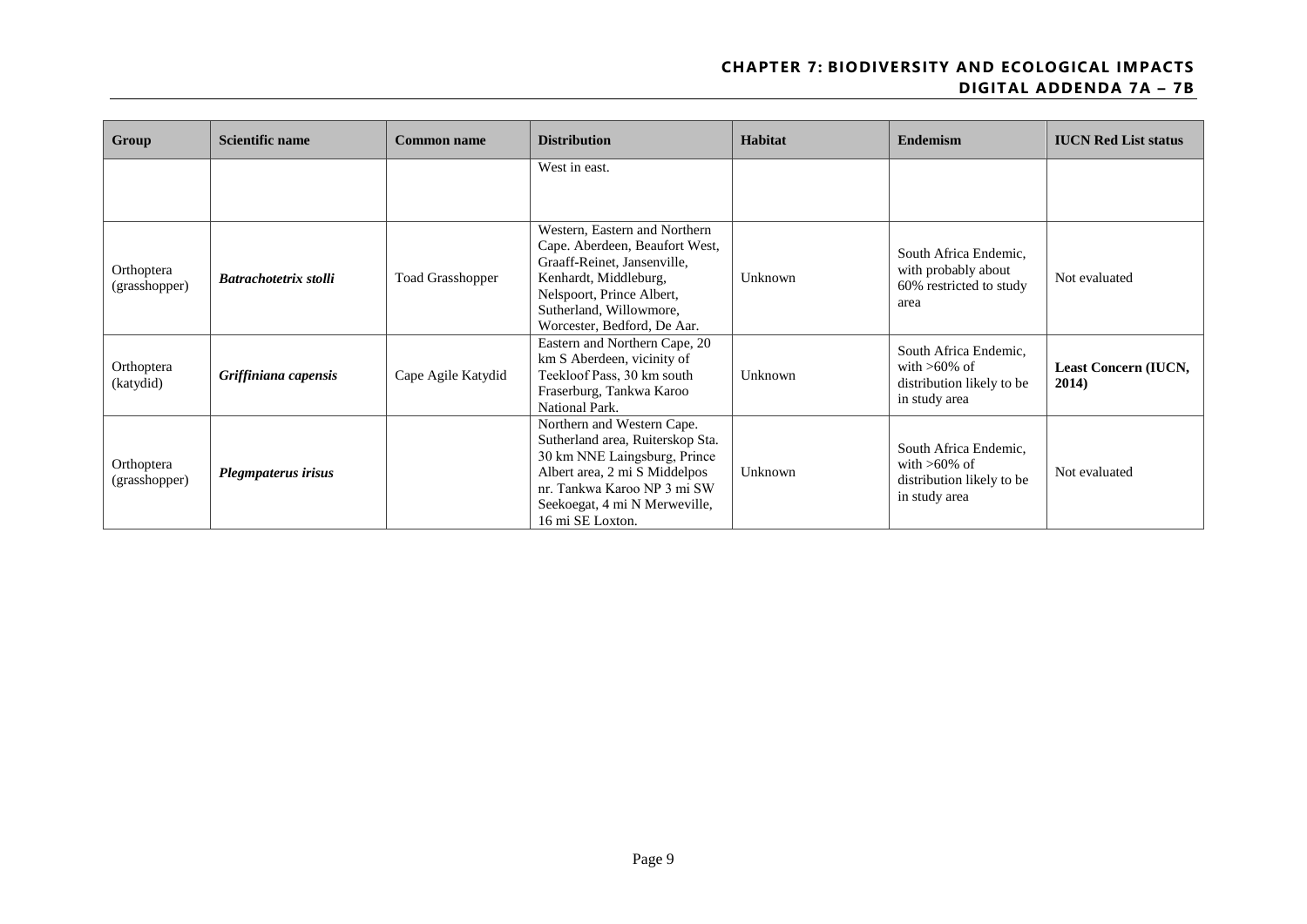| Family       | <b>Scientific name</b>              | <b>Common name</b>                          | <b>Distribution</b>                                                                                                                   | Habitat                                                                     | <b>Habitat type</b>    | <b>IUCN Red List Status</b><br>(2015 South African<br>Plant Assessment) |
|--------------|-------------------------------------|---------------------------------------------|---------------------------------------------------------------------------------------------------------------------------------------|-----------------------------------------------------------------------------|------------------------|-------------------------------------------------------------------------|
| Crassulaceae | Adromischus cooperi                 | Bontplakkie (Afrikaans)                     | Somerset East to Graaff-<br>Reinet, Middelburg and<br>Queenstown.                                                                     | Rock crevices, usually<br>on slopes or in the shade<br>of other vegetation. | Kopies                 | Least Concern                                                           |
| Crassulaceae | <b>Adromischus fallax</b>           | <b>Graaff-Reinet Plakkie</b><br>(Afrikaans) | Graaff-Reinet district.                                                                                                               | Rock faces at high<br>altitude.                                             | Mountains              | Rare                                                                    |
| Crassulaceae | <b>Adromischus humilis</b>          | Karooberg Plakkie<br>(Afrikaans)            | Nuweveld Mountains<br>near Beaufort West.<br>north of Laingsburg at<br>Klipfontein, and at<br><b>Oukloof Pass near</b><br>Fraserburg. | Rock crevices.                                                              | Mountains              | <b>Least Concern</b>                                                    |
| Rutaceae     | Agathosma sp nov.<br>(Nick Helmeii) |                                             | Roggeveld mountains.                                                                                                                  | Growing amongst<br>boulders in dolerite<br>outcrops.                        | Mountains              | Rare                                                                    |
| Aizoaceae    | Aloinopsis acuta                    |                                             | Roggeveld to<br>Nieuweveld.                                                                                                           | Arid rocky escarpments.                                                     | Mountains              | Data Deficient                                                          |
| Malvaceae    | Anisodontea capensis                | Wildestokroos<br>(Afrikaans)                | Victoria West to near<br>Prince Albert.                                                                                               | Most often occurs near<br>rivers.                                           | Floodplains            | <b>Least Concern</b>                                                    |
| Malvaceae    | <b>Anisodontea</b><br>malvastroides | Wildestokroos<br>(Afrikaans)                | Escarpment ranges of<br>Graaff-Reinet and<br>Middelburg.                                                                              | Arid escarpments.                                                           | Mountains              | <b>Least Concern</b>                                                    |
| Aizoaceae    | Antimima dekenahi                   |                                             | Williston to Sutherland<br>and Fraserburg.                                                                                            | In crevices in shale.                                                       | Rocky / hilly lowlands | Least Concern                                                           |
| Aizoaceae    | Antimima emarcescens                |                                             | Sutherland.                                                                                                                           | In mountain<br>renosterveld, scrambling<br>in other bushes                  | Mountains              | Rare                                                                    |
| Aizoaceae    | Antimima ivori                      |                                             | Sutherland to<br>Fraserburg.                                                                                                          | In crevices in exposed<br>sandstone.                                        | Rocky / hilly lowlands | <b>Least Concern</b>                                                    |
| Aizoaceae    | Antimima loganii                    |                                             | Roggeveld                                                                                                                             | In crevices of sandstone<br>rocks                                           | Rocky / hilly lowlands | Data Deficient                                                          |

Table 7.2: Plant species of special concern in the study area (i.e. plant species that have more than 80% of their distribution within the study area).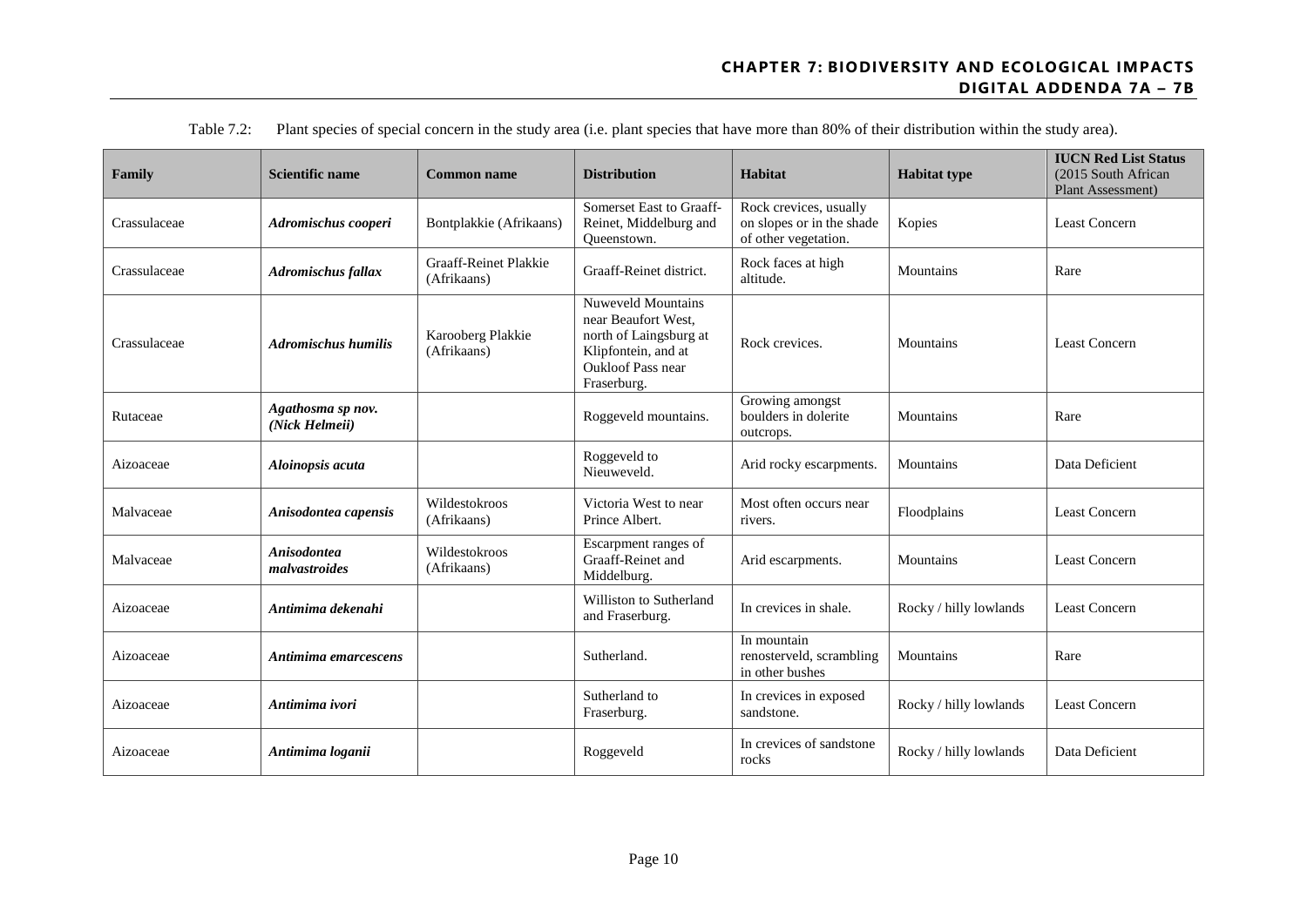| Family           | <b>Scientific name</b>              | <b>Common name</b>                   | <b>Distribution</b>                                                        | Habitat                                                                   | <b>Habitat type</b>  | <b>IUCN Red List Status</b><br>(2015 South African<br>Plant Assessment) |
|------------------|-------------------------------------|--------------------------------------|----------------------------------------------------------------------------|---------------------------------------------------------------------------|----------------------|-------------------------------------------------------------------------|
| Amaryllidaceae   | <b>Apodolirion bolusii</b>          | Maagbitterwortel<br>(Afrikaans)      | Valley of Desolation,<br>Graaff-Reinet.                                    | Karroid shrubland or in<br>subtropical thicket on<br>shale-derived soils. | Lowland flats        | Data Deficient                                                          |
| Asparagaceae     | Asparagus mollis                    | Wag-'n-bietjie<br>(Afrikaans)        | Jagerskraal,<br><b>Verlatekloof Pass</b>                                   | On Dwyka tillite                                                          | Lowland flats        | Least Concern                                                           |
| Asphodelaceae    | Astroloba congesta                  | Katdoring (Afrikaans)                | Cradock to<br>Grahamstown.                                                 | Karroid flats.                                                            | Lowland flats        | Least Concern                                                           |
| Iridaceae        | Babiana virginea                    |                                      | Roggeveld Escarpment,<br>Middelpos to Verlate<br>Kloof.                    | Shale outcrops amongst<br>the clumps of<br>Merxmuellera.                  | Mountains            | <b>Least Concern</b>                                                    |
| Aizoaceae        | <b>Bergeranthus nanus</b>           |                                      | Graaff-Reinet to the area<br>between Somerset East<br>and Cradock.         | Exposed intrusive<br>dolerite sills.                                      | Lowland flats        | Vulnerable                                                              |
| Asteraceae       | Berkheya cardopatifolia             |                                      | Roggeveld foothills and<br>Laingsburg to Upper<br>Karoo.                   | Dry hillsides and cliffs.                                                 | Mountains            | <b>Least Concern</b>                                                    |
| Apocynaceae      | Brachystelma theronii               | Mohata-o-mosoeu<br>(Southern Sotho)  | Laingsburg to Williston.                                                   | Dolerite-capped shale<br>hills.                                           | Kopies               | <b>Least Concern</b>                                                    |
| Apocynaceae      | Ceropegia filiformis                | Rankkambroo<br>(Afrikaans)           | <b>Beaufort West to</b><br>Luckhoff and east to<br>Middleburg.             | Growing in karroid<br>scrub amongst low<br>shrubs.                        | Lowland flats        | <b>Least Concern</b>                                                    |
| Scrophulariaceae | <b>Chaenostoma</b><br>rotundifolium | Necklace vine (English)              | Victoria West to<br>Sneeuberg north to<br>Griekwastad.                     | Cliff faces and rock<br>outcrops.                                         | Mountains            | Least Concern                                                           |
| Aizoaceae        | Chasmatophyllum<br><i>braunsii</i>  | Bohlanya-ba-pere<br>(Southern Sotho) | Laingsburg and Victoria<br>West.                                           | Nama Karoo.                                                               | Lowland flats        | Data Deficient                                                          |
| Aizoaceae        | Chasmatophyllum nelii               |                                      | Prince Albert to Kliplaat<br>to Cradock.                                   | Rocky flats and hills of<br>sandstone and dolerite<br>origin.             | Rocky/hilly lowlands | <b>Least Concern</b>                                                    |
| Aizoaceae        | Chasmatophyllum<br>stanleyi         |                                      | Beaufort West,<br>Aberdeen, Willowmore,<br>Laingsburg to Prince<br>Albert. | On stony to shaley<br>slopes.                                             | Rocky/hilly lowlands | <b>Least Concern</b>                                                    |
| Rosaceae         | Cliffortia arborea                  | Anysberg star tree<br>(English)      | Hantamsberg Mountain<br>to Nuweveld Mountains.                             | Cliffs and ledges of<br>dolerite, sandstone, and<br>shale escarpment.     | Mountains            | Vulnerable                                                              |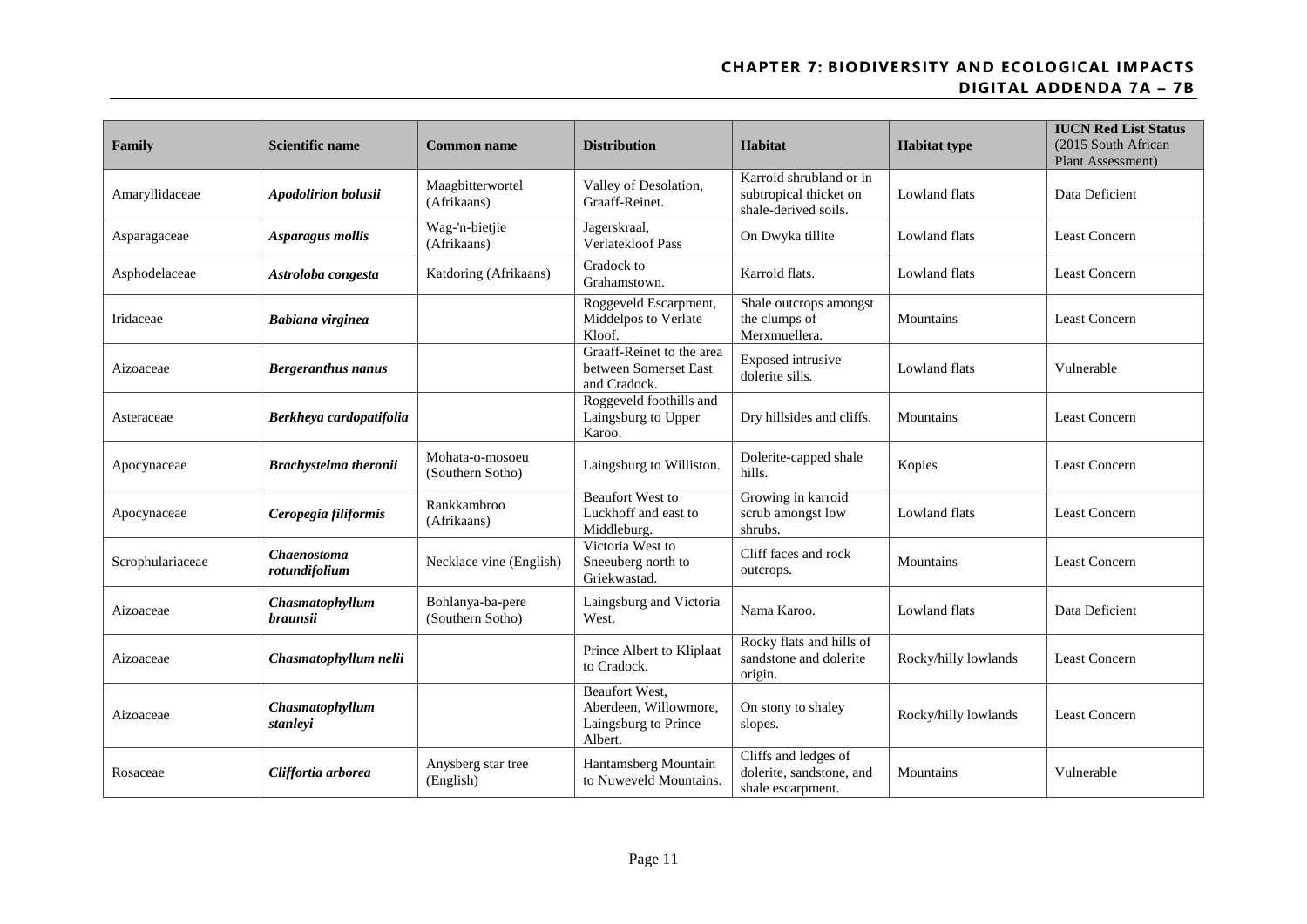| Family           | <b>Scientific name</b>         | <b>Common name</b>                                    | <b>Distribution</b>                                                          | Habitat                                                                                        | <b>Habitat type</b>  | <b>IUCN Red List Status</b><br>(2015 South African<br>Plant Assessment) |
|------------------|--------------------------------|-------------------------------------------------------|------------------------------------------------------------------------------|------------------------------------------------------------------------------------------------|----------------------|-------------------------------------------------------------------------|
| Colchicaceae     | Colchicum<br>karooparkense     |                                                       | <b>Beaufort West within</b><br>the Karoo National Park.                      | Stony flats.                                                                                   | Lowland flats        | <b>Least Concern</b>                                                    |
| Crassulaceae     | Crassula vestita               | Cape May (English)                                    | Roggeveld Mountains.                                                         | Amongst low shrublets,<br>associated with rock<br>outcrops.                                    | Lowland flats        | Least Concern                                                           |
| Scrophulariaceae | <b>Cromidon decumbens</b>      | Smooth Hawk's Beard<br>(English)                      | Hantamsberg and<br>Roggeveld to near<br>Graaff-Reinet.                       | Sheltering under rocks.                                                                        | Kopies               | <b>Least Concern</b>                                                    |
| Asteraceae       | Curio hallianus                | Suuroogblom<br>(Afrikaans)                            | Central Karoo, between<br>Prince Albert, Loxton<br>and Merweville.           | Sheltered among the<br>roots of shrubs and in<br>rocky crevices.                               | Kopies               | Least Concern                                                           |
| Aizoaceae        | Cylindrophyllum<br>calamiforme |                                                       | Graaff-Reinet to<br>Somerset East S. from<br>Willowmore to<br>Jansenville.   | Stony slopes and flats of<br>karoo sediments.                                                  | Lowland flats        | Least Concern                                                           |
| Boraginaceae     | Cynoglossum<br>obtusicalyx     |                                                       | Hantamsberg and Ceres<br>and Beaufort West.                                  | Often on screes below<br>cliffs.                                                               | Mountains            | <b>Least Concern</b>                                                    |
| Hyacinthaceae    | Daubenya aurea                 | Swan Orchid (English)                                 | Roggeveld Escarpment<br>between Sutherland and<br>Middelpos.                 | Arid shrubland, on<br>seasonally damp, red<br>clay flats along the base<br>of dolerite ridges. | Mountains            | Endangered                                                              |
| Aizoaceae        | Delosperma<br>aberdeenense     | Abredeen Volstruisslaai<br>(Afrikaans)                | Aberdeen to Cradock<br>and Somerset East.                                    | Flats or hills of karoo<br>sediments.                                                          | Lowland flats        | <b>Least Concern</b>                                                    |
| Aizoaceae        | Delosperma aereum              | Prins Albert<br>Volstruisslaai<br>(Afrikaans)         | Prince Albert to<br>Klipplaat.                                               | Occurs in lower karoo<br>bioregion.                                                            | Lowland flats        | <b>Least Concern</b>                                                    |
| Aizoaceae        | Delosperma concavum            | Sneeuberg Volstruisslaai<br>(Afrikaans)               | Sneeuberg mountains<br>above Graaff Reinet.                                  | Flats and hills of karoo<br>sediments.                                                         | Mountains            | Least Concern                                                           |
| Aizoaceae        | Delosperma karrooicum          | <b>Graaff-Reinet</b><br>Volstruisslaai<br>(Afrikaans) | Queenstown to Graaff-<br>Reinet District the<br>Sneeuberg mountain<br>range. | Slopes of karoo shales<br>or siltstones.                                                       | Rocky/hilly lowlands | Least Concern                                                           |
| Aizoaceae        | Delosperma<br>lootsbergense    | Karoo Volstruisslaai<br>(Afrikaans)                   | Middelburg and Graaff-<br><b>Reinet Districts.</b>                           | Flats and hills of karoo<br>sediments.                                                         | Lowland flats        | <b>Least Concern</b>                                                    |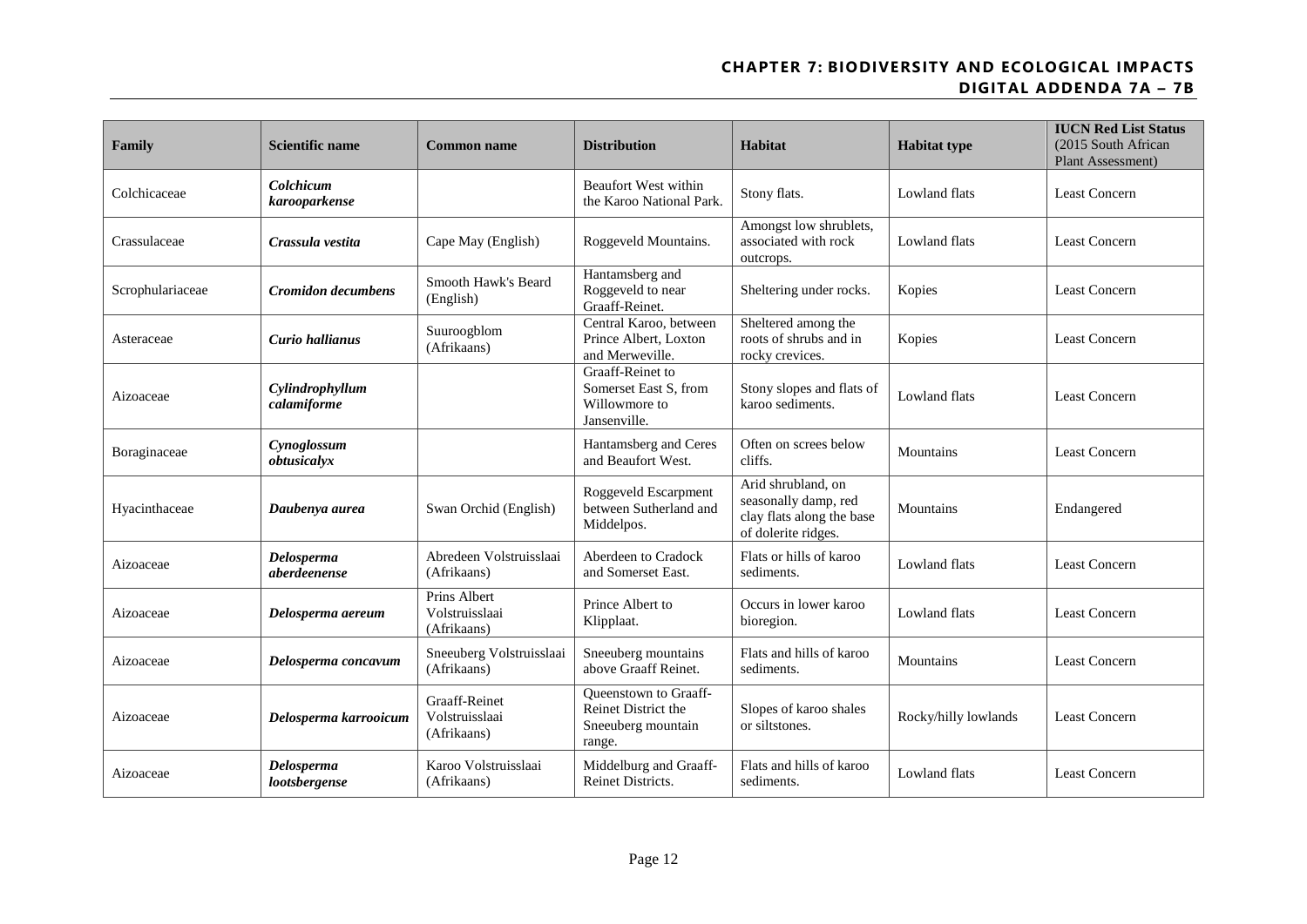| Family           | <b>Scientific name</b>        | Common name                                 | <b>Distribution</b>                                                                          | Habitat                                                                 | <b>Habitat type</b> | <b>IUCN Red List Status</b><br>(2015 South African<br>Plant Assessment) |
|------------------|-------------------------------|---------------------------------------------|----------------------------------------------------------------------------------------------|-------------------------------------------------------------------------|---------------------|-------------------------------------------------------------------------|
| Aizoaceae        | Delosperma<br>sphalmanthoides | Sutherland<br>Volstruisslaai<br>(Afrikaans) | Sutherland.                                                                                  | In shallow soils over<br>sandstone rocks, 1500 -<br>1600 m.             | Mountains           | Rare                                                                    |
| Scrophulariaceae | Diascia alonsooides           |                                             | Sutherland to<br>Murraysburg and<br>Graaff-Reinet.                                           | South facing slopes in<br>loamy soil.                                   | Kopies              | Least Concern                                                           |
| Scrophulariaceae | Diascia ramosa                | Pensies (Afrikaans)                         | Somerset East.<br>Boschberg.                                                                 | Mountain slopes in<br>Amathole Montane<br>Grassland.                    | Mountains           | Vulnerable                                                              |
| Iridaceae        | Dierama grandiflorum          | Devil Thorn (English)                       | Graaff-Reinet and<br>Somerset East.                                                          | Grass slopes among rock<br>outcrops.                                    | Mountains           | Vulnerable                                                              |
| Hyacinthaceae    | Drimia karooica               | Maerman (Afrikaans)                         | Roggeveld to Great<br>Karoo.                                                                 | Stony flats and slopes.                                                 | Lowland flats       | Least Concern                                                           |
| Aizoaceae        | Drosanthemum lique            | Doublom (Afrikaans)                         | Karoo to Eastern Cape.                                                                       | In loamy soils, often in<br>disturbed areas.                            | Lowland flats       | <b>Least Concern</b>                                                    |
| Apocynaceae      | Duvalia angustiloba           | Hotnotstoontjie<br>(Afrikaans)              | Great Karoo between<br>Beaufort West,<br>Rietbron, Aberdeen,<br>Victoria West and<br>Loxton. | Grows under shrubs in<br>dry, flat areas or among<br>dolerite outcrops. | Lowland flats       | <b>Least Concern</b>                                                    |
| Ericaceae        | Erica passerinoides           | Sticky white heath<br>(English)             | Sneeuberg in the<br>Koudeveld Mountains,<br>Katberg Pass and Cata<br>Forest Reserve.         | Karoo-fynbos ecotone,<br>on south-facing slopes.                        | Mountains           | Vulnerable                                                              |
| Asteraceae       | Eumorphia corymbosa           |                                             | Nuweveld Mountains.                                                                          | Seasonal wet soils along<br>rivers and in marshy<br>habitats.           | Floodplains         | <b>Least Concern</b>                                                    |
| Asteraceae       | Eumorphia dregeana            |                                             | Hanover to Graaff-<br>Reinet.                                                                | Karoo Escarpment<br>Grassland.                                          | Mountains           | <b>Least Concern</b>                                                    |
| Euphorbiaceae    | Euphorbia hypogaea            | <b>Underground Spurge</b><br>(English)      | Sutherland to Great<br>Karoo.                                                                | Karroid scrub, usually<br>on flats under or<br>alongside bushes.        | Lowland flats       | Least Concern                                                           |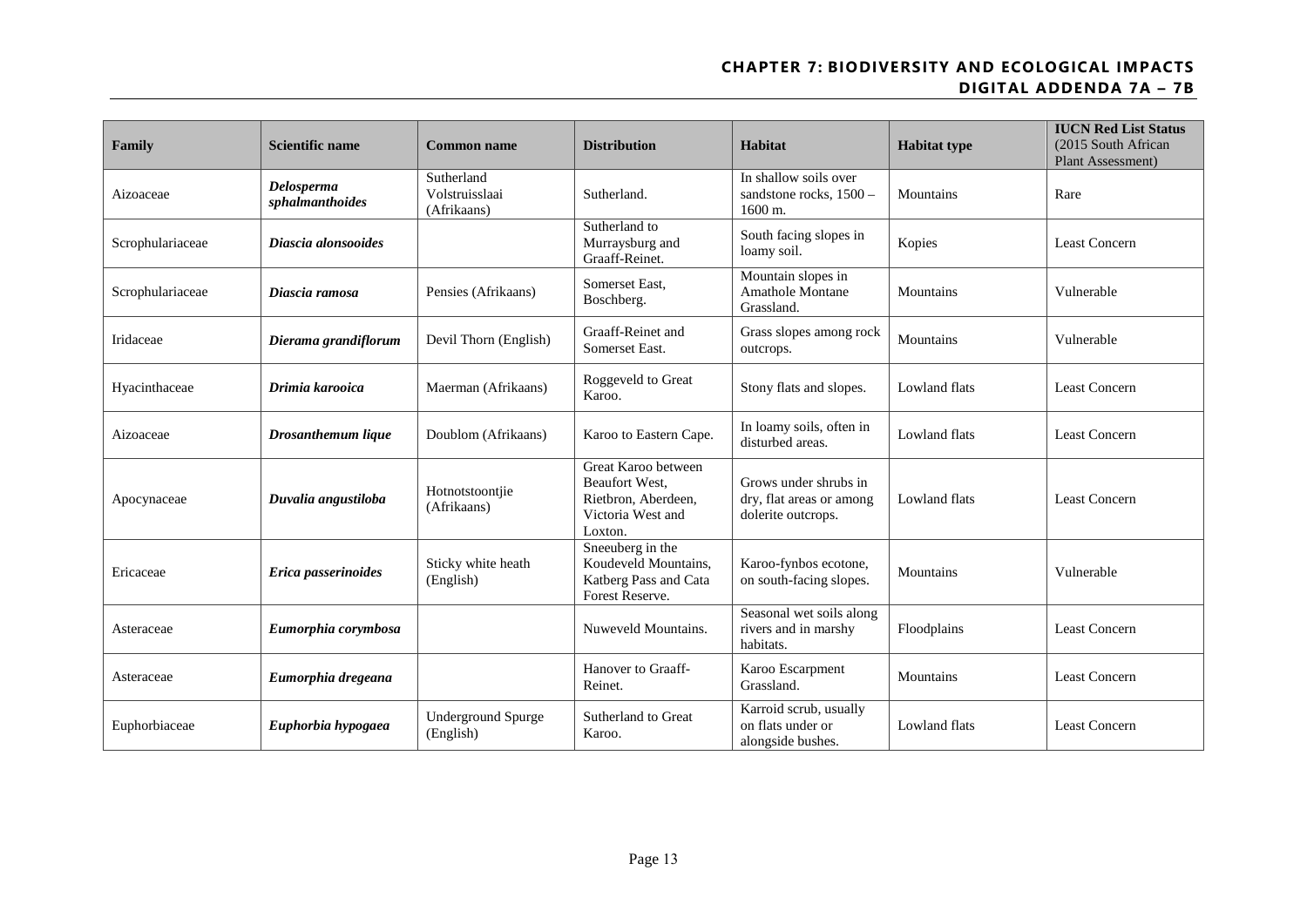| Family        | <b>Scientific name</b>              | <b>Common name</b>                          | <b>Distribution</b>                                                                                                                  | Habitat                                                                                                                      | <b>Habitat type</b>  | <b>IUCN Red List Status</b><br>(2015 South African<br>Plant Assessment) |
|---------------|-------------------------------------|---------------------------------------------|--------------------------------------------------------------------------------------------------------------------------------------|------------------------------------------------------------------------------------------------------------------------------|----------------------|-------------------------------------------------------------------------|
| Euphorbiaceae | Euphorbia<br><i>iansenvillensis</i> |                                             | Steytlerville to Klipplaat<br>and Jansensville.                                                                                      | Open karroid shrubland,<br>stony slopes and flats, in<br>loose sandy soils under<br>small shrubs, or wedged<br>among stones. | <b>Lowland</b> flats | Vulnerable                                                              |
| Euphorbiaceae | Euphorbia obesa                     | Vetmensie (Afrikaans)                       | Graaff-Reinet to<br>Rietbron.                                                                                                        | Open karroid shrubland,<br>stony slopes and flats, in<br>loose sandy soils under<br>small shrubs, or wedged<br>among stones. | <b>Lowland flats</b> | Endangered                                                              |
| Euphorbiaceae | Euphorbia polycephala               |                                             | Between Pearson.<br><b>Cradock and Somerset</b><br>East.                                                                             | Karroid shrubland and<br>thicket, on rocky hills<br>and flats.                                                               | Lowland flats        | Vulnerable                                                              |
| Euphorbiaceae | Euphorbia stellispina               | Karoo Noorsdoring<br>(Afrikaans)            | North east of Calvinia to<br>north of Laingsburg,<br>widespread in Great<br>Karoo.                                                   | Karroid scrub on stony<br>slopes with scattered<br>dolerite rocks.                                                           | Kopies               | Least Concern                                                           |
| Euphorbiaceae | Euphorbia suffulta                  | Bosmelkbos (Afrikaans)                      | Merweville to<br>Klaarstroom.                                                                                                        | Stony gentle slopes,<br>often inside other<br>bushes.                                                                        | <b>Lowland</b> flats | <b>Least Concern</b>                                                    |
| Asteraceae    | Euryops dentatus                    |                                             | Bankberg, Toorberg and<br>Sneeuberg in the Graaff-<br>Reinet district.                                                               | Arid mountain slopes.                                                                                                        | Mountains            | Vulnerable                                                              |
| Asteraceae    | Euryops exudans                     | <b>Graaff-Reinet Harpuis</b><br>(Afrikaans) | Sneeuberg between<br>Graaff-Reinet and<br>Cradock.                                                                                   | Karoo Escarpment<br>Grassland.                                                                                               | Mountains            | <b>Least Concern</b>                                                    |
| Asteraceae    | Euryops nodosus                     | Nuweveld Harpuis<br>(Afrikaans)             | Nuweveld Escarpment.                                                                                                                 | Stony flats and hillsides,<br>often dolerite, in<br>renosterveld.                                                            | Mountains            | <b>Least Concern</b>                                                    |
| Asteraceae    | Euryops petraeus                    | Sneeuberg Harpuis<br>(Afrikaans)            | Sneeuberge and<br><b>Winterhoek Mountains</b><br>in the Graaff-Reinet<br>district, and Nuweveld<br>Mountains south of<br>Fraserburg. | Rocky mountain<br>summits, 1650 - 2450 m.                                                                                    | Mountains            | <b>Least Concern</b>                                                    |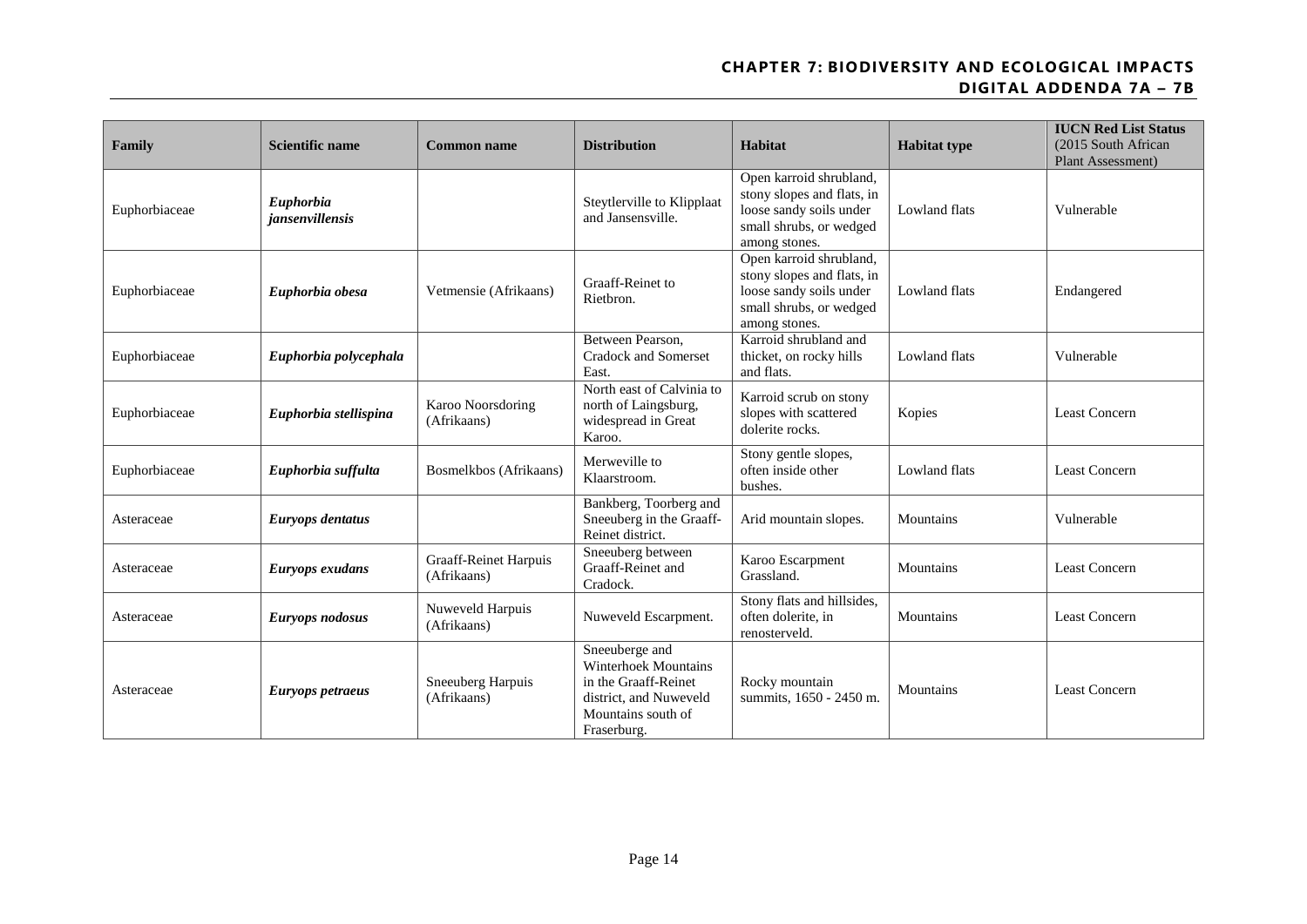| Family         | Scientific name              | <b>Common name</b>                         | <b>Distribution</b>                                                                                                           | Habitat                                                                                                                            | <b>Habitat type</b> | <b>IUCN Red List Status</b><br>(2015 South African<br>Plant Assessment) |
|----------------|------------------------------|--------------------------------------------|-------------------------------------------------------------------------------------------------------------------------------|------------------------------------------------------------------------------------------------------------------------------------|---------------------|-------------------------------------------------------------------------|
| Asteraceae     | Euryops proteoides           | Proteaharpuis (Arikaans)                   | Southern Sneeuberg<br>between Graaff-Reinet<br>and Pearston.                                                                  | Moist, south-facing<br>escarpment slopes and<br>below cliff-lines and<br>along drainage lines,<br>1200 - 2000 m.                   | Mountains           | <b>Least Concern</b>                                                    |
| Asteraceae     | Euryops sulcatus             | Waterharpuis<br>(Afrikaans)                | Roggeveld and<br>Nieuweveld escarpment.                                                                                       | Rocky slopes. 1500 -<br>1860 m.                                                                                                    | Mountains           | <b>Least Concern</b>                                                    |
| Proteaceae     | Faurea recondita             | Kamdeboo Beechwood<br>(English)            | Kamdeboo Mountains<br>north of Aberdeen.                                                                                      | South-eastern slopes in<br>dense mountain fynbos,<br>specifically<br>Drakensberg-Amathole<br>Afromontane Fynbos<br>forest margins. | Mountains           | Least Concern                                                           |
| Cyperaceae     | Ficinia<br>compasbergensis   | Compasberg<br>Ystervarkgras<br>(Afrikaans) | Calvinia and Sutherland<br>Districts to the Eastern<br>Cape.                                                                  | Mountain peaks and<br>slopes.                                                                                                      | Mountains           | <b>Least Concern</b>                                                    |
| Aizoaceae      | Galenia glandulifera         | Bloubrakbossie<br>(Afrikaans)              | Great Karoo, Whitehill<br>to Prince Albert.                                                                                   | Stony soil.                                                                                                                        | Lowland flats       | <b>Least Concern</b>                                                    |
| Asteraceae     | Gazania caespitosa           | Botterblom (Afrikaans)                     | Graaff-Reinet district,<br>Sneeuberge.                                                                                        | Unknown.                                                                                                                           | Mountains           | Data Deficient                                                          |
| Iridaceae      | Geissorhiza<br>cantharophila | Syblom (Afrikaans)                         | Klein Roggeveld.                                                                                                              | Clay and gravel slopes<br>in renosterveld, WM                                                                                      | Mountains           | <b>Least Concern</b>                                                    |
| Geraniaceae    | Geranium harveyi             |                                            | <b>Nuweveld Moutains</b><br>southwestwards to the<br>mountains near Cala and<br>southwards to<br>Boschberg, Somerset<br>East. | In sheltered areas on<br>outcrops or grassy<br>slopes in sand, loam or<br>clay.                                                    | Mountains           | Least Concern                                                           |
| Amaryllidaceae | Gethyllis longistyla         | Koekoemakranka<br>(Afrikaans)              | Sneeuberg, Agter<br>Sneeuberg and<br>Nuweveld Mountains.                                                                      | Tops of rocky, dolerite<br>ridges.                                                                                                 | Mountains           | <b>Least Concern</b>                                                    |
| Iridaceae      | Gladiolus marlothii          | Roggeveld Gladiolus<br>(English)           | Roggeveld Escarpment<br>and Komsberg                                                                                          | Stony slopes in clay,<br><b>WM</b>                                                                                                 | Mountains           | <b>Least Concern</b>                                                    |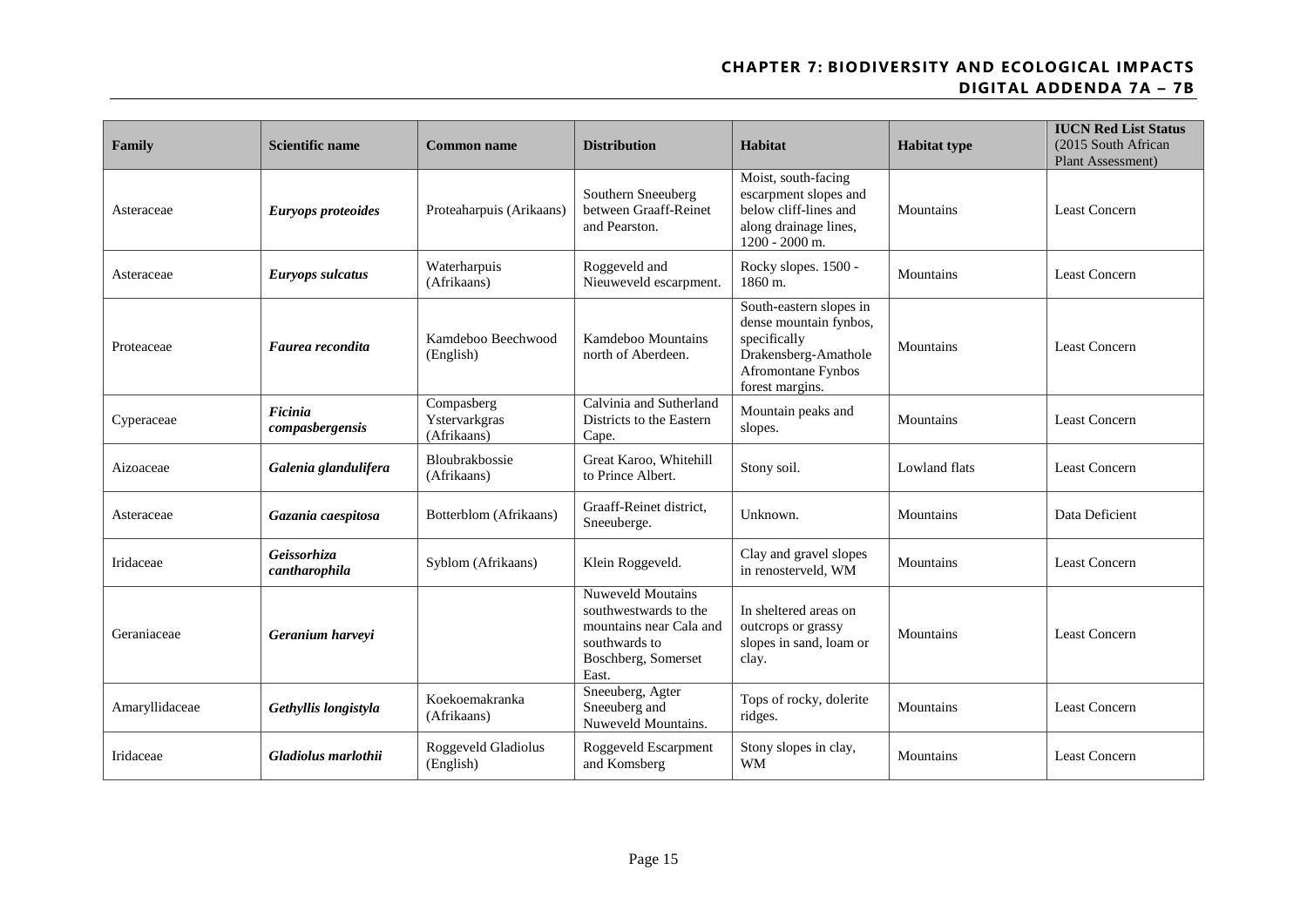| Family           | <b>Scientific name</b>    | <b>Common name</b>                | <b>Distribution</b>                                                                                                                | Habitat                                                                                                                                                                            | <b>Habitat type</b> | <b>IUCN Red List Status</b><br>(2015 South African<br>Plant Assessment) |
|------------------|---------------------------|-----------------------------------|------------------------------------------------------------------------------------------------------------------------------------|------------------------------------------------------------------------------------------------------------------------------------------------------------------------------------|---------------------|-------------------------------------------------------------------------|
| Asteraceae       | Gnaphalium simii          |                                   | Hanover.                                                                                                                           | Calcareous vleis.                                                                                                                                                                  | Floodplains         | Data Deficient                                                          |
| Scrophulariaceae | Gomphostigma<br>incomptum | <b>Besembossie</b><br>(Afrikaans) | Roggeveld through<br>Upper Karoo to near<br>Colesberg.                                                                             | Riverbanks.                                                                                                                                                                        | Floodplains         | <b>Least Concern</b>                                                    |
| Malvaceae        | Grewia robusta            | Kruisbessiebos<br>(Afrikaans)     | <b>Beaufort West area</b><br>southwards to George<br>and Oudtshoorn.                                                               | Restricted to the arid<br>areas of the Karoo and<br>the arid parts of Eastern<br>Cape. It generally<br>favours dry scrub, often<br>on stony hill slopes and<br>in valley bushveld. | Lowland flats       | <b>Least Concern</b>                                                    |
| Asphodelaceae    | Haworthia semiviva        | Baakhout (Afrikaans)              | Roggeveld and<br>Nuweveld mountains.                                                                                               | Shaded places under<br>shrubs.                                                                                                                                                     | Lowland flats       | Least Concern                                                           |
| Asphodelaceae    | Haworthiopsis nigra       |                                   | Widespread across the<br>Great Karoo, extending<br>southwards to<br>Grahamstown and East<br>London and eastwards to<br>Queenstown. | Sheltered among the<br>base of shrubs on karoo<br>plains, as well as rocky<br>ridges, outcrops and<br>cliffs.                                                                      | Lowland flats       | <b>Least Concern</b>                                                    |
| Asteraceae       | Helichrysum albertense    | Sewejaartjie (Afrikaans)          | Laingsburg to Leeu<br>Gamka, eastwards to<br>Klipplaat and<br>southwards to Prince<br>Albert.                                      | Karroid shrubland, on<br>low ridges and flats.                                                                                                                                     | Lowland flats       | Data Deficient                                                          |
| Asteraceae       | Helichrysum scitulum      |                                   | Nuweveld Mountains<br>near Beaufort West to<br>Witteberg near Lady<br>Grey.                                                        | Rocky mountain<br>summits, forming loose<br>mats in rock crevices or<br>cascading down steep<br>cliffs and slopes,<br>growing intertwined<br>with grasses and other<br>vegetation. | Mountains           | Least Concern                                                           |
| Asteraceae       | Helichrysum tysonii       |                                   | Mountains between<br>Murraysburg, Graaff-<br>Reinet and Middelburg.                                                                | Bare, rocky areas, will<br>colonise eroded places<br>and hard, gravelly road<br>verges.                                                                                            | Mountains           | <b>Least Concern</b>                                                    |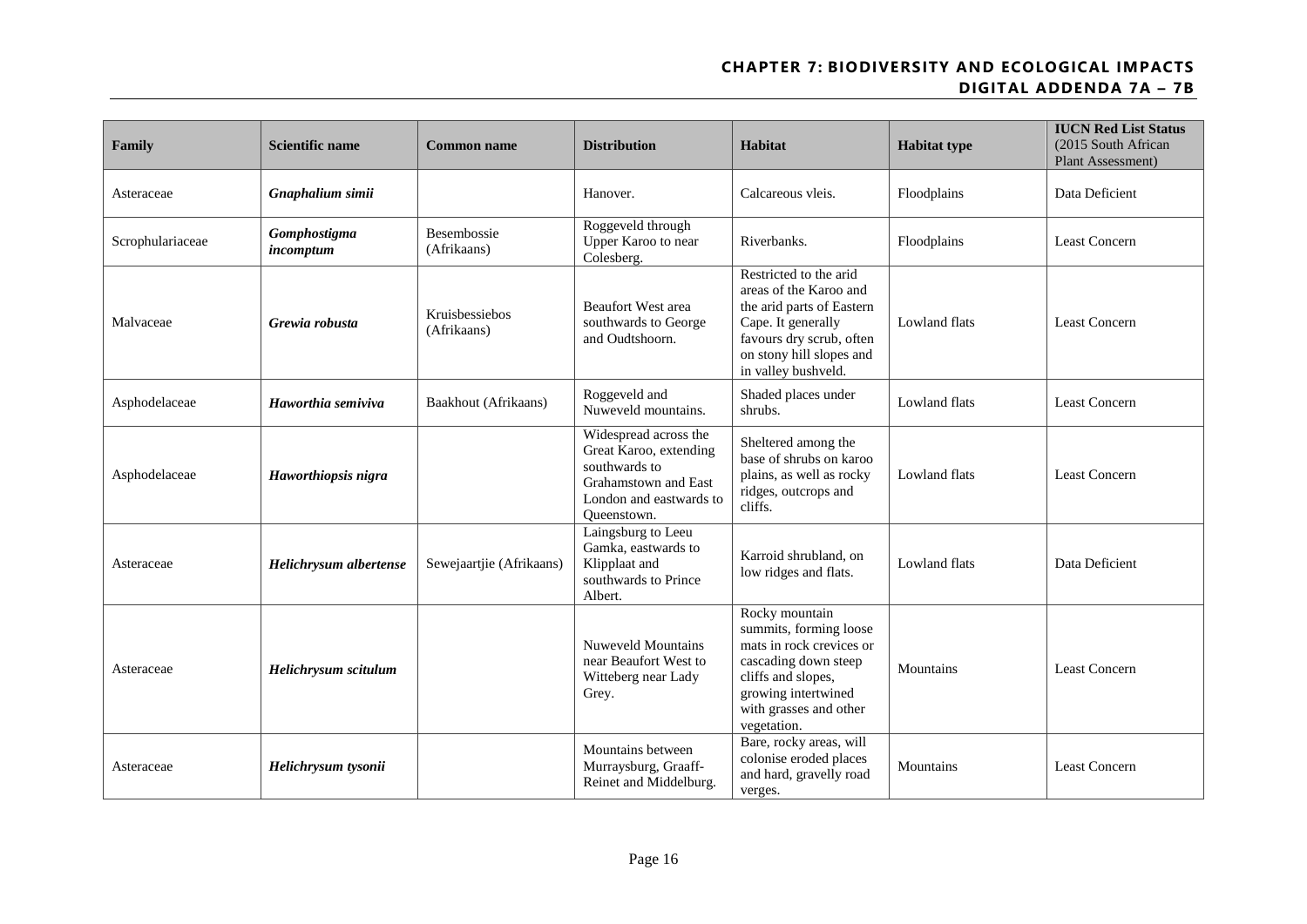| Family      | <b>Scientific name</b>    | <b>Common name</b>                           | <b>Distribution</b>                                                                             | Habitat                                                                                       | <b>Habitat type</b>  | <b>IUCN Red List Status</b><br>(2015 South African<br>Plant Assessment) |
|-------------|---------------------------|----------------------------------------------|-------------------------------------------------------------------------------------------------|-----------------------------------------------------------------------------------------------|----------------------|-------------------------------------------------------------------------|
| Aizoaceae   | Hereroa concava           |                                              | Beaufort West.                                                                                  | Unknown.                                                                                      | unknown              | Data Deficient                                                          |
| Aizoaceae   | Hereroa crassa            |                                              | Laingsburg to Prince<br>Albert, Beaufort West.                                                  | On slopes with quartzite<br>rock.                                                             | Mountains            | <b>Least Concern</b>                                                    |
| Aizoaceae   | Hereroa herrei            |                                              | Graaff-Reinet.                                                                                  | Unknown.                                                                                      | unknown              | Data Deficient                                                          |
| Aizoaceae   | Hereroa<br>willowmorensis | Sheeps ear (English)                         | <b>Beaufort West to</b><br>Willowmore and<br>Aberdeen.                                          | In shaley or gravelly<br>soils.                                                               | Lowland flats        | <b>Least Concern</b>                                                    |
| Malvaceae   | Hermannia grandiflora     | Ouma-se-kappie<br>(Afrikaans)                | Great Karoo to the<br>Roggeveld, Tanqua<br>Karoo.                                               | In dry seasonal washes.                                                                       | Floodplains          | <b>Least Concern</b>                                                    |
| Malvaceae   | Hermannia linnaeoides     | Klokkiebos (Afrikaans)                       | Central Karoo to near<br>Prince Albert.                                                         | In seasonally wet<br>depressions.                                                             | Pans                 | <b>Least Concern</b>                                                    |
| Malvaceae   | Hermannia nana            | Klokkiebos (Afrikaans)                       | Matjiesfontein to Koup<br>Karoo.                                                                | Stony slopes.                                                                                 | Kopies               | <b>Least Concern</b>                                                    |
| Asteraceae  | Hertia cluytiifolia       | Goewernementsbossie<br>(Afrikaans)           | Carnavon to Sneeuberg.                                                                          | Karroid plains.                                                                               | Lowland flats        | <b>Least Concern</b>                                                    |
| Iridaceae   | Hesperantha helmei        | <b>Graaff-Reinet Aandblom</b><br>(Afrikaans) | Graaff-Reinet.<br>Nardousberg.                                                                  | High elevations in<br>regularly burned, rocky<br>grassland, covered in<br>snow during winter. | Mountains            | Least Concern                                                           |
| Iridaceae   | Hesperantha teretifolia   | Aandblom (Afrikaans)                         | Roggeveld Escarpment.                                                                           | Stony slopes, often<br>growing in rock<br>crevices.                                           | Mountains            | <b>Least Concern</b>                                                    |
| Apocynaceae | Hoodia dregei             | Wolweghaap<br>(Afrikaans)                    | Merweville, Beaufort<br>West and Prince Albert.                                                 | Stony slopes of hills or<br>stony flat areas.                                                 | <b>Lowland flats</b> | Vulnerable                                                              |
| Apocynaceae | Hoodia grandis            | Grootghaap (Afrikaans)                       | Great and Little Karoo<br>between Matjiesfontein,<br>Merweville, Leeu-<br>Gamka and Calitzdorp. | Among bushes on stony<br>slopes.                                                              | Lowland flats        | <b>Least Concern</b>                                                    |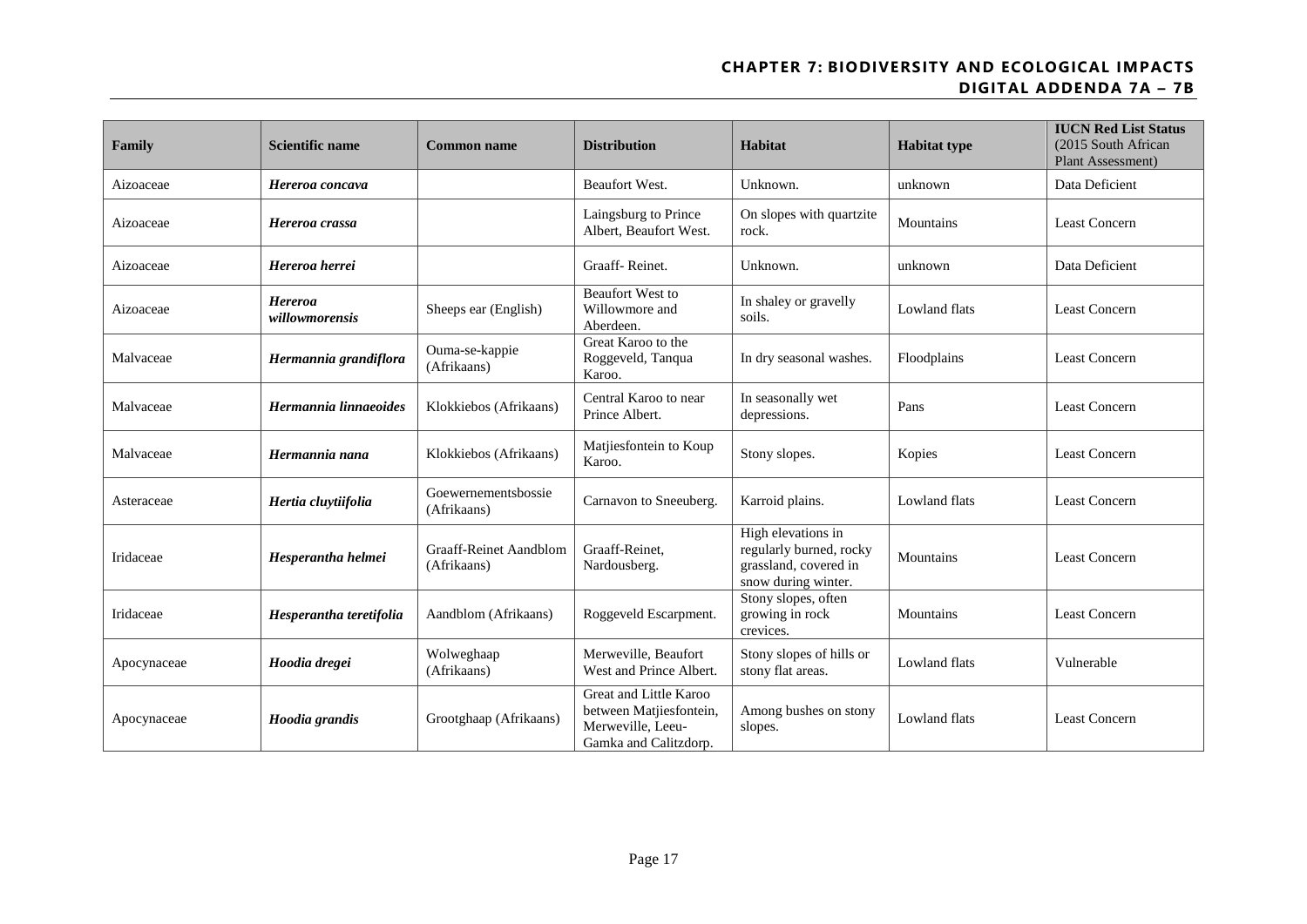| Family      | <b>Scientific name</b>                     | <b>Common name</b>                     | <b>Distribution</b>                                                                                                                             | Habitat                                                                                                                                                                                                                                        | <b>Habitat type</b> | <b>IUCN Red List Status</b><br>(2015 South African<br>Plant Assessment) |
|-------------|--------------------------------------------|----------------------------------------|-------------------------------------------------------------------------------------------------------------------------------------------------|------------------------------------------------------------------------------------------------------------------------------------------------------------------------------------------------------------------------------------------------|---------------------|-------------------------------------------------------------------------|
| Apocynaceae | Hoodia pilifera subsp.<br>annulata         | Stinkbos (Afrikaans)                   | Great Karoo from<br>Aberdeen and Graaff-<br>Reinet southwards to<br>Rietbron and eastwards<br>to Willowmore,<br>Klipplaat and<br>Steytlerville. | Flat areas between low<br>hills on slightly gravelly<br>ground, rarely on hill<br>slopes.                                                                                                                                                      | Lowland flats       | <b>Least Concern</b>                                                    |
| Apocynaceae | Huernia humilis                            | Karoo Toad Plant<br>(English)          | Widespread across the<br>Great Karoo between<br>Middelpos, Beaufort<br>West, Willowmore,<br>Richmond and De Aar.                                | Karroid shrubland, this<br>species occurs wedged<br>among rocks under<br>small bushes.                                                                                                                                                         | Lowland flats       | <b>Least Concern</b>                                                    |
| Apocynaceae | Huernia kennedyana                         | <b>Cradock Toad Plant</b><br>(English) | Cradock and Somerset<br>East.                                                                                                                   | Occasionally on flat<br>areas, more usually<br>associated with slightly<br>raised gravely spots, on<br>low doleritic ridges, also<br>on shale ridges in<br>crevices among rocks.                                                               | Kopies              | <b>Least Concern</b>                                                    |
| Fabaceae    | <b>Indigofera</b><br><i>asantasanensis</i> | Sneeuberg Lusernbos<br>(Afrikaans)     | Confined to the summit<br>plateau of the Toorberg-<br>Koudeveld-Meelberg in<br>the western Sneeuberg,<br>between 1700 - 2150 m.                 | Found exclusively on<br>the dolerite-derived<br>loamy-clays and black<br>turf soils typical of this<br>plateau. The vegetation<br>type is Karoo<br>Escarpment Grassland.                                                                       | Mountains           | Vulnerable                                                              |
| Fabaceae    | Indigofera magnifica                       | Toorberg Lusernbos<br>(Afrikaans)      | Summit plateau of the<br>Toorberg-Koudeveld-<br>Meelberg in the western<br>Sneeuberg, between<br>$1700 - 2150$ m.                               | Found exclusively on<br>the dolerite-derived<br>loamy-clays and black<br>turf soils typical of this<br>plateau. The vegetation<br>type is Karoo<br>Escarpment Grassland,<br>typical of high altitudes<br>in the Sneeuberg<br>mountain complex. | <b>Mountains</b>    | Vulnerable                                                              |
| Cyperaceae  | Isolepis expallescens                      | Waterbiesie (Afrikaans)                | Central Karoo,<br>Fraserburg and Victoria<br>West districts.                                                                                    | River Beds.                                                                                                                                                                                                                                    | Floodplains         | Least Concern                                                           |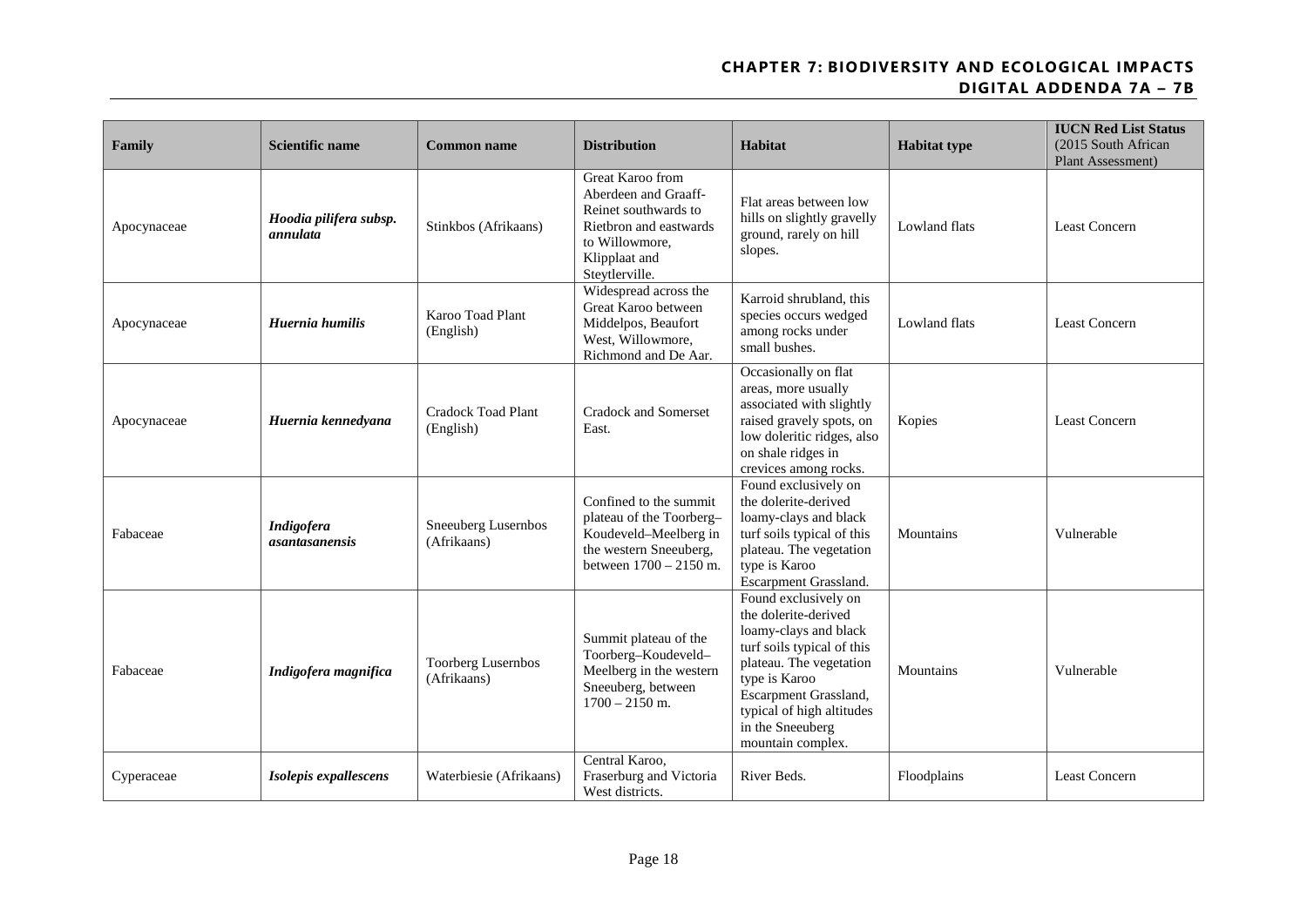| Family           | <b>Scientific name</b>                | <b>Common name</b>                | <b>Distribution</b>                                                              | Habitat                                                                  | <b>Habitat type</b> | <b>IUCN Red List Status</b><br>(2015 South African<br>Plant Assessment) |
|------------------|---------------------------------------|-----------------------------------|----------------------------------------------------------------------------------|--------------------------------------------------------------------------|---------------------|-------------------------------------------------------------------------|
| Iridaceae        | Ixia brevituba                        | Roggeveld Kalossie<br>(Afrikaans) | Roggeveld Escarpment<br>southwest of Middelpos.                                  | Stony, light clay in<br>renosterveld.                                    | Mountains           | <b>Least Concern</b>                                                    |
| Iridaceae        | Ixia marginifolia                     | Kalossie (Afrikaans)              | Loeriesfontein to<br>Fraserburg, Beaufort<br>West and<br>Matjiesfontein.         | Clay or loamy ground in<br>renosterveld or karroid<br>scrub.             | Lowland flats       | Least Concern                                                           |
| Iridaceae        | Ixia pavonia                          | Kalossie (Afrikaans)              | Roggeveld Escarpment.                                                            | Shallow, rocky clay<br>soils on steep slopes.                            | Mountains           | <b>Least Concern</b>                                                    |
| Iridaceae        | Ixia rigida                           | Witkalossie (Afrikaans)           | Roggeveld Escarpment.                                                            | Rocky red clay soils on<br>dolerite outcrops.                            | Mountains           | Vulnerable                                                              |
| Iridaceae        | Ixia sobolifera subsp.<br>sobolifera  | Bluebells (English)               | Klein Roggeveld<br>between Sutherland and<br>Matjiesfontein.                     | Well-drained, rocky<br>loam or clay soils in<br>succulent shrubland.     | Mountains           | <b>Least Concern</b>                                                    |
| Scrophulariaceae | <b>Jamesbrittenia</b><br>crassicaulis |                                   | Middelburg east to<br>Queenstown, and south<br>from Graaff-Reinet to<br>Cradock. | In montane cliffs and<br>other rocky places.                             | Mountains           | <b>Least Concern</b>                                                    |
| Scrophulariaceae | Jamesbrittenia incisa                 |                                   | Calvinia to Swartputs<br>and Breekbeenkolk, and<br>Sutherland to<br>Fraserburg.  | Among boulders in<br>karroid vegetation.                                 | Kopies              | Vulnerable                                                              |
| Asphodelaceae    | Kniphofia acraea                      | Wild Jessamine<br>(English)       | Cradock and Mountain<br>Zebra National Park.                                     | Grows in small seepage<br>areas among rocks in<br>grassy montane fynbos. | Mountains           | <b>Least Concern</b>                                                    |
| Hyacinthaceae    | Lachenalia comptonii                  | Viooltjie (Afrikaans)             | Roggeveld Escarpment<br>and Little Karoo.                                        | Sandy Flats.                                                             | Lowland flats       | Least Concern                                                           |
| Hyacinthaceae    | Lachenalia congesta                   | Viooltjie (Afrikaans)             | Sutherland and Calvinia.                                                         | Shale in karroid scrub.                                                  | Lowland flats       | <b>Least Concern</b>                                                    |
| Hyacinthaceae    | Lachenalia isopetala                  | Viooltjie (Afrikaans)             | Bokkeveld Plateau.<br>Roggeveld to Komsberg.                                     | In stony doleritic clay.                                                 | Mountains           | Least Concern                                                           |
| Hyacinthaceae    | Lachenalia longituba                  | Viooltjie (Afrikaans)             | Roggeveld Plateau and<br>Escarpment                                              | In small groups on<br>moist, loam flats, WM                              | Lowland flats       | <b>Least Concern</b>                                                    |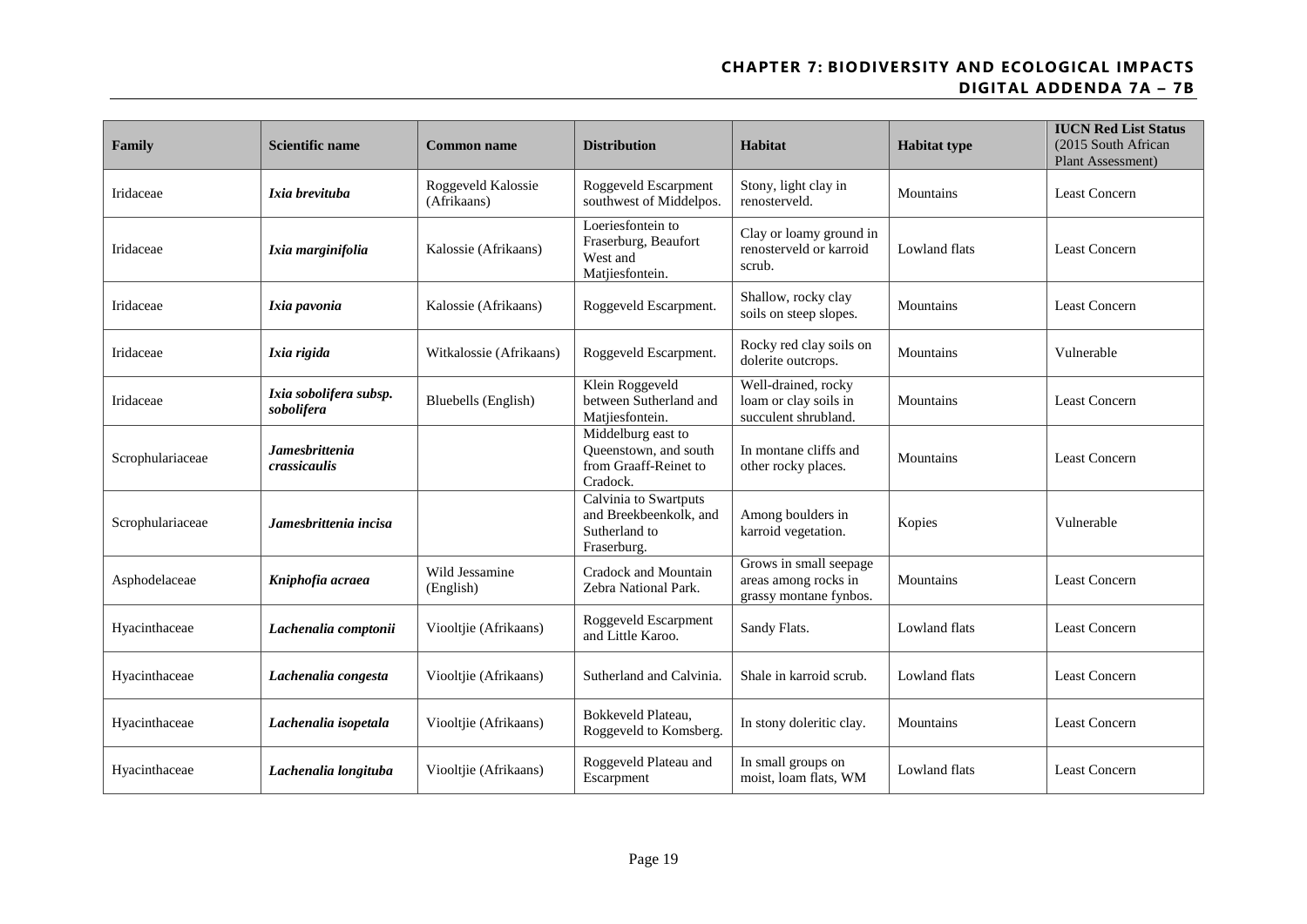| Family              | <b>Scientific name</b>        | <b>Common name</b>                                        | <b>Distribution</b>                                                     | Habitat                                                         | <b>Habitat type</b> | <b>IUCN Red List Status</b><br>(2015 South African<br>Plant Assessment) |
|---------------------|-------------------------------|-----------------------------------------------------------|-------------------------------------------------------------------------|-----------------------------------------------------------------|---------------------|-------------------------------------------------------------------------|
| Hyacinthaceae       | Lachenalia<br>whitehillensis  | Graceful Poker<br>(English)                               | Komsberg to near<br>Laingsburg.                                         | Deep sand.                                                      | Lowland flats       | Least Concern v                                                         |
| Iridaceae           | Lapeirousia montana           | Rooinaeltjies<br>(Afrikaans)                              | Komsberg Pass area to<br>Middelpos.                                     | Clay soils in<br>renosterveld.                                  | Lowland flats       | Least Concern                                                           |
| Asteraceae          | Lasiospermum<br>poterioides   | Gansgras (Afrikaans)                                      | Roggeveld to Williston.                                                 | Beaufort clay series.                                           | Floodplains         | <b>Least Concern</b>                                                    |
| <b>Brassicaceae</b> | Lepidium bipinnatum           | Indiese platertjie<br>(Afrikaans)                         | Fraserberg.                                                             | Unknown habitat.                                                | unknown             | Least Concern                                                           |
| Fabaceae            | Lessertia inflata             | Seeroogbossie<br>(Afrikaans)                              | Calvinia to Upper<br>Karoo.                                             | In shaley soils.                                                | Lowland flats       | <b>Least Concern</b>                                                    |
| Fabaceae            | Lotononis azureoides          |                                                           | Nuweveld Mountains.                                                     | Steep, rocky sandstone<br>slopes at 1600 m.                     | Mountains           | <b>Least Concern</b>                                                    |
| Fabaceae            | Lotononis venosa              | Silwerboom (Afrikaans);<br>Molomo-monate (South<br>Sotho) | Klein Roggeveld<br>Mountains.                                           | Open karroid scrub on<br>sandy clay alluvium.                   | Mountains           | Vulnerable                                                              |
| Scrophulariaceae    | Manulea chrysantha            | Egossa-rooipeer<br>(Afrikaans)                            | <b>Nuweveld Mountains</b><br>through Great Karoo to<br>Little Karoo.    | Riverbeds and gravel<br>patches.                                | Floodplains         | <b>Least Concern</b>                                                    |
| Scrophulariaceae    | Manulea deserticola           |                                                           | Fauresmith and Modder<br>River.                                         | Sandy soils.                                                    | Lowland flats       | Data Deficient                                                          |
| Aizoaceae           | Mesembryanthemum<br>excavatum | Olifantslaai (Afrikaans)                                  | Tanqua Karoo,<br>Laingsburg, Fraserburg,<br><b>Beaufort West.</b>       | Prefers disturbed areas.                                        | Lowland flats       | <b>Least Concern</b>                                                    |
| Geraniaceae         | Monsonia<br>camdeboensis      | Karoo Bushman Candle<br>(English)                         | Great Karoo between<br>Beaufort West,<br>Sterkstroom and<br>Willowmore. | Rocky dolerite ridges, or<br>rocky outcrops on shale<br>plains. | Kopies              | <b>Least Concern</b>                                                    |
| Iridaceae           | Moraea crispa                 |                                                           | Cederberg Mountains to<br>Baviaanskloof, southern<br>and western Karoo. | Clay slopes.                                                    | Mountains           | <b>Least Concern</b>                                                    |
| Amaryllidaceae      | Nerine huttoniae              | Berg Lily (Afrikaans)                                     | <b>Great Fish River</b><br>Floodplain.                                  | Floodplains, in sandy<br>alluvial flats.                        | Floodplains         | Vulnerable                                                              |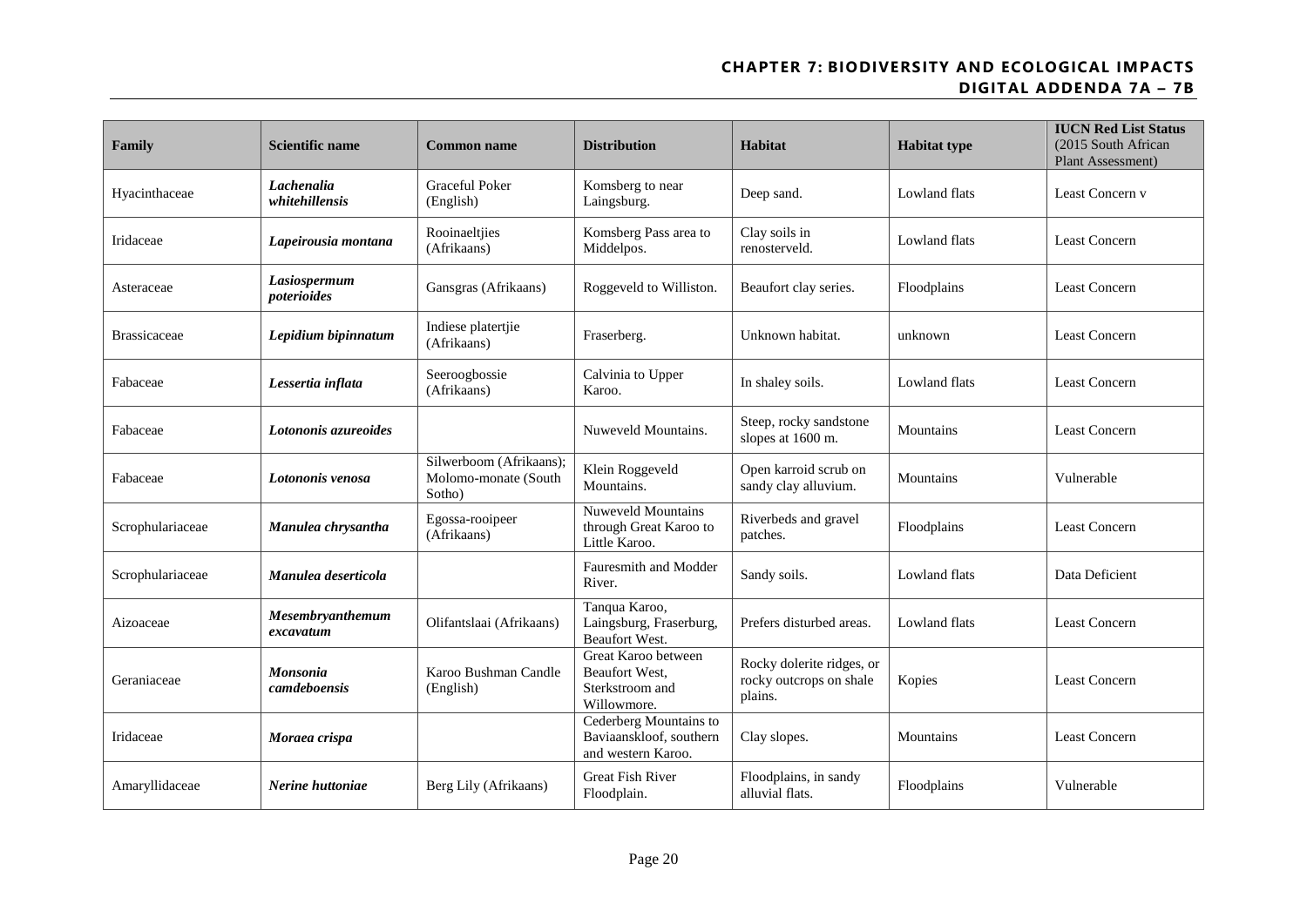| Family        | <b>Scientific name</b>                 | <b>Common name</b>            | <b>Distribution</b>                                                                                                                                                                | Habitat                                                                                                                                          | <b>Habitat type</b>  | <b>IUCN Red List Status</b><br>(2015 South African<br>Plant Assessment) |
|---------------|----------------------------------------|-------------------------------|------------------------------------------------------------------------------------------------------------------------------------------------------------------------------------|--------------------------------------------------------------------------------------------------------------------------------------------------|----------------------|-------------------------------------------------------------------------|
| Apocynaceae   | Ophionella arcuata<br>subsp. Arcuata   |                               | East of Willowmore<br>through Steytlerville and<br>Pearston to west of<br>Somerset East.                                                                                           | Flats                                                                                                                                            | Lowland flats        | <b>Least Concern</b>                                                    |
| Apocynaceae   | Orbea miscella                         | Engelseturksvy<br>(Afrikaans) | Widely distributed in the<br>Great Karoo, from<br>Fraserburg north-<br>eastwards to Richmond,<br>Hanover and Cradock<br>and south-eastwards to<br>Willowmore and<br>Steytlerville. | Occurs in flattish areas<br>on low stony ridges<br>where they grow among<br>stones and small karroid<br>bushes usually not taller<br>than 30 cm. | Lowland flats        | <b>Least Concern</b>                                                    |
| Hyacinthaceae | <b>Ornithogalum</b><br>corticatum      | Roggeveld<br>Chincherinchee   | Roggeveld Escarpment.                                                                                                                                                              | Heavy clay soils derived<br>from dolerite.                                                                                                       | Mountains            | Least Concern                                                           |
| Hyacinthaceae | Ornithogalum verae                     | Slang-gwaap<br>(Afrikaans)    | Roggeveld                                                                                                                                                                          | Dolerite flats, WM                                                                                                                               | Lowland flats        | Least v                                                                 |
| Asteraceae    | <b>Osteospermum</b><br>thymelaeoides   | Onkruidbietou<br>(Afrikaans)  | Laingsburg, Roggeveld<br>Escarpment and<br>Nuweveld Mountains, as<br>far as Molteno Pass.                                                                                          | Upper south-facing<br>slopes, 1036-1676 m.                                                                                                       | Mountains            | Least Concern                                                           |
| Asteraceae    | Othonna pavonia                        |                               | De Aar to Beaufort West<br>and east to Cradock.                                                                                                                                    | Karoid plains and<br>slopes.                                                                                                                     | Lowland flats        | Least v                                                                 |
| Asteraceae    | Othonna rhamnoides                     | Slangblom (Afrikaans)         | Roggeveld to<br>Sneeuberg.                                                                                                                                                         | Stony calcrete flats.                                                                                                                            | unknown              | Data Deficient                                                          |
| Oxalidaceae   | Oxalis pocockiae                       |                               | Tanqua-Karoo, to Prince<br>Albert and Carnarvon.                                                                                                                                   | Unknown.                                                                                                                                         | unknown              | <b>Least Concern</b>                                                    |
| Apocynaceae   | Pectinaria longipes<br>subsp. longipes | Joemapitsuring<br>(Afrikaans) | Kleinroggeveld<br>Mountains, Roggeveld<br>plateu to Fraserberg                                                                                                                     | Flat gravelly areas under<br>low growing<br>Asteraceous shrubs                                                                                   | Mountains            | Least Concern                                                           |
| Aizoaceae     | Peersia frithii                        |                               | Laingsburg to Aberdeen.                                                                                                                                                            | Slopes or flats of finely<br>weathered Ecca shales.                                                                                              | <b>Lowland flats</b> | <b>Least Concern</b>                                                    |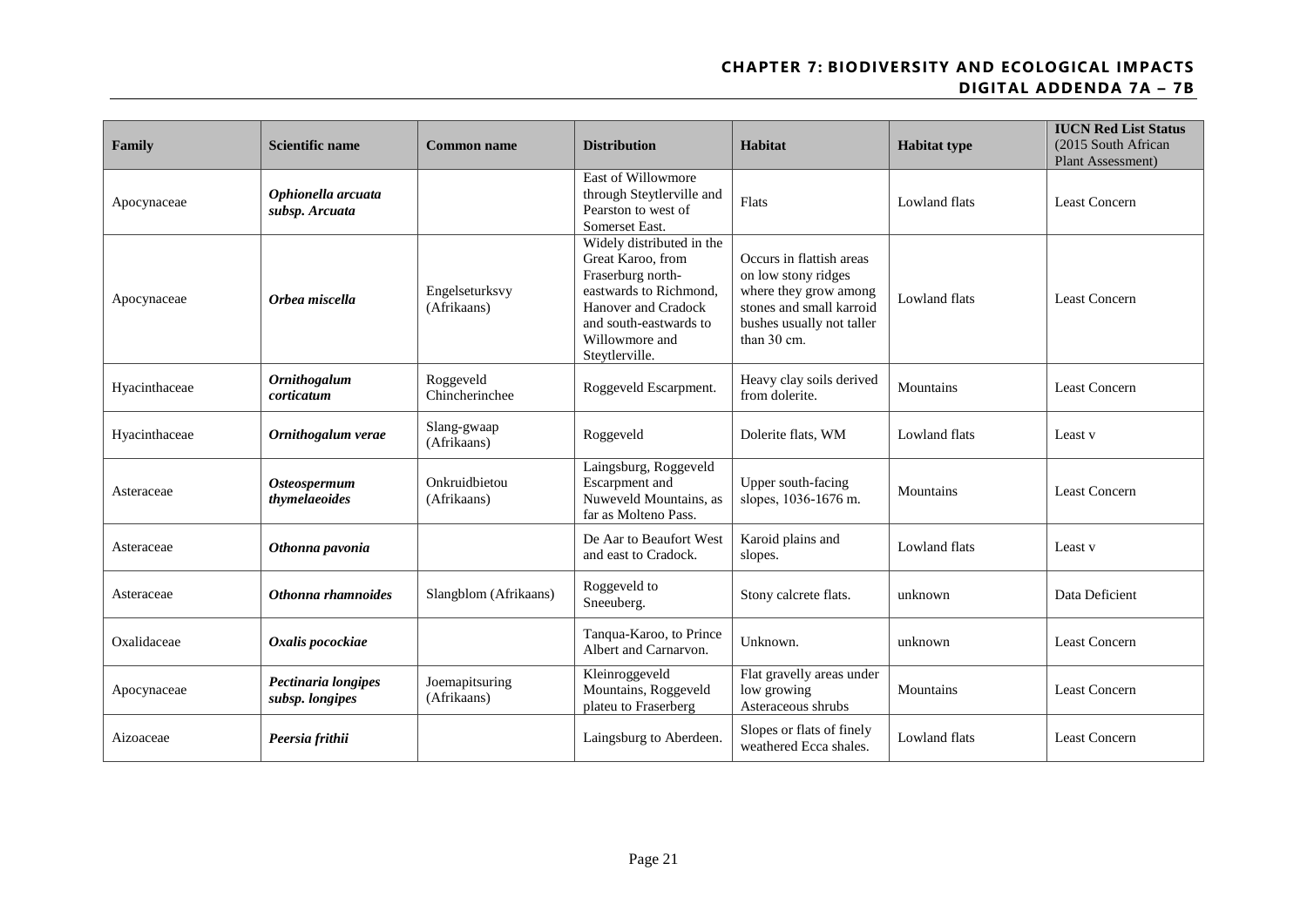| Family      | Scientific name           | <b>Common name</b>                                   | <b>Distribution</b>                                                                                                 | Habitat                                                                                                                 | <b>Habitat type</b> | <b>IUCN Red List Status</b><br>(2015 South African<br><b>Plant Assessment</b> ) |
|-------------|---------------------------|------------------------------------------------------|---------------------------------------------------------------------------------------------------------------------|-------------------------------------------------------------------------------------------------------------------------|---------------------|---------------------------------------------------------------------------------|
| Geraniaceae | Pelargonium aestivale     | Malva (Afrikaans)                                    | Widespread in the<br>summer rainfall areas of<br>the central Karoo, from<br>Murraysburg to<br>Fraserburg.           | Grassy karroid<br>shrubland wedged<br>between rocks on<br>hillsides or flats.                                           | Lowland flats       | <b>Least Concern</b>                                                            |
| Geraniaceae | Pelargonium griseum       | Dassie Buchu<br>(Afrikaans)                          | Lady Grey from<br>Joubert's Pass eastwards<br>to the Oudeberg near<br>Graaff-Reinet.                                | Mountainous areas with<br>hot summer and cold<br>winter conditions and an<br>annual precipitation of<br>$200 - 300$ mm. | Mountains           | <b>Least Concern</b>                                                            |
| Pteridaceae | Pellaea rufa              | Hard fern (English);<br>Maagpynbossie<br>(Afrikaans) | Ladismith to<br>Willowmore.                                                                                         | Rock outcrops.                                                                                                          | Kopies              | <b>Least Concern</b>                                                            |
| Aizoaceae   | Phyllobolus rabiei        |                                                      | Fauresmith to Victoria<br>West and Cradock.                                                                         | Karroid scrub on<br>floodplains.                                                                                        | Floodplains         | <b>Least Concern</b>                                                            |
| Asteraceae  | Phymaspermum<br>scoparium | Geelblombos                                          | A poorly collected<br>species from near<br>Graaff-Reinet in the<br>Eastern Cape to Hanover<br>in the Northern Cape. | Floodplains.                                                                                                            | Floodplains         | <b>Least Concern</b>                                                            |
| Apocynaceae | <b>Piaranthus comptus</b> | Gooseberry (English)                                 | <b>Beaufort West to</b><br>Laingsburg and<br>Willowmore.                                                            | Gravelly flats under<br>bushes.                                                                                         | Lowland flats       | <b>Least Concern</b>                                                            |
| Aizoaceae   | Pleiospilos bolusii       | Quagga Kos (Afrikaans)                               | Willowmore to Beaufort<br>West and Aberdeen.                                                                        | Quartz flats in karroid<br>shrubland.                                                                                   | Quartz patches      | Vulnerable                                                                      |
| Aizoaceae   | Pleiospilos nelii         | Kwaggavygie<br>(Afrikaans)                           | Willowmore Karoo.                                                                                                   | <b>Ouartz</b> covered flats in<br>sparse karoo vegetation.                                                              | Quartz patches      | Near Threatened                                                                 |
| Fabaceae    | Polhillia involucrata     |                                                      | Roggeveld Escarpment.                                                                                               | Mountain renosterveld<br>on well-drained, sandy<br>loams.                                                               | Mountains           | Endangered                                                                      |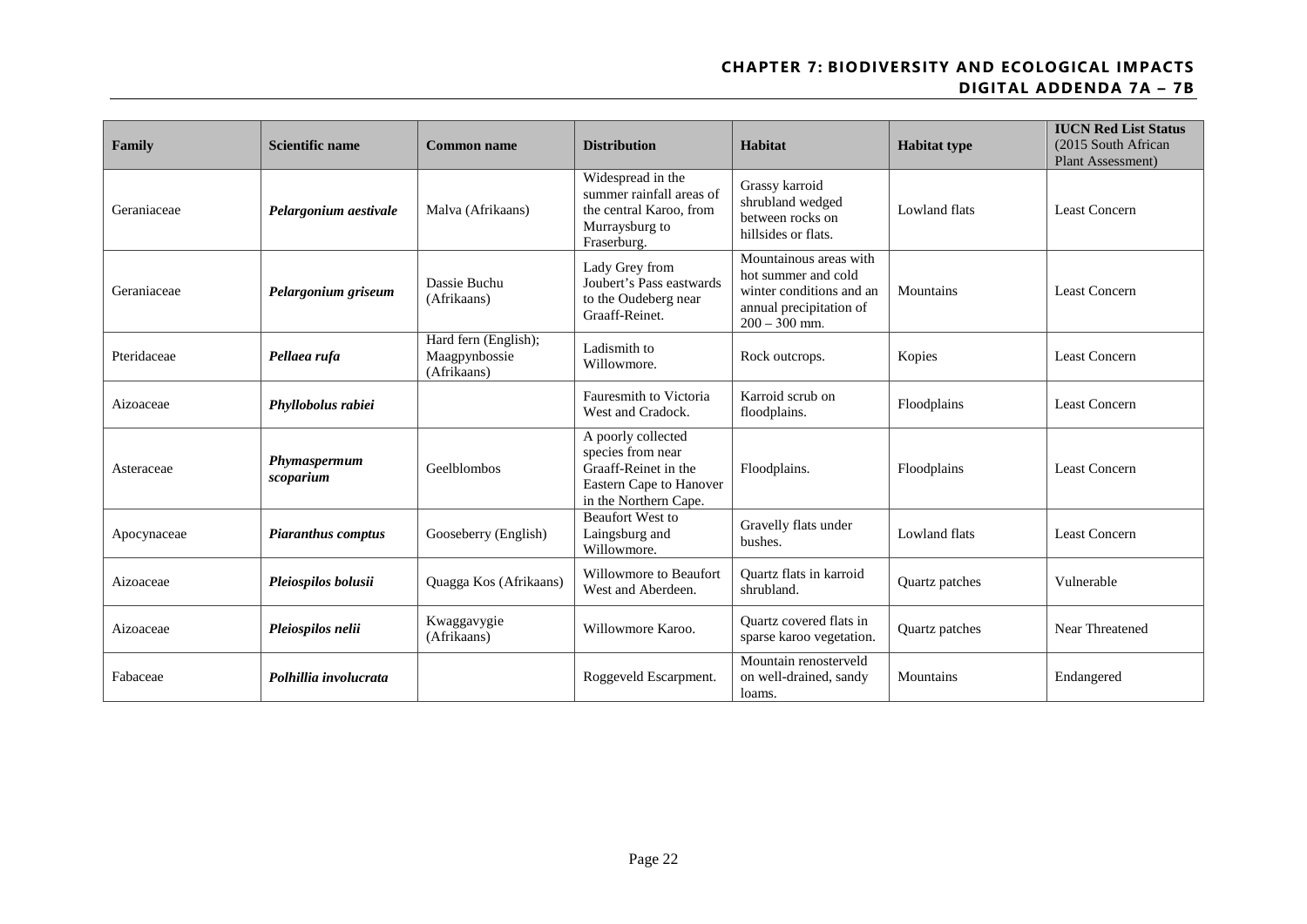| Family           | <b>Scientific name</b>              | <b>Common name</b>                      | <b>Distribution</b>                                                                                                                                 | Habitat                                                                                                                                                                                                               | <b>Habitat type</b>  | <b>IUCN Red List Status</b><br>(2015 South African<br>Plant Assessment) |
|------------------|-------------------------------------|-----------------------------------------|-----------------------------------------------------------------------------------------------------------------------------------------------------|-----------------------------------------------------------------------------------------------------------------------------------------------------------------------------------------------------------------------|----------------------|-------------------------------------------------------------------------|
| Fabaceae         | Psoralea margaretiflora             | Sneeuberg Fountain-<br>bush (English)   | Kamdeboo, Toorberg,<br>Koudeveld and<br>Coetzeesberg mountains<br>in the Sneeuberg<br>Mountain Complex,<br>Graaff-Reinet and<br>Pearston districts. | Rich turf soils and<br>colluvium associated<br>with dolerite on lower<br>and middle slopes at<br>Karoo Escarpment<br>Grassland-Mountain<br>Fynbos ecotones, as well<br>as closed Otholobium<br>macradenium shrubland. | Mountains            | <b>Least Concern</b>                                                    |
| Asteraceae       | Pteronia erythrochaeta              | Boegoekaroo<br>(Afrikaans)              | Upper Karoo (extends<br>up to Carnavon) and<br>Great Karoo and into<br><b>Western Free State</b>                                                    |                                                                                                                                                                                                                       | unknown              | <b>Least Concern</b>                                                    |
| Asteraceae       | Pteronia tricephala                 | Bloukeur (Afrikaans)                    | Roggeveld Escarpment<br>to Upper Karoo.                                                                                                             | Habitat unknown.                                                                                                                                                                                                      | unknown              | <b>Least Concern</b>                                                    |
| Apocynaceae      | Quaqua arenicola<br>subsp. pilifera |                                         | Roggeveld plateau,<br>south of Middelpos to<br>Fraserburg                                                                                           | Stony dolerite slopes,<br>usually at the base of<br>bushes                                                                                                                                                            | Mountains            | <b>Least Concern</b>                                                    |
| Aizoaceae        | Rabiea difformis                    | <b>Cradock Clock Plant</b><br>(English) | Middelburg and<br>Cradock Districts.                                                                                                                | Rocky outcrops of karoo<br>sediments.                                                                                                                                                                                 | Kopies               | <b>Least Concern</b>                                                    |
| Scrophulariaceae | Revemia<br>chasmanthiflora          |                                         | Between Calvinia and<br>Middelpos.                                                                                                                  | In karroid vegetation on<br>very dry stony flats.                                                                                                                                                                     | <b>Lowland flats</b> | <b>Least Concern</b>                                                    |
| Scrophulariaceae | Reyemia nemesioides                 |                                         | Hantamsberg to<br>Roggeveld to Nuweveld<br>Mountains.                                                                                               | Dolerite hills.                                                                                                                                                                                                       | Kopies               | <b>Least Concern</b>                                                    |
| Aizoaceae        | Rhinephyllum broomii                |                                         | Carnarvon to Fraserburg<br>Road and Beaufort<br>West.                                                                                               | On bare stony, gentle<br>slopes, in shale.                                                                                                                                                                            | <b>Lowland flats</b> | <b>Least Concern</b>                                                    |
| Aizoaceae        | Rhinephyllum<br>graniforme          |                                         | Fraserburg, frequent in<br>patches between<br>Laingsburg and Prince<br>Albert.                                                                      | On shaley flats.                                                                                                                                                                                                      | Lowland flats        | <b>Least Concern</b>                                                    |
| Aizoaceae        | Rhinephyllum<br>obliquum            |                                         | Fraserburg, near Luttig.                                                                                                                            | Ecology unknown.                                                                                                                                                                                                      | unknown              | <b>Least Concern</b>                                                    |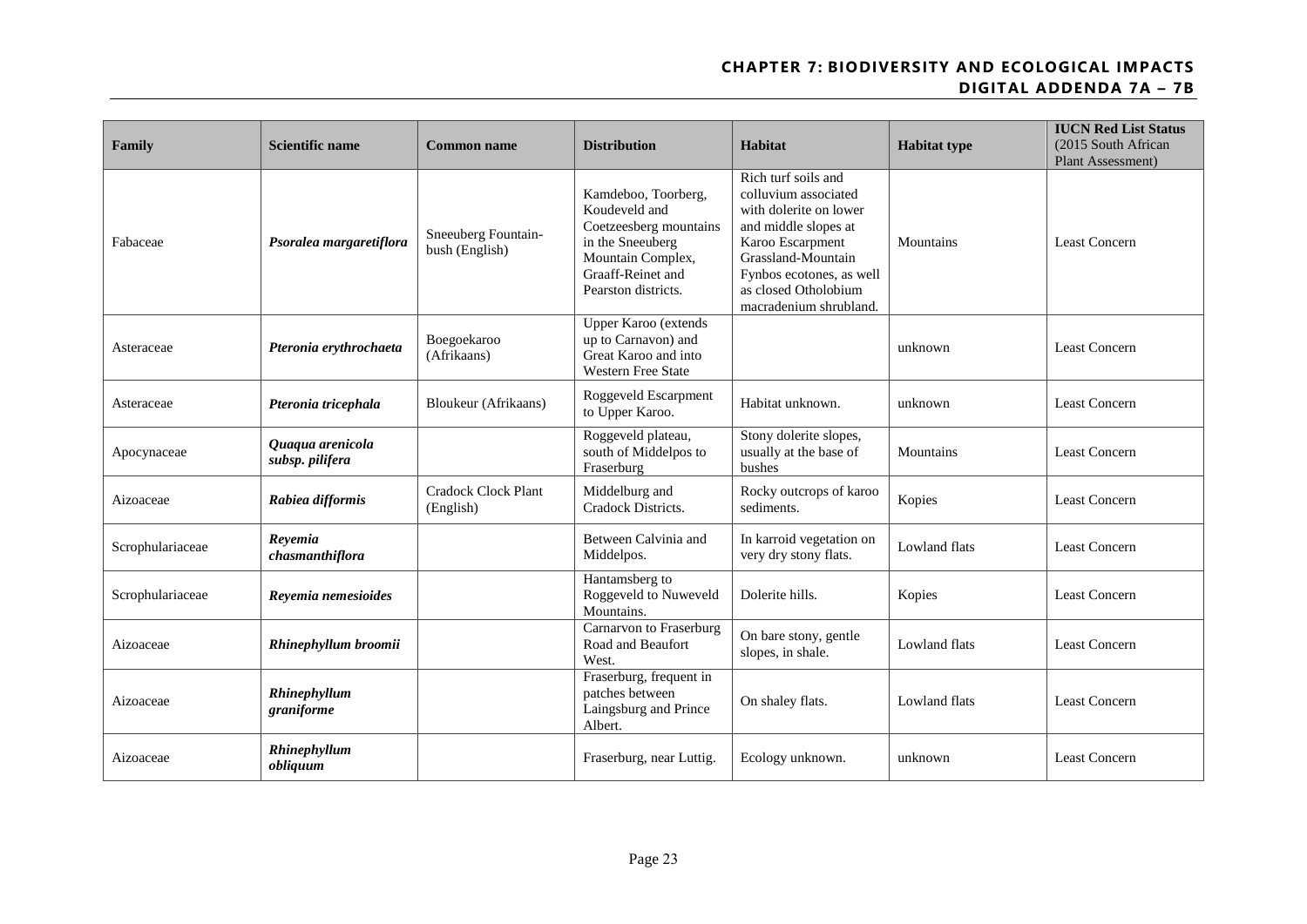| Family     | <b>Scientific name</b>     | <b>Common name</b>                      | <b>Distribution</b>                                                                          | Habitat                                                            | <b>Habitat type</b> | <b>IUCN Red List Status</b><br>(2015 South African<br>Plant Assessment) |
|------------|----------------------------|-----------------------------------------|----------------------------------------------------------------------------------------------|--------------------------------------------------------------------|---------------------|-------------------------------------------------------------------------|
| Iridaceae  | Romulea albiflora          | Wit Froetang<br>(Afrikaans)             | Roggeveld Escarpment.                                                                        | Shale flats on<br>escarpment edge.                                 | Mountains           | <b>Critically Endangered</b>                                            |
| Iridaceae  | Romulea eburnea            | Klein Roggeveld<br>Froetang (Afrikaans) | Klein Roggeveld.                                                                             | Shale soils.                                                       | Mountains           | Vulnerable                                                              |
| Iridaceae  | Romulea hallii             | Froetang (Afrikaans)                    | Roggeveld Plateau<br>southwest of Sutherland.                                                | Shale soils, 1500 m.                                               | Mountains           | Vulnerable                                                              |
| Iridaceae  | Romulea komsbergensis      | Komsberg Froetang<br>(Afrikaans)        | Komsberg Pass to<br>Middelpos.                                                               | Seasonally damp clay<br>flats, 1400 m.                             | Mountains           | Near Threatened                                                         |
| Iridaceae  | Romulea<br>syringodeoflora | Roggeveld Froetang<br>(Afrikaans)       | Roggeveld Plateau.                                                                           | Stony shale flats and<br>slopes.                                   | Mountains           | Vulnerable                                                              |
| Asteraceae | Rosenia glandulosa         | Klierbos (Afrikaans)                    | Calvinia to Stettynsburg                                                                     | Arid shrubland.                                                    | Lowland flats       | Least Concern                                                           |
| Asteraceae | Rosenia spinescens         |                                         | Whitehill to<br>Murraysburg.                                                                 | Stony clay flats.                                                  | Lowland flats       | <b>Least Concern</b>                                                    |
| Aizoaceae  | Ruschia acocksii           |                                         | Roggeveld Mountain<br>slopes                                                                 | Mudstone soils                                                     | Lowland flats       | <b>Least Concern</b>                                                    |
| Aizoaceae  | Ruschia beaufortensis      |                                         | <b>Beaufort West.</b>                                                                        | In arid nama karoo<br>mountains.                                   | Mountains           | Least Concern                                                           |
| Aizoaceae  | Ruschia campestris         |                                         | Besemgoedberg                                                                                | On shale in renosterveld                                           | Lowland flats       | <b>Least Concern</b>                                                    |
| Aizoaceae  | Ruschia dejagerae          |                                         | Fraserburg to Beaufort<br>West.                                                              | In shallow soil, among<br>rocks, covered in snow<br>during winter. | Mountains           | <b>Least Concern</b>                                                    |
| Aizoaceae  | Ruschia indurata           |                                         | <b>Beaufort West and Great</b><br>Karoo to Steynsburg and<br>Steytlerville, Eastern<br>Cape. | On dolerite rock sheets.                                           | Kopies              | Least Concern                                                           |
| Aizoaceae  | Ruschia mariae             |                                         | Eastern Cape:<br>Steytlerville.                                                              | Unknown.                                                           | Unknown             | Data Deficient                                                          |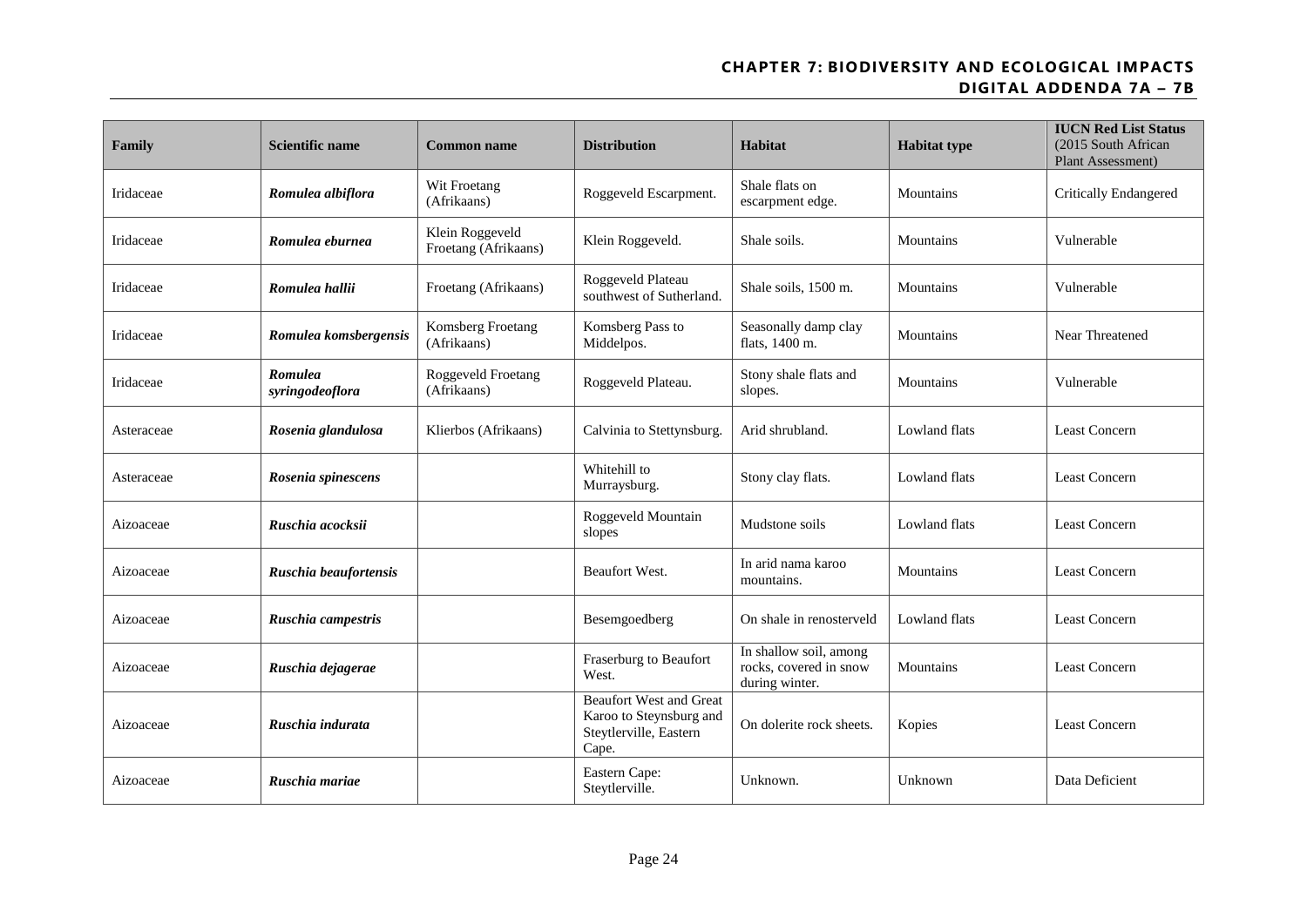| Family           | <b>Scientific name</b>             | <b>Common name</b>               | <b>Distribution</b>                                                                                          | Habitat                                                          | <b>Habitat type</b>       | <b>IUCN Red List Status</b><br>(2015 South African<br>Plant Assessment) |  |
|------------------|------------------------------------|----------------------------------|--------------------------------------------------------------------------------------------------------------|------------------------------------------------------------------|---------------------------|-------------------------------------------------------------------------|--|
| Aizoaceae        | Ruschia parviflora                 |                                  | <b>Beaufort West to</b><br>Eastern Cape.                                                                     | On stony hills.                                                  | Kopies                    | <b>Least Concern</b>                                                    |  |
| Aizoaceae        | Sceletium emarcidum                | Kougoed (Afrikaans)              | Prieska, Beaufort West,<br>Cradock and Calvinia.                                                             | Karroid areas, climbing<br>in other bushes.                      | Generalist includes flats | <b>Least Concern</b>                                                    |  |
| Poaceae          | Secale strictum subsp<br>africanum | Rog (Afrikaans)                  | Roggeveld.                                                                                                   | River banks.                                                     | Floodplains               | <b>Critically Endangered</b>                                            |  |
| Scrophulariaceae | Selago bolusii                     |                                  | Graaff-Reinet,<br>Sneeuberg mountain<br>range.                                                               | Rocky areas on cliffs or<br>mountain summits,<br>among boulders. | Mountains                 | <b>Least Concern</b>                                                    |  |
| Scrophulariaceae | Selago centralis                   |                                  | Graaff-Reinet,<br>Aberdeen-, Jansenville-<br>and Cradock Districts.                                          | With grass and shrubs in<br>open areas.                          | Lowland flats             | <b>Least Concern</b>                                                    |  |
| Scrophulariaceae | Selago crassifolia                 |                                  | Victoria West to<br>Murraysburg.                                                                             | Sandstone outcrops.                                              | Kopies                    | <b>Least Concern</b>                                                    |  |
| Scrophulariaceae | Selago magnakarooica               |                                  | Fraserburg to<br>Middelburg.                                                                                 | Sandstone outcrops.                                              | Mountains                 | <b>Least Concern</b>                                                    |  |
| Scrophulariaceae | Selago persimilis                  | Amandelaarbossie<br>(Afriakaans) | Burgersdorp S to<br>Middelburg and<br>Cradock.                                                               | Unknown.                                                         | Unknown                   | Least Concern v                                                         |  |
| Scrophulariaceae | Selago rigida                      |                                  | <b>Bokkeveld Plateau and</b><br>Roggeveld Escarpment<br>to Nuweveld Mountains.                               | Shaley slopes.                                                   | Mountains                 | Least Concern                                                           |  |
| Asteraceae       | Senecio acutifolius                |                                  | Widespread in the<br>central Karoo from<br><b>Beaufort West to</b><br>Cradock and south to<br>Steytlerville. | Stony hills and flats.                                           | Lowland flats             | Least Concern                                                           |  |
| Asteraceae       | Senecio cotyledonis                |                                  | Roggeveld and Upper<br>Karoo to Little Karoo.                                                                | Stony karroid slopes.                                            | Kopies                    | <b>Least Concern</b>                                                    |  |
| Lamiaceae        | <b>Stachys cuneata</b>             | Vaaltee (Afrikaans)              | Upper, central and<br>western Karoo.                                                                         | Found in dry<br>watercourses on dolorite<br>hills.               | Floodplains               | <b>Least Concern</b>                                                    |  |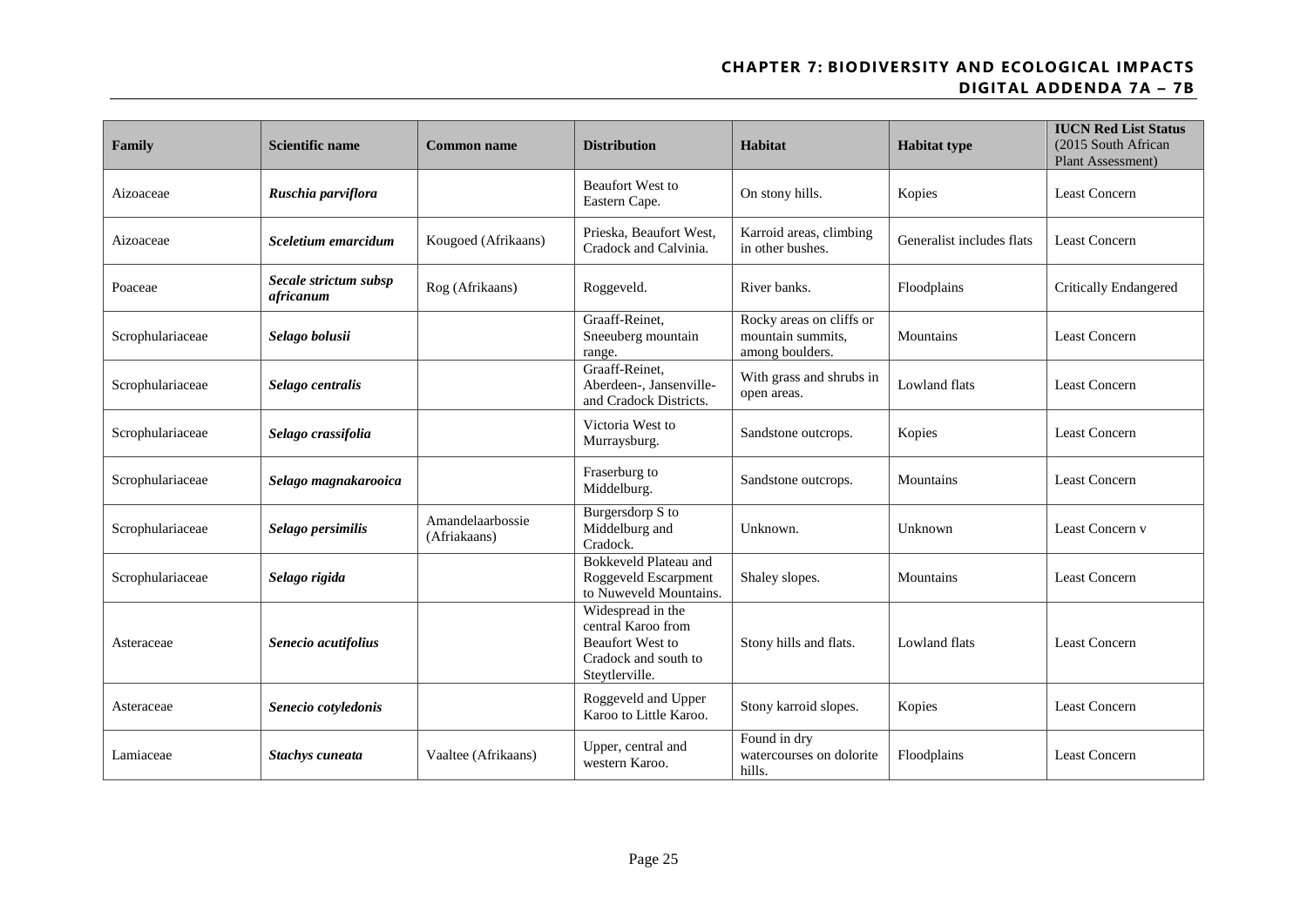| Family        | <b>Scientific name</b>            | <b>Common name</b>                               | <b>Distribution</b>                                                                                                    | Habitat                                                                  | <b>Habitat type</b> | <b>IUCN Red List Status</b><br>(2015 South African<br>Plant Assessment) |
|---------------|-----------------------------------|--------------------------------------------------|------------------------------------------------------------------------------------------------------------------------|--------------------------------------------------------------------------|---------------------|-------------------------------------------------------------------------|
| Apocynaceae   | Stapeliopsis pillansii            |                                                  | Great Karoo, from west<br>of Rietbron sporadically<br>eastwards to near<br>Somerset East, Pearston<br>and Jansenville. | Low stony ridges or flat<br>gravelly areas under<br>small shrubs.        | Kopies              | <b>Least Concern</b>                                                    |
| Aizoaceae     | Stomatium difforme                | Karoo Tierbekvygie<br>(Afrikaans)                | Sutherland to<br>Laingsburg                                                                                            | In pockets of shallow<br>gravel on bare dolerite<br>sheets               | Kopies              |                                                                         |
| Aizoaceae     | Stomatium loganii                 | Klein Roggeveld<br>Tierbekvygie<br>(Afrikaans)   | Laingsburg: Klein<br>Roggeveld                                                                                         | Unknown                                                                  | Unknown             | <b>Least Concern</b>                                                    |
| Aizoaceae     | <b>Stomatium suaveolens</b>       | Fraserberg Tierbekvygie<br>(Afrikaans)           | Williston, Sutherland,<br>Fraserburg.                                                                                  | In shallow pans.                                                         | Pans                | <b>Least Concern</b>                                                    |
| Aizoaceae     | Stomatium viride                  |                                                  | Beaufort West.                                                                                                         | Ecology unknown.                                                         | Unknown             | <b>Least Concern</b>                                                    |
| Iridaceae     | Syringodea pulchella              | Crane Flower's Bill<br>(English)                 | Sneeuberg Mountains.                                                                                                   | Karoo Escarpment<br>Grassland.                                           | Mountains           | <b>Least Concern</b>                                                    |
| Aizoaceae     | <b>Tetragonia</b><br>acanthocarpa | Waterslaaibos<br>(Afrikaans); umSwi<br>(Xhosa)   | Karoo to Free State and<br>the Eastern Cape.                                                                           | In open ground often<br>found near brak pans.                            | Pans                | <b>Least Concern</b>                                                    |
| Asphodelaceae | Trachyandra thyrsoidea            | Veld Cabbage (English);<br>Watertoue (Afrikaans) | Matjiesfontein and<br>Laingsburg to<br>Oudtshoorn.                                                                     | Rocky, well-drained<br>slopes.                                           | Mountains           | <b>Least Concern</b>                                                    |
| Aizoaceae     | <b>Trichodiadema</b><br>obliguum  | Hairy Nipple Vygie<br>(English)                  | <b>Beaufort West.</b>                                                                                                  | Ecology unknown.                                                         | Unknown             | Data Deficient                                                          |
| Aizoaceae     | <b>Trichodiadema</b><br>olivaceum | Stervygie (Afrikaans)                            | Somerset East to<br>Steynsberg.                                                                                        | Slopes and flats of<br>weathered karoo<br>Lowland flats<br>sediments.    |                     | <b>Least Concern</b>                                                    |
| Iridaceae     | Tritonia tugwelliae               | Karoo Kalkoentjie                                | Prince Albert, Leeu-<br>Gamka and Laingsburg.                                                                          | Deep loamy-sand in<br>Nama Karoo shrubland.                              | Lowland flats       |                                                                         |
| Crassulaceae  | <b>Tylecodon faucium</b>          | Klipnentacotyledon<br>(Afrikaans)                | Mountains south of<br>Sutherland.                                                                                      | Shaded rock crevices,<br>often on south-facing<br>slopes, 1100 - 1400 m. | Mountains           | <b>Least Concern</b>                                                    |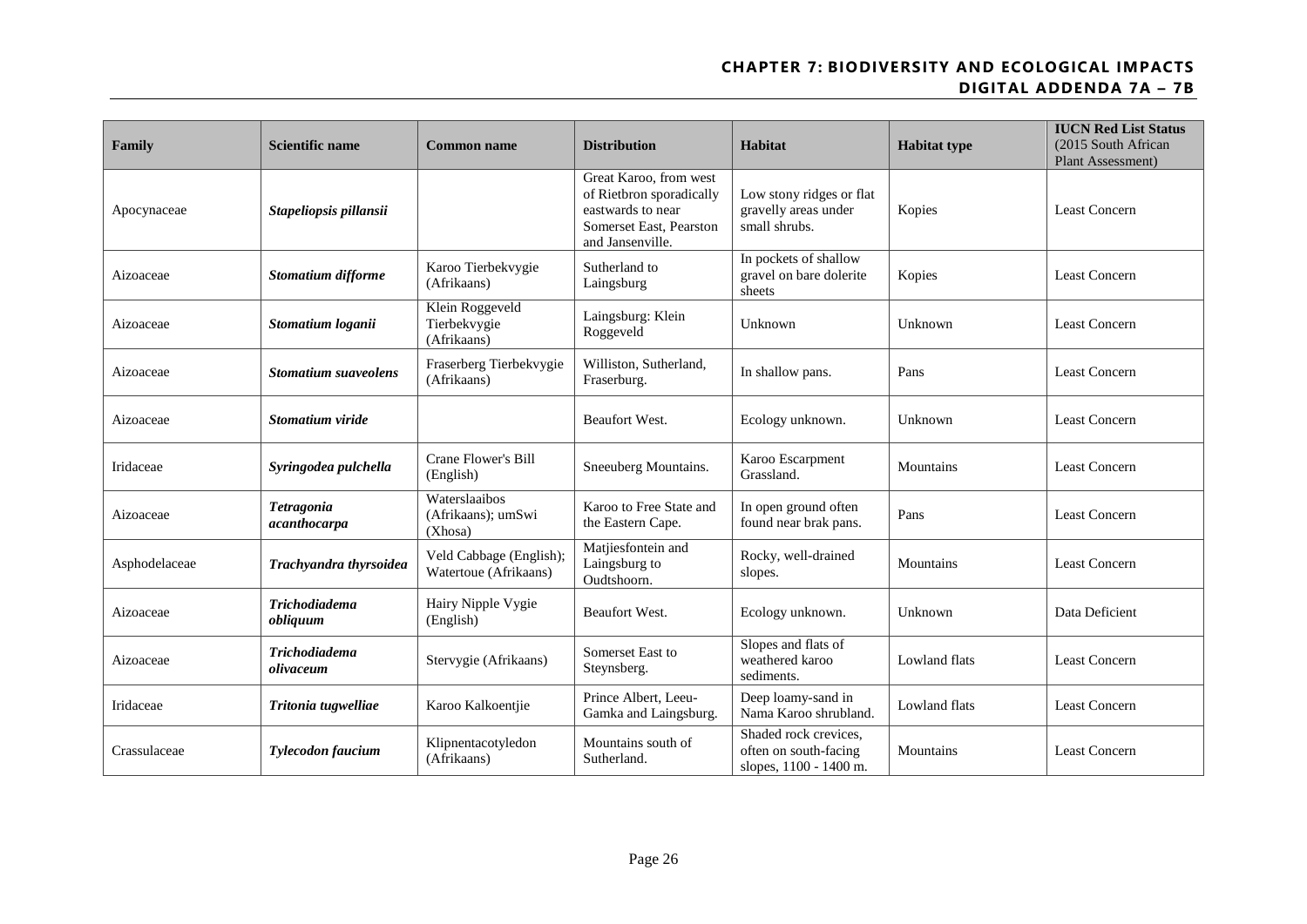| Family           | Scientific name                                   | <b>Common name</b>                       | <b>Distribution</b>                        | Habitat                                     | <b>Habitat type</b> | <b>IUCN Red List Status</b><br>(2015 South African)<br>Plant Assessment) |
|------------------|---------------------------------------------------|------------------------------------------|--------------------------------------------|---------------------------------------------|---------------------|--------------------------------------------------------------------------|
| Apocynaceae      | Xysmalobium<br>gomphocarpoides var.<br>parvilobum |                                          | Karoo basin around<br>Beaufort West.       | Dry sandy river beds.                       | Floodplains         | Least Concern                                                            |
| Scrophulariaceae | Zaluzianskya marlothii                            | <b>Roggeveld Drumsticks</b><br>(English) | Uitkyk and Sneeukrans<br>in the Roggeveld. | Arid slopes, 1500 - 1700<br>m.              | Mountains           | Data Deficient                                                           |
| Scrophulariaceae | Zaluzianskya<br>pilosissima                       | Carnarvon Drumsticks<br>(English)        | Roggeveld to<br>Carnarvon.                 | Sandy and gravelly flats<br>and streambeds. | Lowland flats       | Least Concern                                                            |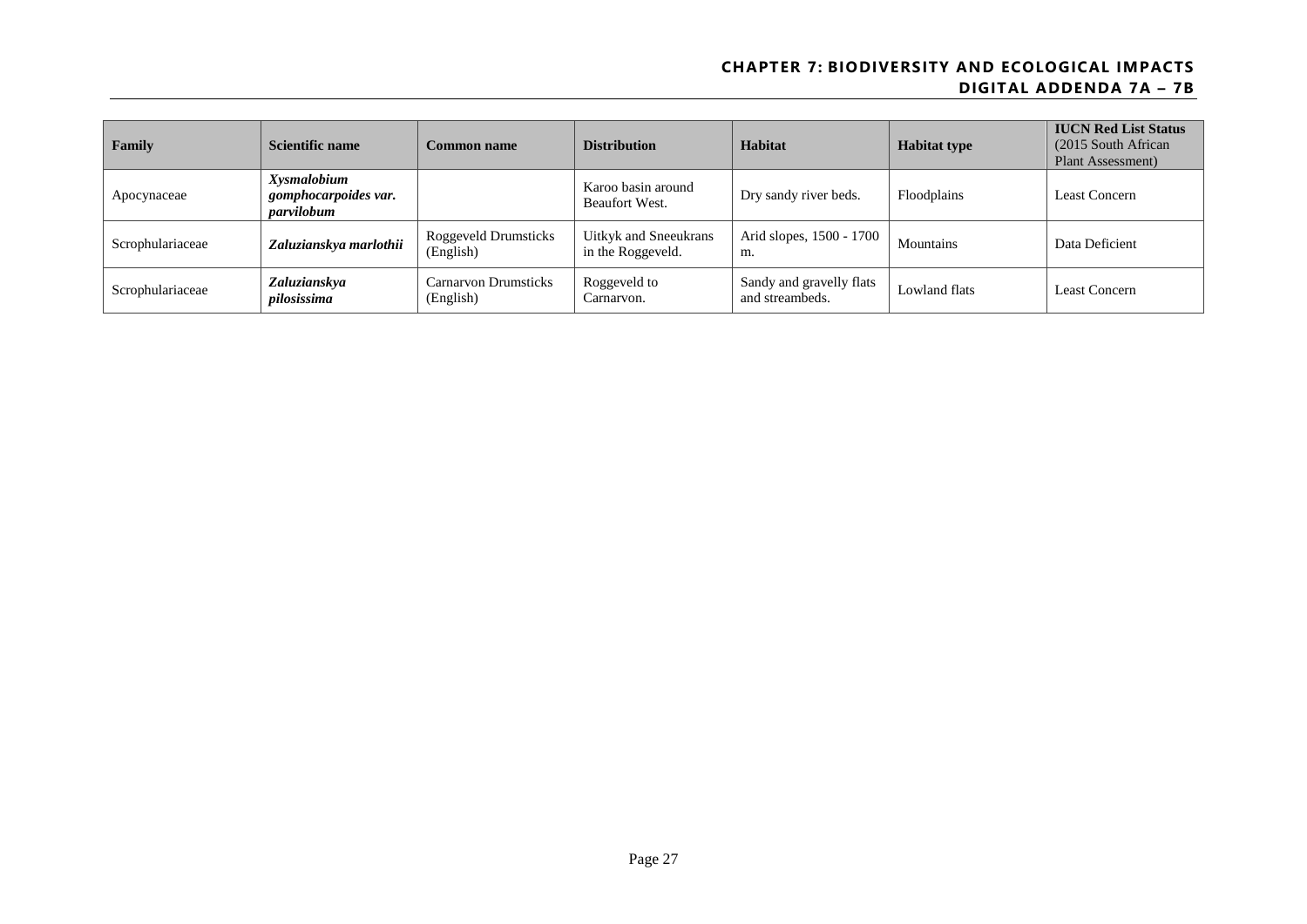# **Digital Addendum 7B: Methodology used to identify areas of Ecological and Biodiversity Importance and Sensitivity (EBIS)**

As explained in Section 3.1, a hybrid approach was taken to identifying EBIS'. This approach combines multi-criteria analysis with systematic biodiversity planning (also known as systematic conservation planning). The multi-criteria part of the analysis allows for identification of the ecologically important and sensitive areas features in the landscape where the whole feature falls within a specific level of sensitivity or importance (e.g. a riparian area or a buffer around a protected area). However, in landscapes where there is a great deal of choice of location for meeting targets for biodiversity features such as the Karoo, it is usually not necessary to secure the whole ecosystem or habitat to ensure the ongoing integrity of the area, but nevertheless it is necessary to ensure that enough area of each feature is left intact. A multi-criteria approach does not allow for the identification of a set of areas, which if secured, would allow Karoo ecosystems, their key ecological processes and important species to persist. Hence, a systematic biodiversity planning approach was also applied to the spatial mapping of EBIS'. This approach, which is widely accepted in South Africa as best practice for the identification of spatial biodiversity priorities, aims to identify a set of areas which meets targets for all biodiversity features in a way that is ecologically sustainable, efficient and least conflicting with other activities and land uses. Details of the methodology are described below.

#### *Features included in the analysis*

Areas which are currently legal protected, including five National Parks (Karoo, Tankwa Karoo, Mountain Zebra, Camdeboo and Addo Elephant National Parks), 17 Nature Reserves (Commandodrift, Oviston, Somerset East and Tsolwana) and 3 Protected Environments (Compassberg, Noorsveld, and the newly declared Mountain Zebra-Camdeboo Protected Environment) were fully included into the planning process. Buffers corresponding to NEMA EIA requirements of 10 km around the national parks and 5 km around nature reserves were also built in to avoid impacts on these key sites, but no buffers were included around the Protected Environments as this is not provided for under NEMA regulations. All reserves that are included in the current and developing World Heritage Site designations for Fynbos and Succulent Karoo were included. The UNESCO designated Gouritz Cluster Biosphere Reserve was included.

Critical Biodiversity Areas (CBAs) from the existing systematic biodiversity plans which cover the area were strongly included in the analysis, with full inclusion where possible and a strong weighting where the areas were too broad. These included the very high value landscapes of the Bokkeveld-Hantam-Roggeveld captured in the Namakwa District Biodiversity Sector Plan (Desmet & Marsh, 2008), the highest priority areas from the Central Karoo District Biodiversity Sector Plan (Skowno et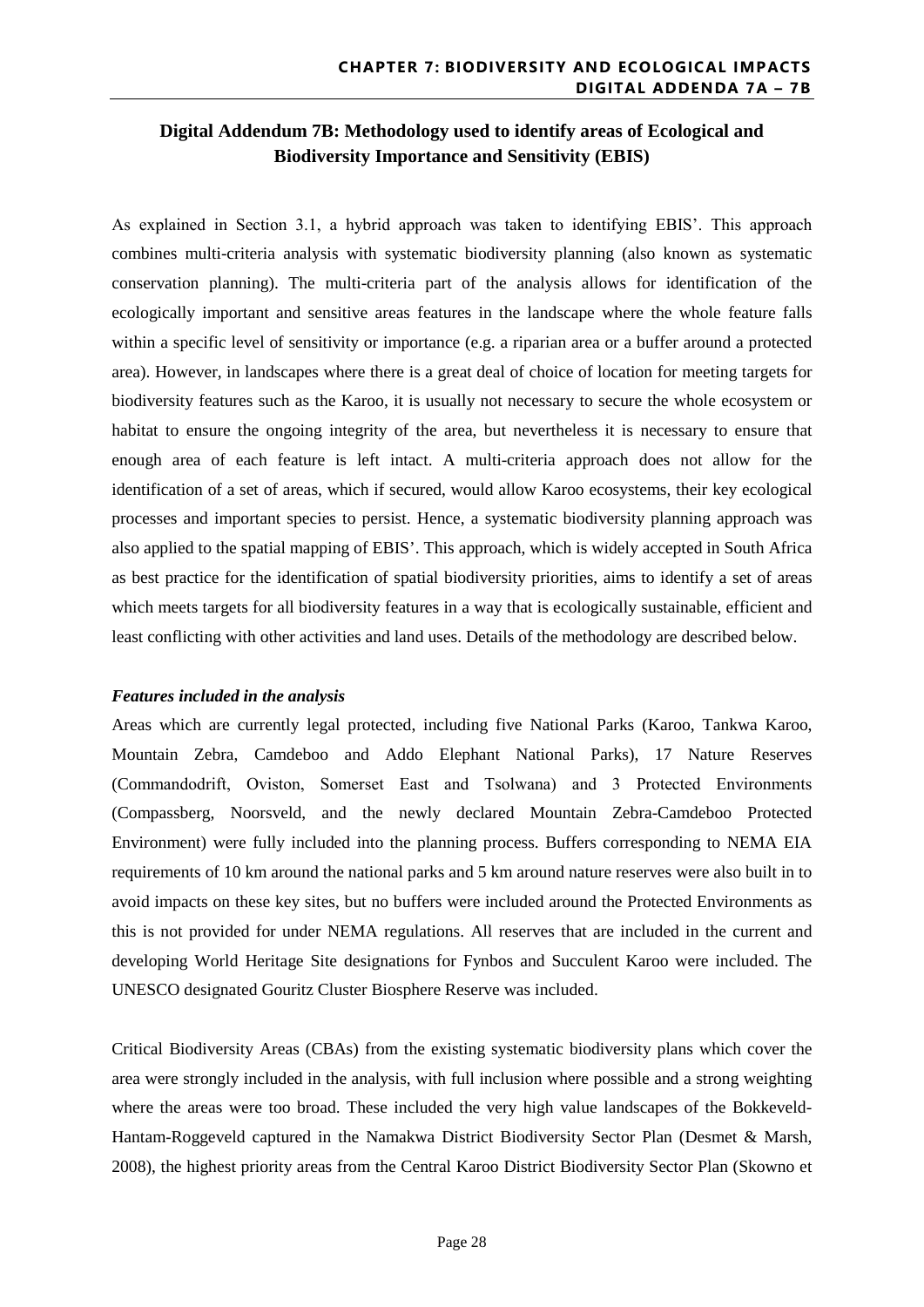al., 2009), the irreplaceable areas from the Eastern Cape biodiversity plan (Berliner & Desmet, 2007) and CBAs from the new Northern Cape biodiversity plan (Oosthuysen & Holness, in prep.). All of these spatial plans include comprehensive assessment of areas required to meet targets for ecosystems (especially threatened and endemic ecosystems), key species and ecological process areas (including key corridors and linkages for climate change adaptation).

Although the CBAs from the existing systematic biodiversity plans which cover the area provided a robust starting point for the identification of priority areas in the study area, they were not sufficient or at a fine enough scale that all key ecosystems were fully incorporated. As the available habitat maps for the area were not sufficiently refined to support the detail of planning required, a proxy habitat map was developed by combining the existing national vegetation map, the land type map (which identifies different areas based on soils, topography and other environmental variables) and catchment boundaries. The map includes 350 distinctive habitat units and 7047 separate mapped units. The analysis ensured that sufficient representative areas of each of these 350 habitat types were secured.

A set of hydrological process areas were identified based on all rivers, wetlands and springs. Features were buffered based on an expert assessment of the area required to secure water related processes (Table 7.3 and Table 7.4).

|                                                                                                   | <b>River or Fish FEPA, Fish</b><br><b>Support Area, Fish</b><br>Corridor |            | <b>Phase 2 FEPA, Upstream</b><br><b>Management Area</b> |                                               |            | <b>Other Non-FEPA</b><br>prioritised rivers |                                         |            |                         |
|---------------------------------------------------------------------------------------------------|--------------------------------------------------------------------------|------------|---------------------------------------------------------|-----------------------------------------------|------------|---------------------------------------------|-----------------------------------------|------------|-------------------------|
| <b>River priority</b><br>from the FEPA<br>project and<br><b>Ecosystem</b><br><b>Threat Status</b> | Endangered<br>and Endangered<br>Critically                               | Vulnerable | <b>Least Threatened</b>                                 | Endangered<br>Endangered<br>Critically<br>and | Vulnerable | <b>Least Threatened</b>                     | Critically Endangered<br>and Endangered | Vulnerable | <b>Least Threatened</b> |
| <b>Mountain</b><br>$\boldsymbol{\&}$<br><b>Upper Foothill</b>                                     | 100                                                                      | 100        | 100                                                     | 100                                           | 100        | 50                                          | 100                                     | 50         | 50                      |
| <b>Lower foothill</b>                                                                             | 200                                                                      | 200        | 200                                                     | 200                                           | 200        | 50                                          | 100                                     | 50         | 50                      |
| <b>Lowland river</b>                                                                              | 200                                                                      | 200        | 200                                                     | 200                                           | 200        | 100                                         | 200                                     | 100        | 100                     |

Table 7.3: Rivers were buffered based on their designation with the NFEPA project (Nel et al., 2011) and their ecosystem threat status. Values are in meters.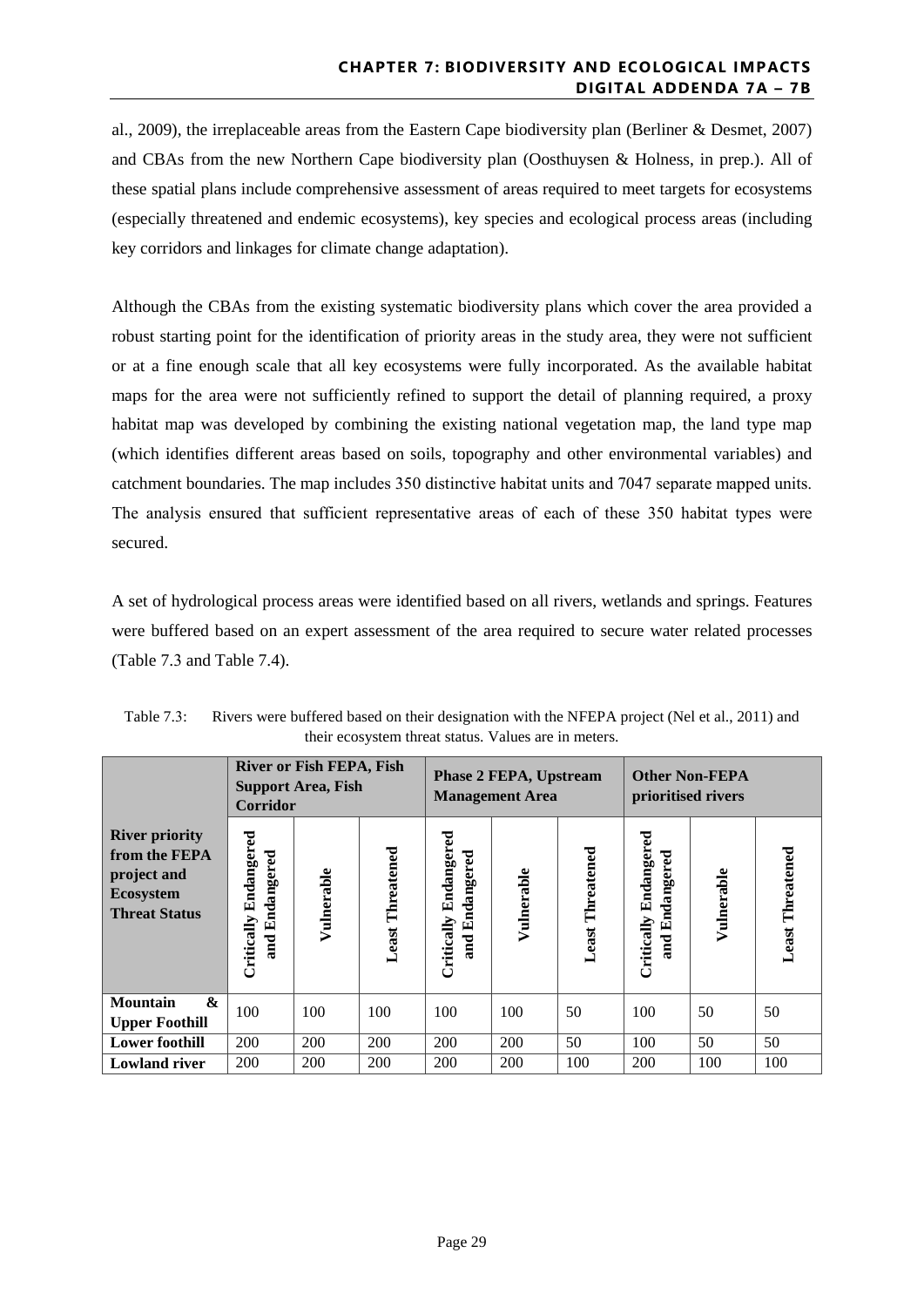| <b>Wetland type</b>                                                                                           | <b>Critically</b><br><b>Endangered</b><br>and<br><b>Endangered</b> | <b>Vulnerable</b> | Least<br><b>Threatened and</b><br>unclassified<br>systems |
|---------------------------------------------------------------------------------------------------------------|--------------------------------------------------------------------|-------------------|-----------------------------------------------------------|
| <b>Priority wetlands (FEPA)</b>                                                                               | 200                                                                | 200               | 100                                                       |
| <b>Channelled</b><br>un-channelled<br>and<br>valley<br><b>bottom</b><br>wetlands, floodplain wetlands, seeps. | 200                                                                | 200               | 100                                                       |
| <b>Depressions and Flats</b>                                                                                  | 100                                                                | 100               | 50                                                        |
| Dry watercourses                                                                                              | 50                                                                 | 50                | 50                                                        |
| <b>Springs</b>                                                                                                |                                                                    |                   | 500                                                       |

Table 7.4: Wetlands and related features were buffered based on their type and ecosystem threat status. Values are in meters.

Threatened, endemic and near-endemic plants were carefully prioritised. Endemic and near-endemic plants were identified by checking all plants listed in the three regional floras that cover this region (Snijman, 2013; Maggee & Boatwright, in prep; Bredenkamp, in prep). Plant species that have either 80% of their entire global range (near endemic) or that occur entirely within the area demarcated for SGD (endemics) were selected. In total 193 priority plant species occur within the SGD area. Of these 20 are too poorly known and 57 are locally common and widespread within this area and not likely to lose a significant proportion of their population to SGD, even under the Big Gas scenario. The remaining 119 plant species were included in the analysis (see Digital Addendum 7A). These species are of conservation concern and the areas where they are concentrated need to be avoided during the roll out of SGD. The majority of the restricted species (75 or 63%) occur in the mountains and are concentrated in the botanical centres of endemism, the Roggeveld Escarpment around Sutherland (46), the Cape Midlands Escarpment that includes the Sneeuberg Massif that surrounds Graaff-Reinet (23) and the Nuweveldberge (12) just west of Beaufort West. The 44 restricted endemic species that occur on the flat plains of the Karoo are mainly succulent plants from the families Aizoaceae (the Vygies); Euphorbiaceae (Euphorbias) and Apocynaceae (Stapeliads). Many of these occur in dolerite outcrops; however 25 species are restricted to the clay and gravel flat areas and would be highly vulnerable to the impacts of SGD. All known locations for the 119 priority species were buffered by 1 km and these areas were fully included in the plan. In addition, the habitat requirements for each species were identified and these areas were included based on a sliding scale with species with small known ranges having high proportional targets and ones with larger ranges being allocated lower proportional targets. Finally, the specific ecosystem units associated with high numbers of special species were separately identified, and these landscapes were included as features in their own right.

Animals of concern (Digital Addendum 7A) were considered to be those whose threat status could decline (i.e. their assessed risk of extinction increase) if habitat were to be lost in the exploration area. This means that species with 60% or more of their distribution within the shale gas exploration area, or those that are threatened at a global scale that occur in the focus area were considered to be species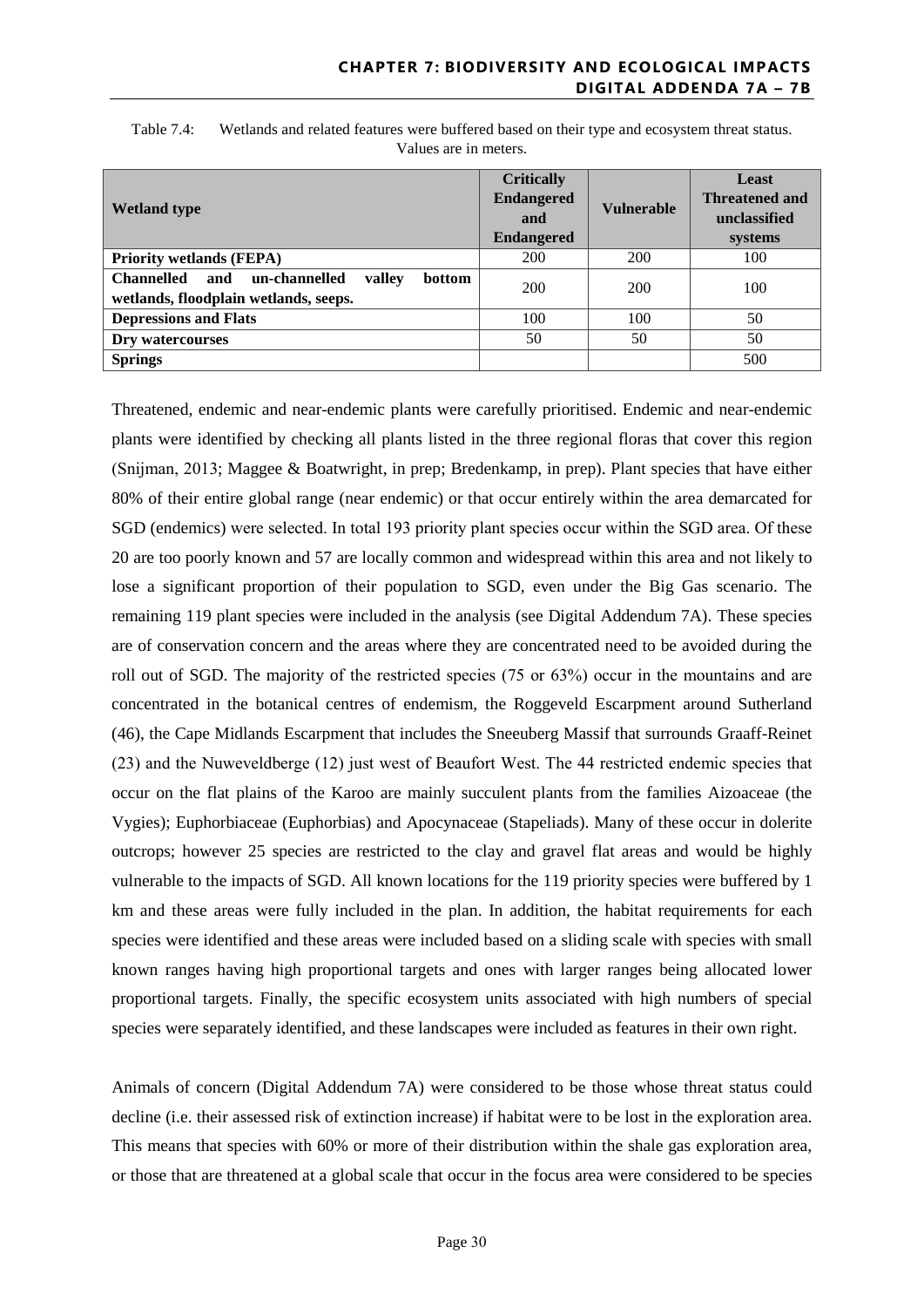of concern. There are 11 species that are threatened at a global scale that occur in the exploration area, including one that is Critically Endangered (Riverine Rabbit); eight that are Endangered (the Cape Vulture; two damselfly species, the Kubusi Stream-damsel and the Basking Malachite; the Plain Mountain Adder and four freshwater fish species, the Eastern Cape Redfin, Cape Rocky, and two fish species without common names, *Barbus trevelyani* and *Pseudobarbus asper*); and three that are Vulnerable (Black-footed Cat, Victor's Blue Butterfly, and one freshwater fish species, the Amatola Barb). There are also two reptile species that are Near Threatened, the Karoo Padloper and Braack's Pygmy Gecko. The levels of endemism for vertebrates in the study area are relatively low, with most of the species occurring in the area having wide distributions. The Riverine Rabbit and the Karoo Rock Sengi, *Elephantulus pilicaudus,* are exceptions, and are near endemic to the study area. No bird species were considered to be endemic or near endemic to the area. Five species or subspecies of reptile are endemic or near endemic to the exploration area (Cloete's Girdled Lizard, *Pseudocordylus microlepidotus namaquensis* (no common name), Karoo Flat Gecko, Western Dwarf Girdled Lizard and the Thin-skinned Gecko. The five threatened fish species are all near endemics. There is one frog species, the Karoo Dainty Frog, *Cacosternum karroicum*, that is near endemic. Habitat requirements for all these species were built into the spatial analysis. Several terrestrial invertebrate groups include species with narrow ranges, but in many cases there is insufficient data to be able to identify endemics with any certainty. Butterflies are relatively well surveyed (Mecenero et al., 2013) and 19 species or subspecies have more than 60% of their range in the study area, and 4 of these are only known from the study area (Pringle's Copper, Victor's Blue, Compassberg Skolly, and the Camdeboo Skolly). Terrestrial molluscs often have narrow distributions, and seven species appear to be largely restricted to the study area. Threatened animal species were prioritised in a similar way to the plants, and both the known distribution points and priority mapped occupied range were incorporated into the planning process.

Special habitats (e.g. rocky outcrops, koppies, dolerite dykes, boulder fields, woody vegetation on outwash plains) which are critical for many threatened species and often support key local ecological processes were identified using backscatter from synthetic aperture radar (SAR) data (See Thenkabail, 2016 for background on this method).

#### *Targets for biodiversity pattern and ecological process features*

Targets for features were set as follows:

- Ecosystem targets were linked to national targets set by the National Biodiversity Assessment (NBA) 2011 (Driver et al*.*, 2012). These targets ranged from 16% to 28% of their original extent.
- Threatened, and endemic and range restricted plants: Firstly, a 100% target was used for the immediate 1 km buffer around threatened species locations. Secondly, targets for special species